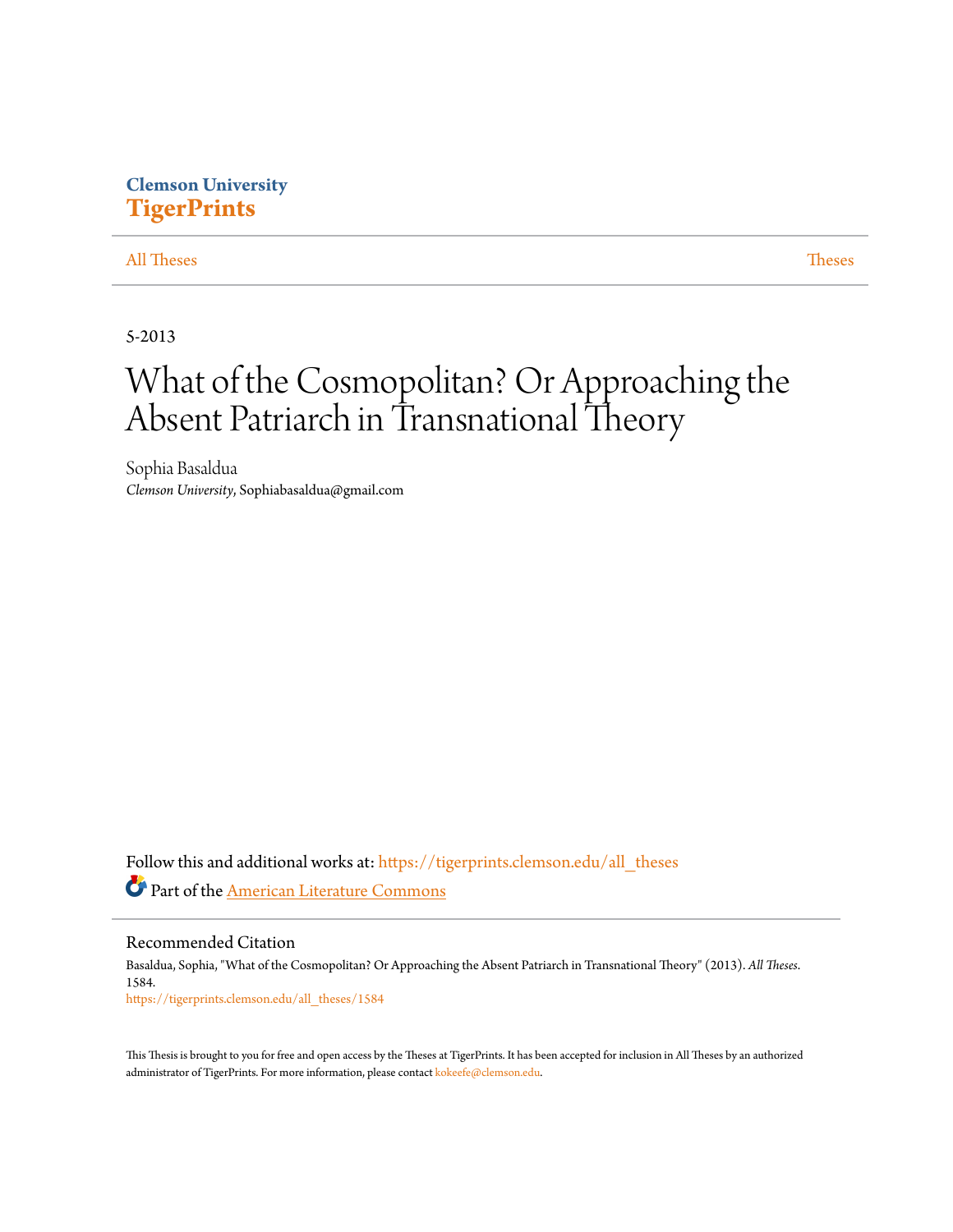### WHAT OF THE COSMOPOLITAN? OR APPROACHING THE ABSENT PATRIARCH IN TRANSNATIONAL THEORY

A Thesis Presented to the Graduate School of Clemson University

In Partial Fulfillment of the Requirements for the Degree Master of Arts English

by Sophia Marguerite Basaldua May 2013

Accepted by: Dr. Aga Skrodzka, Committee Chair Dr. Cameron Bushnell Dr. Kimberly Manganelli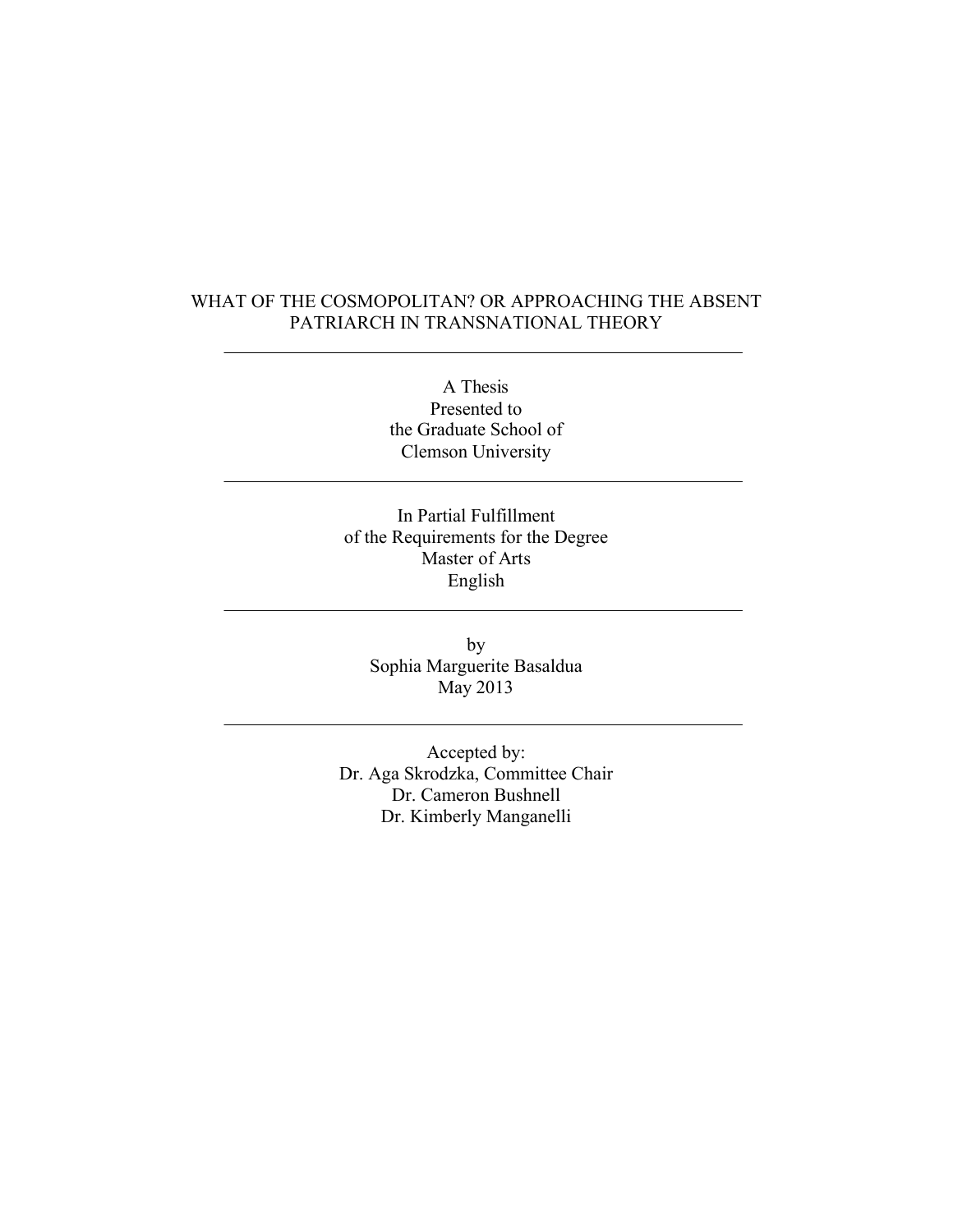#### ABSTRACT

In this essay I will argue that there are embodied, privileged cosmopolitans, that merely masquerade as ghosts in order to avoid border detainment and a critical inquiry into their status. I will, further, argue that it is in the best interests of these cosmopolitans to avoid detection. Transnational discourse allows these cosmopolitans to exercise this privilege by dwelling on the ideal versions of cosmopolitanism. The discourse further obscures the embodied cosmopolitan by focusing upon already excessively embodied exorbitant citizens, which has the double effect of increasing the embodiment of exorbitant citizens while obscuring the privileged cosmopolitan. In order to conduct this analysis, I will use Kristeva's theory of the absent patriarch. Furthermore, I will examine the disappearance of this privileged figure by looking at the privileged cosmopolitanism of Mr. Edward Fairfax Rochester in Charlotte Bronte's mid-century Victorian text *Jane Eyre* and the elusive cosmopolitanism of Eric Packer in Don DeLillo's post-9/11 novel *Cosmopolis*. Further, I will show how both of these authors present embodied, male cosmopolitan patriarchs, whose appearance of absence is an illusion consciously constructed by concealing themselves behind other embodiments. That each of these authors is situated during a period of Empire and global expansion seems like no mere coincidence. In the case of DeLillo, I will also examine how he theorizes the cosmopolitan figure in the absence of a visible, contemporary cosmopolitanism, and how that theorization directly implicates the cosmopolitan as embodied, permeable, and fearful of the discovery of his fallibility. I will close by examining the concept of power

ii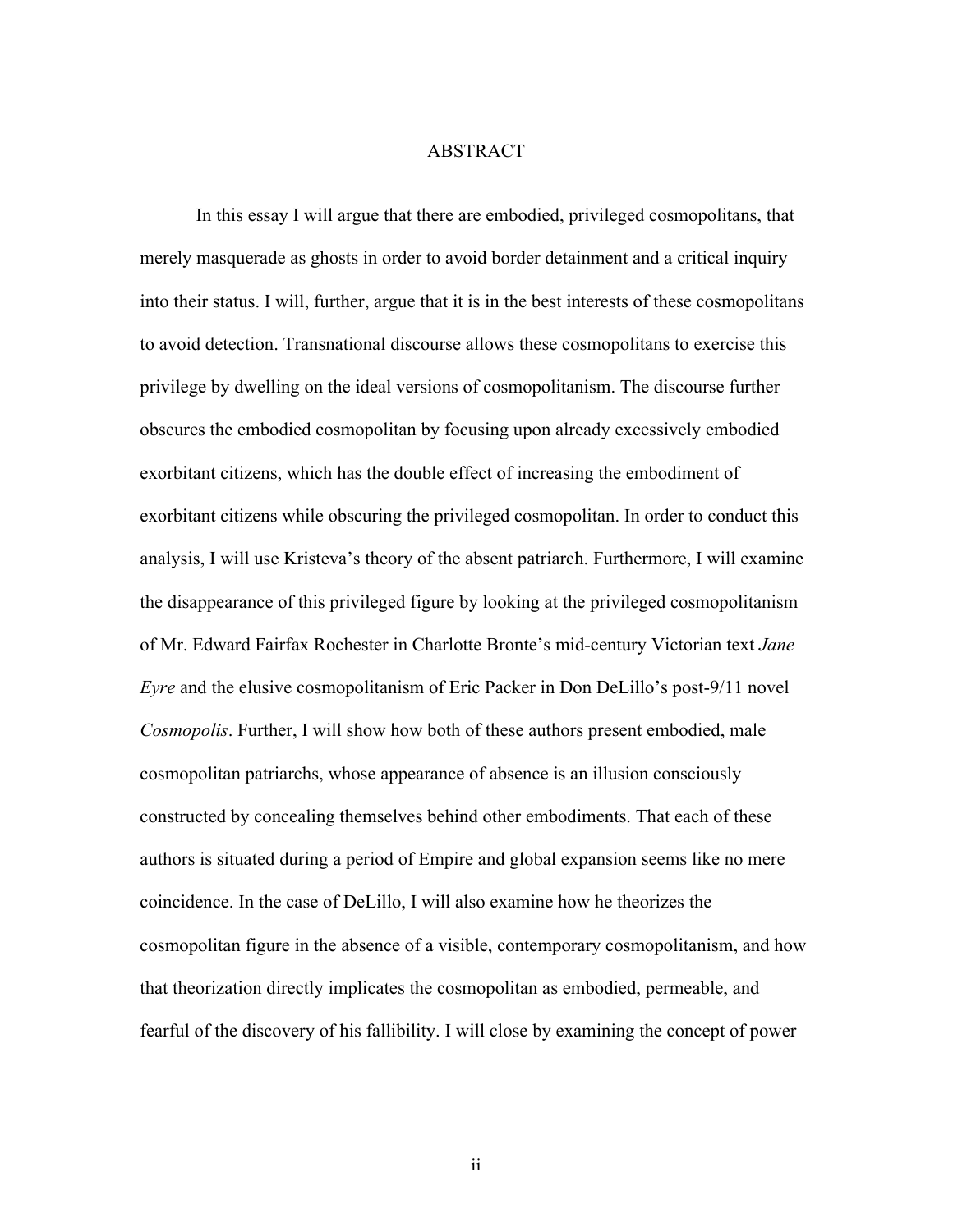through absence (or disappearance) that characterizes the exercising of power in both Kristeva's work and, as Zygmunt Bauman has it, in *Liquid Modernity* at large.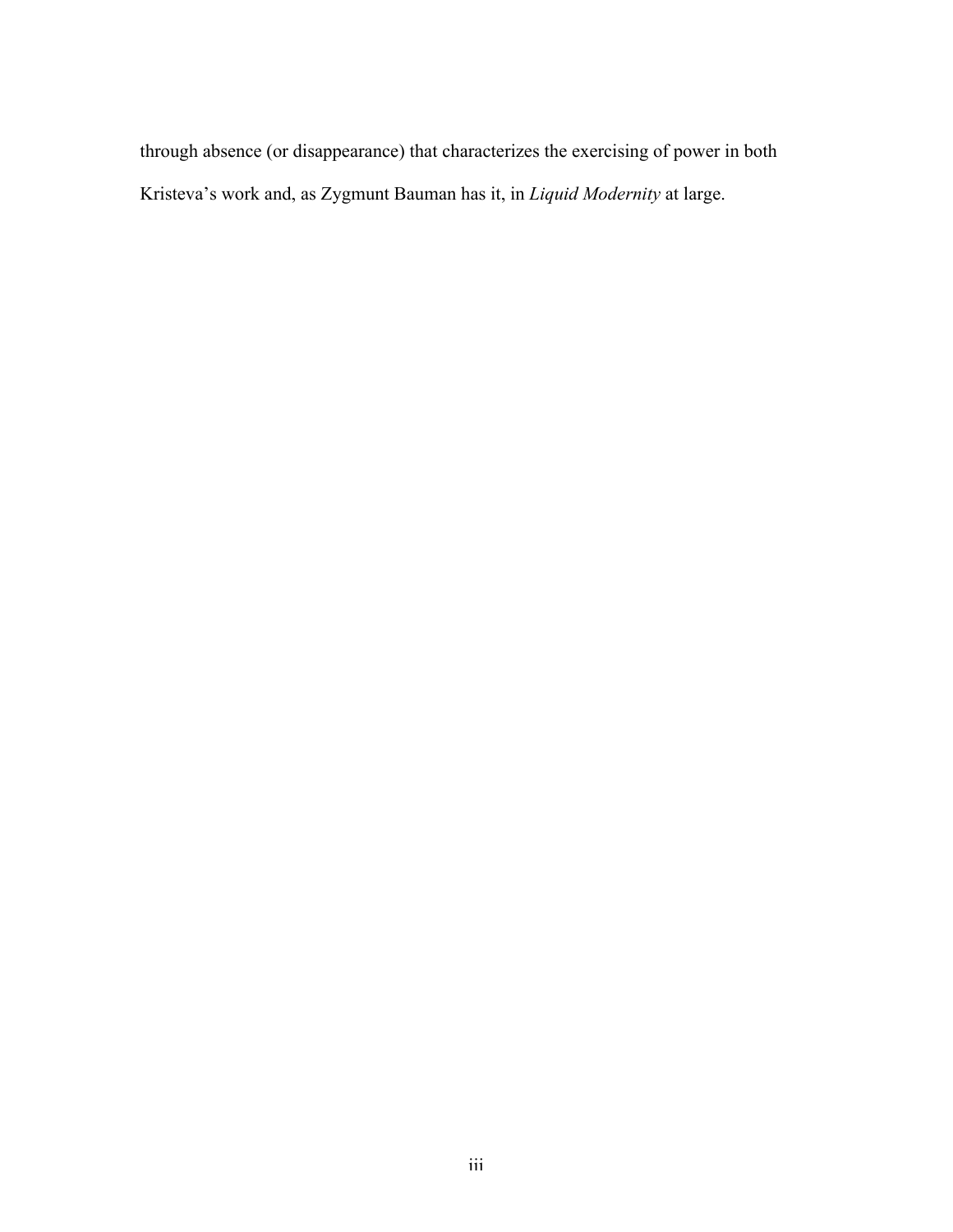## DEDICATION

To Hilary Hughes, my mom, for her constant support and encouragement throughout my lifetime. Onwards, toward the dissertation! (I hope you're ready Mom).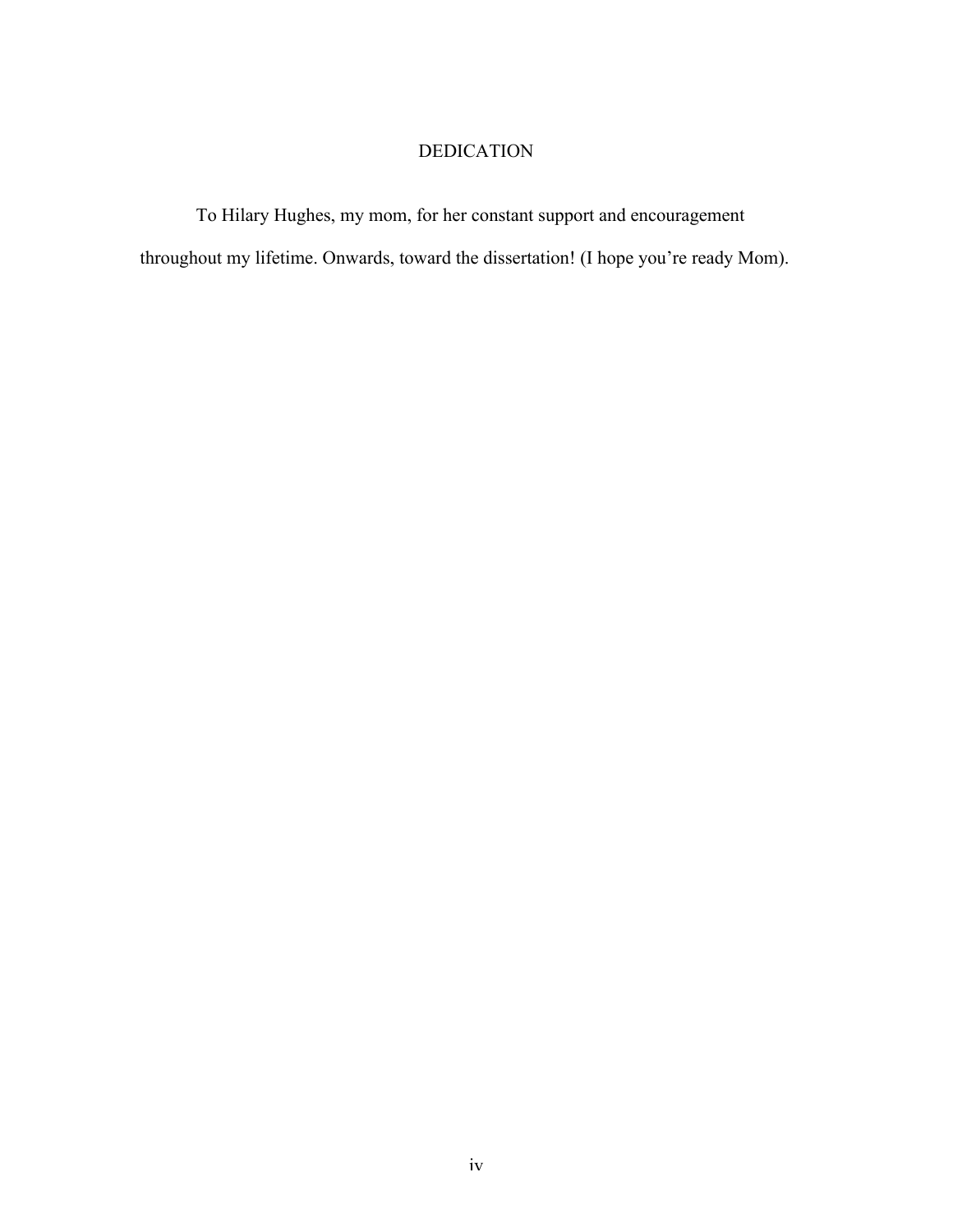#### ACKNOWLEDGMENTS

I would like to thank my Committee, my director Dr. Aga Skrodzka, and readers Dr. Cameron Bushnell and Dr. Kimberly Manganelli, for their advice along the way, without their suggestions this thesis would be shorter and therefore less articulate than its current iteration. Steffanie Golliher and Erica Britenberg for the thesis freakouts and talking downs that occurred throughout the Spring 2013 semester. Again Aga, for teaching the Transnational Theory seminar that this paper began in, as well as for her support in beginning the essay anew as a thesis. Thank you to Dr. Scot Barnett for the initial push, right before winter break 2011, to read Kwami A. Appiah's *Cosmopolitanism*, without that suggestion I might have read this work significantly later in the research process. Also, thank you to Dr. Barnett for the theories of embodiment and disembodiment that he explored in his New Media Theory seminar, without which I would have struggled to articulate the portions of this essay on embodiment and disembodiment. Finally, thank you to Dr. Gabriel Hankins, for contributing to the early stages of this thesis, during the prospectus writing process, for looking over my backgrounds list to make sure that all the necessary texts on cosmopolitanism were on there, and for being willing to provide feedback on the project. Finally, thank you to the University of Cincinnati Composition Program, for listening to a significantly shorter and somewhat different iteration of this thesis, and for the feedback provided during their conference on Being Undisciplined.

v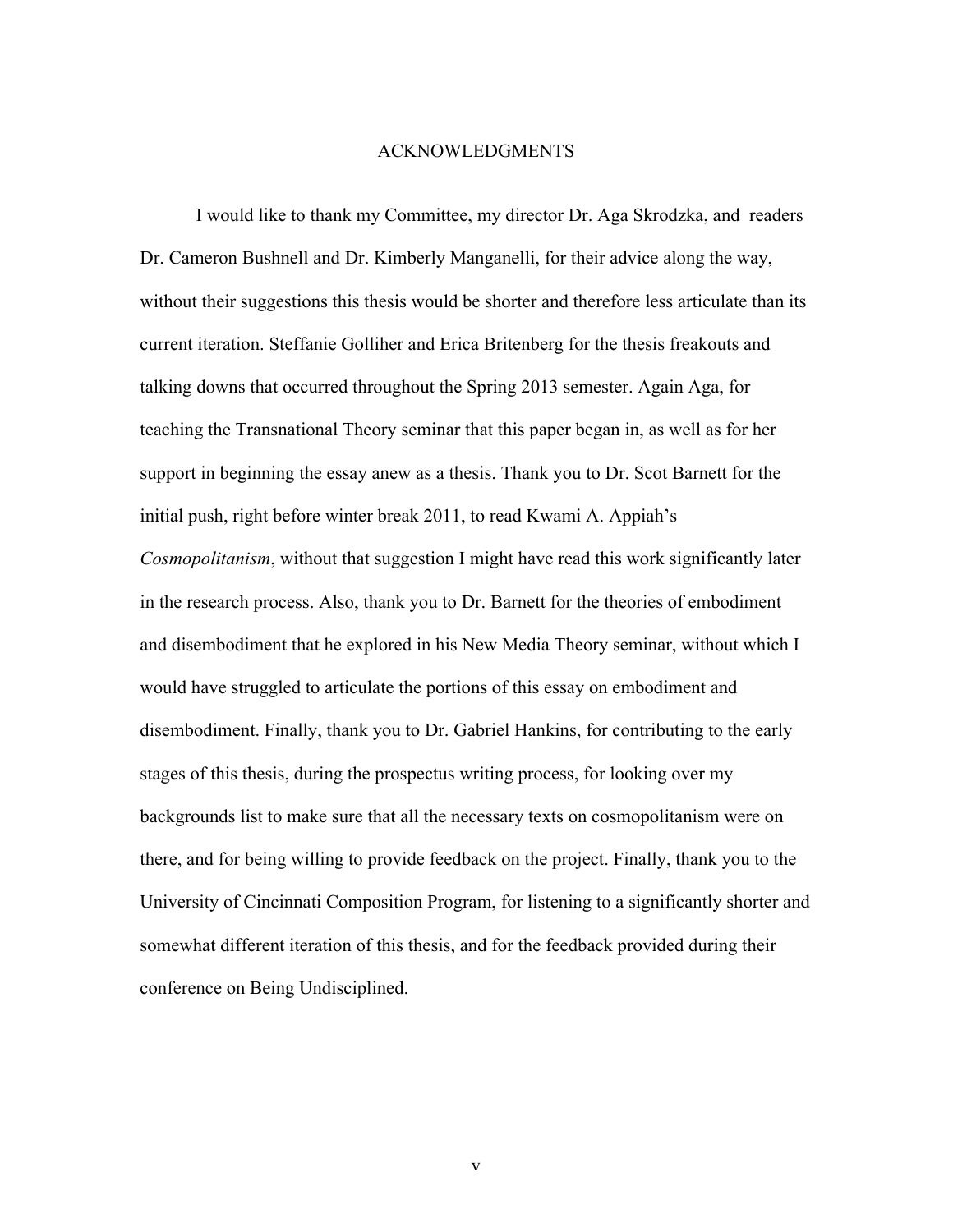## TABLE OF CONTENTS

|                                                          |                                                       | Page |
|----------------------------------------------------------|-------------------------------------------------------|------|
|                                                          |                                                       |      |
|                                                          |                                                       |      |
|                                                          |                                                       |      |
|                                                          |                                                       |      |
| WHAT OF THE COSMOPOLITAN? OR APPROACHING THE PATRIARCHAL |                                                       |      |
| $\mathbf{I}$ .                                           |                                                       |      |
| II.                                                      |                                                       |      |
| III.                                                     |                                                       |      |
| $IV_{i}$                                                 | Eric Packer: "A World Citizen with a New York Pair of |      |
| $V_{\cdot}$                                              |                                                       |      |
| VI.                                                      |                                                       |      |
|                                                          |                                                       |      |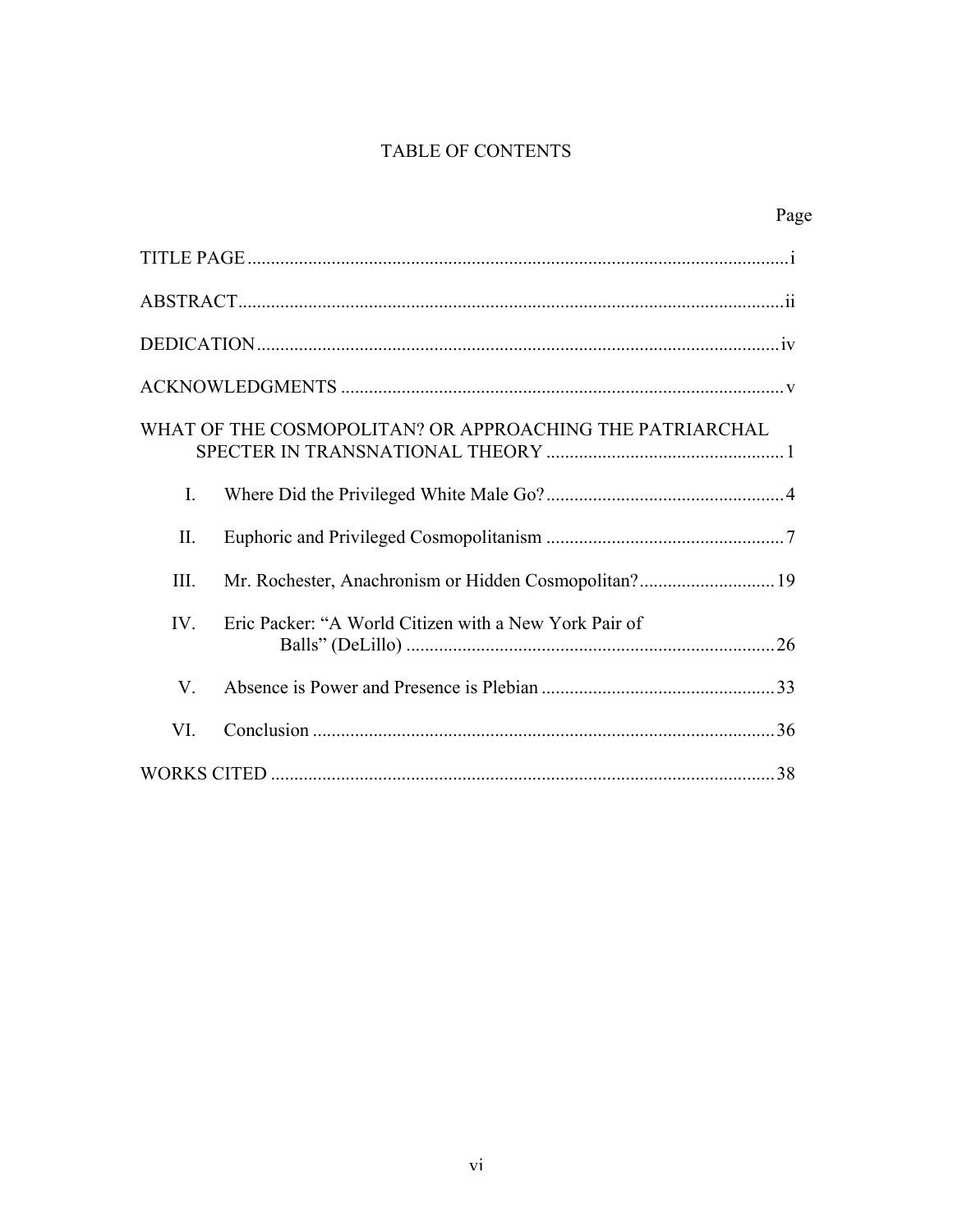#### WHAT OF THE COSMOPOLITAN? OR APPROACHING THE PATRIARCHAL SPECTER IN TRANSNATIONAL THEORY

There exists a gap in transnational theory. The gap is between euphoric theories of cosmopolitanism and the exposés on citizenship and the ways in which it disrupts rather than serves human rights, the conflict between citizenship as constituting human rights and human rights as necessarily moving beyond citizenship is an emblem of the conflict arising from the transition out of a modernity characterized by nation-states and into a globalized political, economic, and social structure. The former imagines an ideal that is rooted in a fundamental belief in democracy and equality. This cosmopolitanism offers itself as a solution to the contemporary problem of the type of nationalism that defines itself through exclusion. The commonly theorized cosmopolitan is a foil to that problematized nationalism because it is presented as a legitimizing identity that is available to any individual, without discrimination. Any human can actively cultivate this kind of cosmopolitanism, which Kwami Appiah has termed "rooted cosmopolitanism", although such cultivation is largely dependent upon the influence of globalization, and, ultimately, the availability of the texts like Appiah's, and sociological texts that build off his philosophy of rooted cosmopolitanism, such as those by Hiro Saito and Gerard Delanty, which outline the euphoric cosmopolitan. The latter focus of transnational theory examines the exclusionary violence that takes place at the now arbitrary boundaries of nations—especially the borders of the United States. These exposés examine the abuse of displaced, immigrant, and exilic subjects. They scrutinize the failures of INS policy, and question the validity of the INS's publicly stated mission,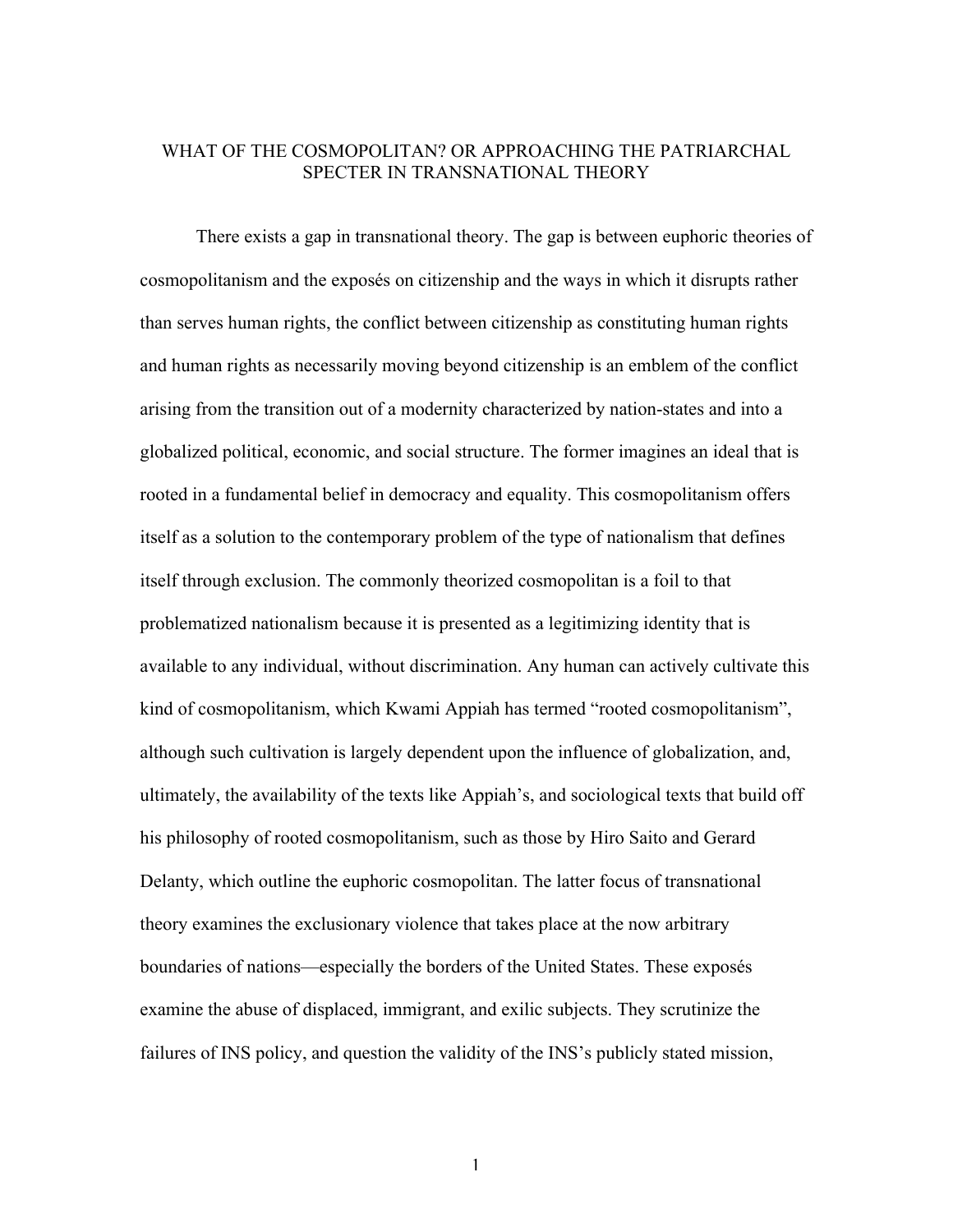suggesting that the public purpose and policy are at odds. They theorize the economic gains of a cheap labor force. Within this latter half of the discourse, theorists gesture to a second cosmopolitan. This cosmopolitan is not a utopian theory, but an embodied (yet obscured) reality: "a cosmopolitan identity allowed to traverse national borders freely" (Marciniak 5). However, this cosmopolitan is elusive and never directly theorized. He fails to appear in the corpus on cosmopolitanism, and he glides in and out of the social critiques with unnerving ease. He slips through the gap in the discourse, and disappears. It is this figure of the elusive cosmopolitan that I seek to elucidate, so that this gap in transnational theory can be filled, and the privileged cosmopolitan—undoubtedly a subject of transnational discourse—can no longer sneak into the shadows of the discourse under a pretense of disembodied existence.

In this essay I will argue that there are embodied, privileged cosmopolitans, that merely masquerade as ghosts in order to avoid border detainment and a critical inquiry into their status. I will, further, argue that it is in the best interests of these cosmopolitans to avoid detection. Transnational discourse allows these cosmopolitans to exercise this privilege by dwelling on the ideal versions of cosmopolitanism. The discourse further obscures the embodied cosmopolitan by focusing upon already excessively embodied exorbitant citizens, which has the double effect of increasing the embodiment of exorbitant citizens while obscuring the privileged cosmopolitan. In order to conduct this analysis, I will use Kristeva's theory of the absent patriarch, which suggests that "the father is the mainstay of the law and the mother the prototype of the object" (Kristeva, 32). In other words, the father is disembodied, since he becomes the discourse itself, and

 $\mathfrak{D}$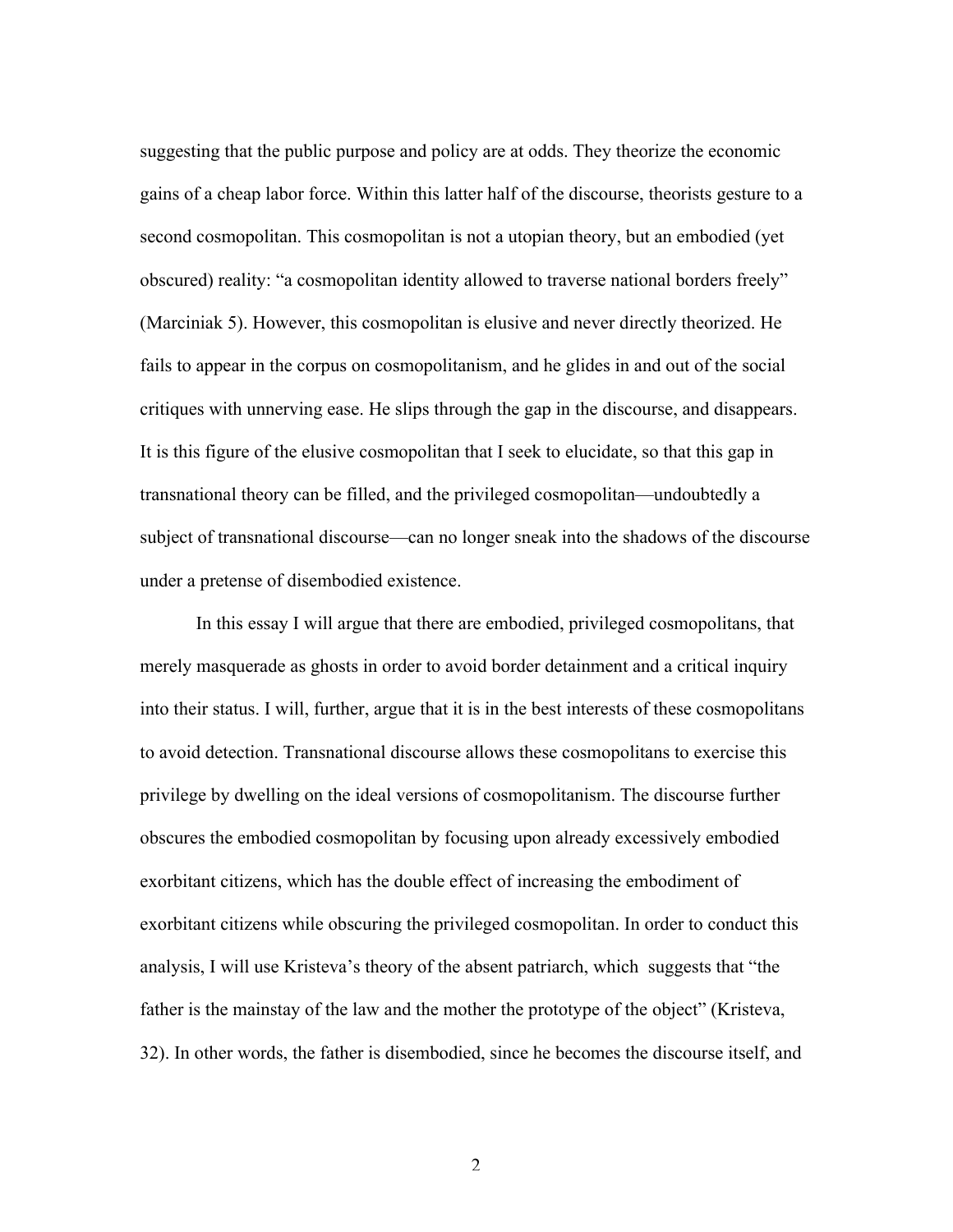the mother embodied, as that which the discourse regulates. I will link the "prohibition placed on the maternal body" (14) to the "prohibition placed on the [alien] body" (14), and the "apparition" (6) of the father with the "apparition" (6) of the cosmopolitan, both of whom exercise power and privilege through their respective disappearing acts, and both of whom utilize embodied subjects as camouflage. Furthermore, I will examine the disappearance of this privileged figure by looking at the privileged cosmopolitanism of Mr. Edward Fairfax Rochester in Charlotte Bronte's mid-century Victorian text *Jane Eyre* and the elusive cosmopolitanism of Eric Packer in Don DeLillo's post-9/11 novel *Cosmopolis*. Further, I will show how both of these authors present embodied, male cosmopolitan patriarchs, whose appearance of absence is an illusion consciously constructed by concealing themselves behind other embodiments. That each of these authors is situated during a period of Empire and global expansion seems like no mere coincidence. In the case of DeLillo, I will also examine how he theorizes the cosmopolitan figure in the absence of a visible, contemporary cosmopolitanism, and how that theorization directly implicates the cosmopolitan as embodied, permeable, and fearful of the discovery of his fallibility. I will close by examining the concept of power through absence (or disappearance) that characterizes the exercising of power in both Kristeva's work and, as Zygmunt Bauman has it, in *Liquid Modernity* at large. I will conclude the discussion of power through absence by examining the necessary transition between visible and invisible leadership, in order to demonstrate the unequal distribution of power that the invisibility of the cosmopolitan enables.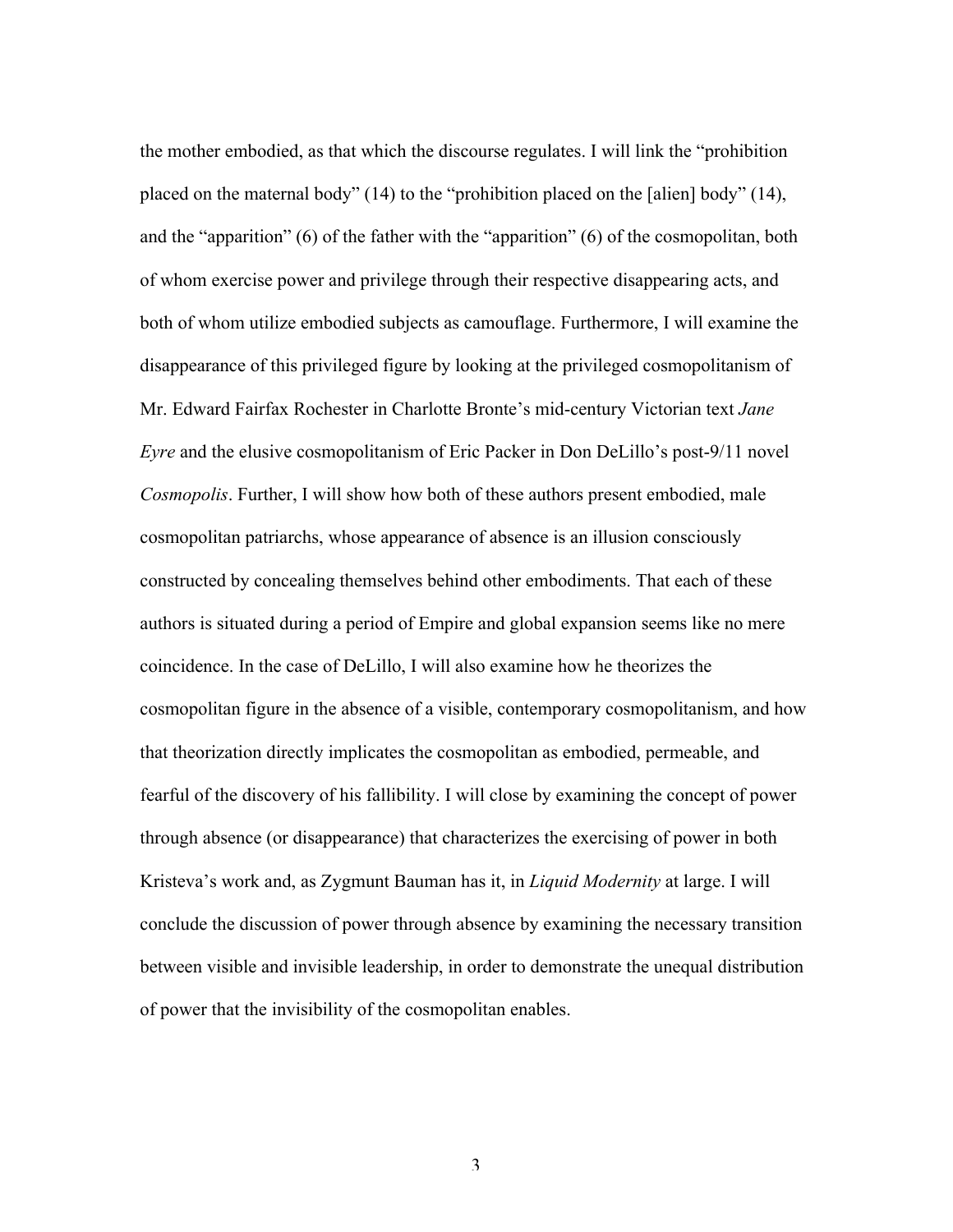#### **Section 1: Where did the Privilege White Male Go?**

The privileged white male has disappeared from academia at large. He has become unfashionable, a symbol of anachronistic conservatism. He represents the authority who silences. He presides over the phallocentric, top down power structure. He belongs to an exclusive set, participates in elitism, and upholds the status quo. One does not gaze at him directly, for he has become the Medusa's head of humanities discourse. He stands against everything interdisciplinary, pluralized, appropriated, reclaimed, exhumed, equalized, and diverse—that fashionable word of university admissions committees. He represents the supposedly antiquated model of the high seminary of learning university, built for the elite, who, in turn, stink of eau d'parfum Oxbridge in the early  $20<sup>th</sup>$  century. We, on the other hand, have arrived in the era of democratized education, as well as democratized subject matter. Although we know we are only in the early stages, when it is imperative to carefully guard the seedlings of plurality of voice. This guarding is twofold, firstly against the uprooting forces of privilege. Secondly, against that supposedly upwardly mobile class that sees privilege just beyond their grasp, and scramble for some scapegoat upon which to blame the elusiveness of their mirages of grandeur in the desert of economic turmoil. Meanwhile, how and why did that old figure of privilege disappear? As privilege rarely sacrifices itself, and as there is a growing body of work on power through absence and invisibility, I would like us to entertain the notion that the privileged male figure was not deposed by our plurality junta, but willingly handed over his celebrity, and so called voice, the better to exercise his power.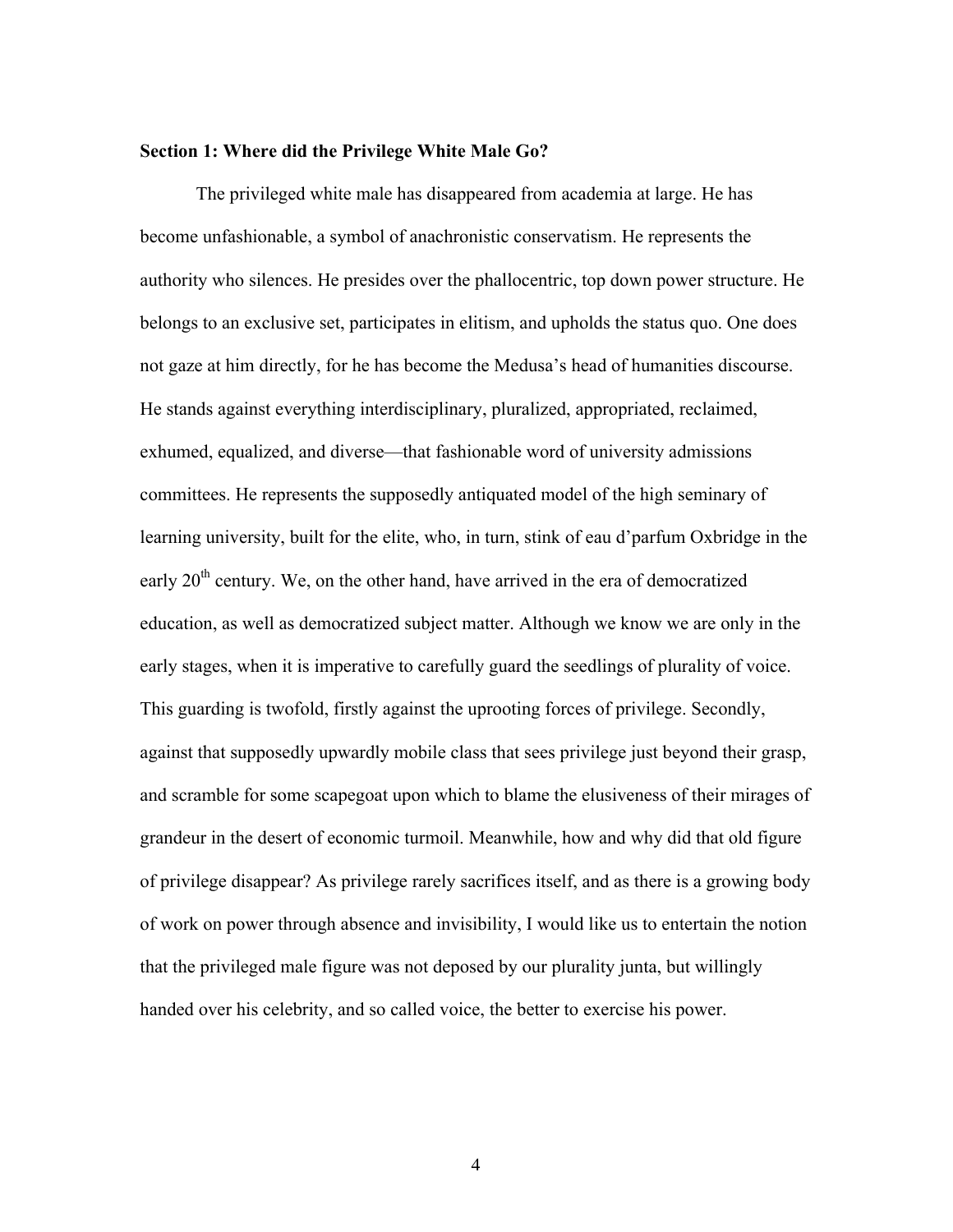I propose that one such embodied example of how the privileged figure has disappeared from discourse, the better to escape scrutiny, is the cosmopolitan. While much work has been done to reclaim the term cosmopolitan in the name of democracy, equality, and the escape from the bounds of the nation-state (escape from the limits of our stratified conception of the world), it is undeniable that the cosmopolitan figure is the most appropriate transnational figure of privilege to be had. If much of transnational theory is devoted to examining the impossibility of true globality, of detainment and selection at the borders, and the exclusionary practices that are put in place by the border keeping (border demarcating) institutions, cosmopolitans represent the figure invested with the right to move, to cross, and to elude detainment. They are, the opposite of Susan Koshy's minority cosmopolitan that "emanates from not being home in the world" (608), meaning they are those who are at home in the world, or those who belong anywhere, and by extension everywhere. Minority cosmopolitanism is a positive reframing of those whom Koshy also terms "exorbitant citizens" (597), which she defines as "those whose citizenship is eccentric, erratic or irregular. . . minorities, indigenous people, queers, the Romani, the homeless, and diasporic are paradigmatic exorbitant groups" (597). In other transnational theories these exorbitant citizens are often the displaced, immigrant, or exilic subjects whose identities have been de-legitimatized. They are, always, those subjects who have no room to call their own. Koshy seeks to turn the negative frame provided by popular discourse into a positive one by imagining the exorbitant as cosmopolitan, however, her minority cosmopolitan turns into the cousin of euphoric cosmopolitanism. The minority cosmopolitan is yet another attempt to imagine a global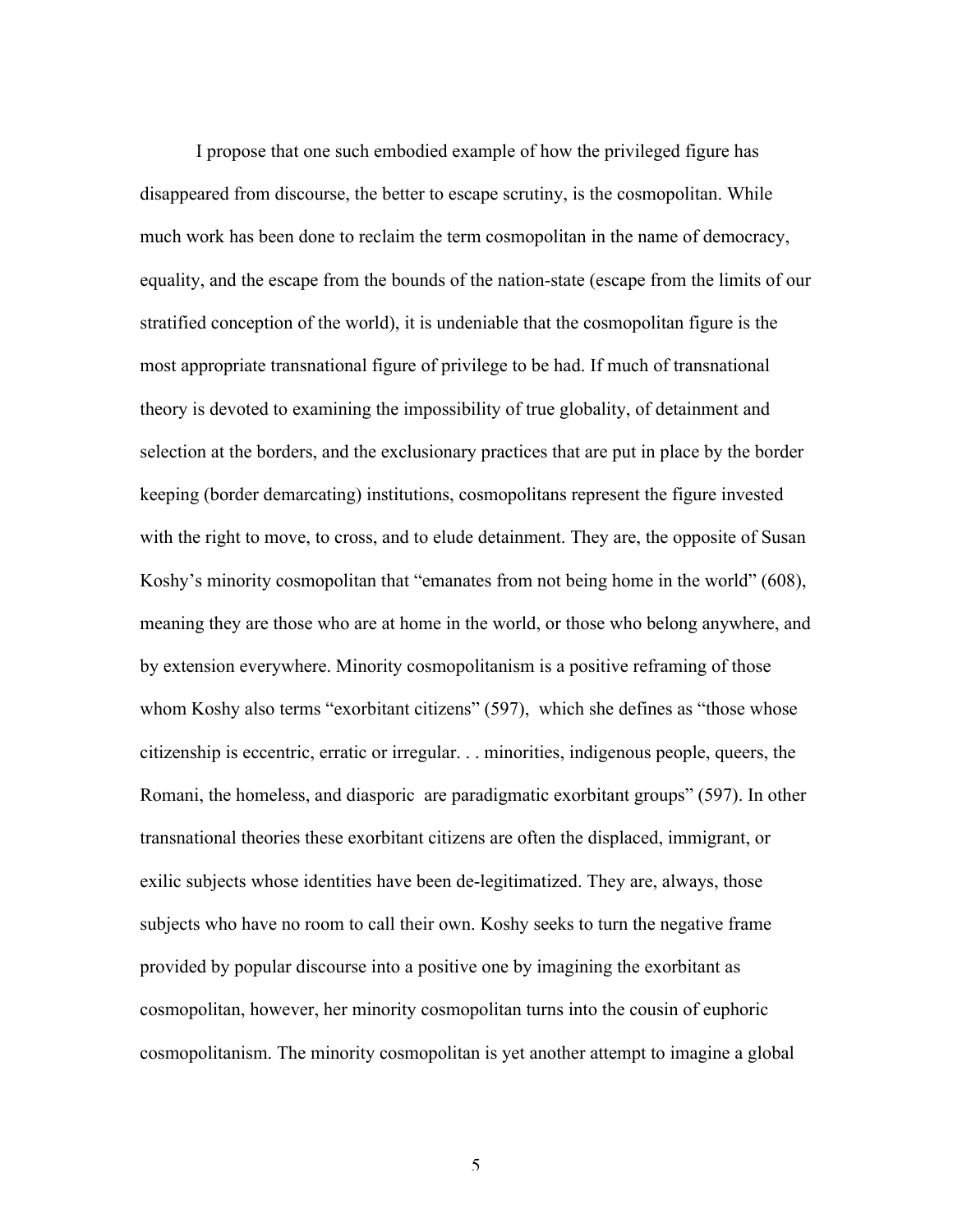citizen, through understanding humans as larger than the bounds of national citizenship. This is true in the sense that the stakes of human rights need to be understood as larger than the stakes of citizenship, however, like iterations of euphoric cosmopolitanism Koshy's minority cosmopolitanism fails to take into account the "majority cosmopolitanism." The majority cosmopolitan being a majority of purse and privilege rather than the number of cosmopolitans. Understanding humans as untotalizable, and frequently exorbitant in terms of the regulation of national citizenship, however, is helpful in re-imagining denationalized subjects as a positive addition to society rather than necessarily negative. But enough space has been devoted to the embodiment of this figure—in transnational discourse—and the purpose of this study is to examine the long elusive and unexamined cosmopolitan. I present the exorbitant subject to illustrate my point that the fully explored and embodied exorbitant citizen or minority cosmopolitan must be paralleled by an equal exploration of the disembodied privileged cosmopolitan

The state, then, of transnational theory is this: there are no clearly explored figures of privilege. The discourse presents itself as a protector of those disenfranchised along the borders, and a lobbyist for the democratization of free movement. Insofar as cosmopolitanism stands for free movement and global citizenship, it presents itself as a term that is helpful in imagining how transnational movement and minds would work in a utopian setting. Understandably, it has been appropriated for this purpose. However, if policies are to change, if abuse is to be stopped at the borders, and privilege of movement is no longer to be a privilege but a right, then attention must be paid to those who already exercise this privilege, and benefit from it. The cosmopolitan privileges of the wealthy,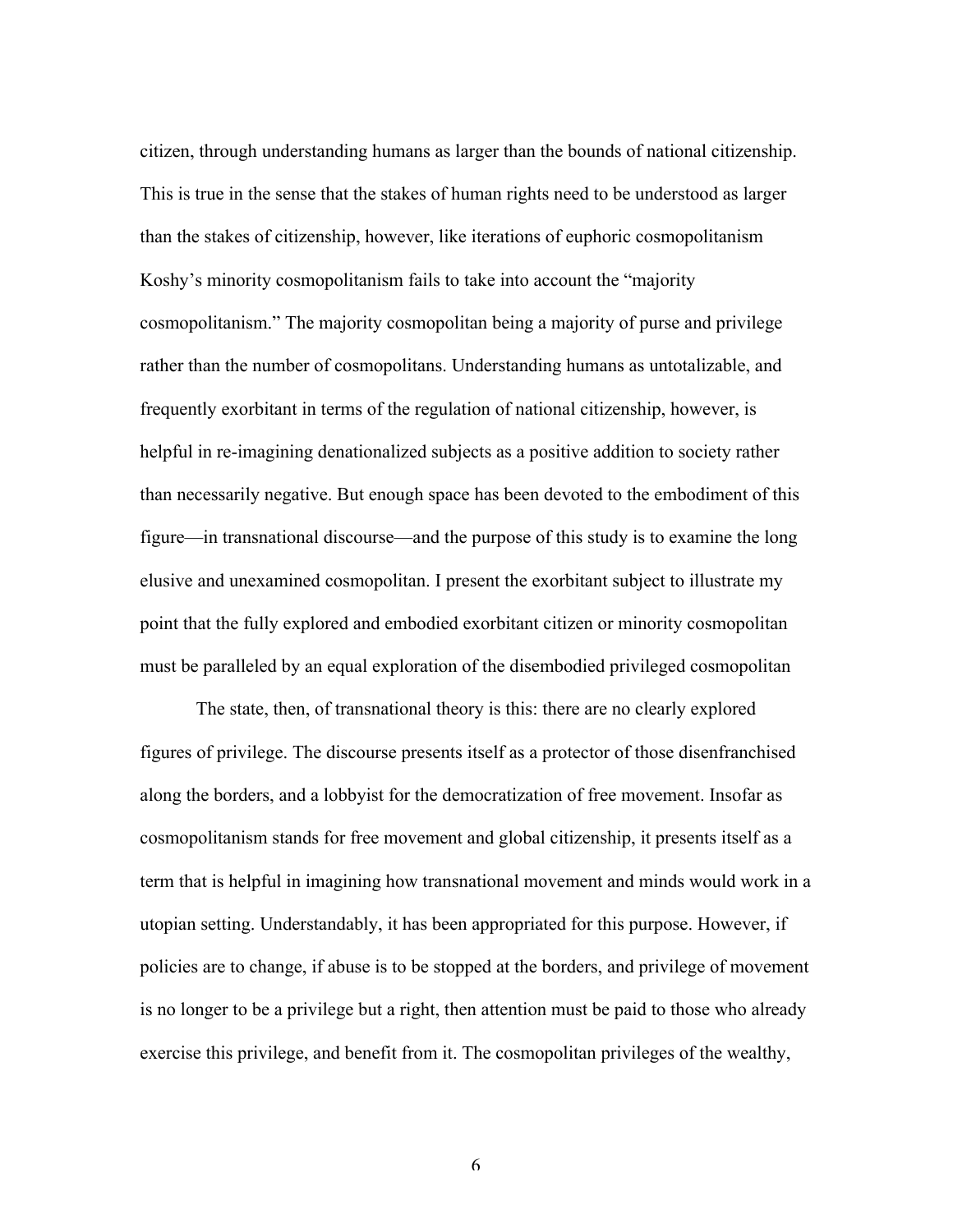the corporate, the political, and the academic must be counted and considered. Otherwise all we will accomplish will be to further embody an already overly surveyed subject, while allowing the privileged access to and at the same time freedom from this surveillance. A privileged form of cosmopolitanism of the kind lauded by Kant, undoubtedly exists. He is invoked in Marciniak, when she argues that "to be marked as a cosmopolitan, a term that exudes an aura of sophistication and elegance, is more readily linked with a desirable economic and racial position" (24). This sophisticated and elegant figure is implied throughout the discourse—someone, after all, must be crossing the borders. It is time this privileged cosmopolitan became an explicit subject of transnationalism. But, first, let us begin to imagine why he might resist this subjectivity, and why he has and will continue to attempt to perform his disappearing act.

#### **Section 2: Euphoric and Privileged Cosmopolitanisms**

Transnational theory exemplifies the notable disappearance of the privileged white male in academia that I gestured to in the previous section. It renders him disembodied, while the pluralized voices of the marginalized, once repressed, now make up the embodied representation of the state of transnationality. They are those who are embodied in the discourse. Now, embodiment, like cosmopolitanism, has a double agenda ascribed to it by contemporary new media theories, one being a positive reclamation—much like the prolific reclamation of cosmopolitanism—in which the reuniting of the body and mind in an interactive new media represents our greatest hope for mending the schism that defines the negative embodiment, which Caroline A. Jones informs us we have lived with since the Enlightenment. For the duration of this essay we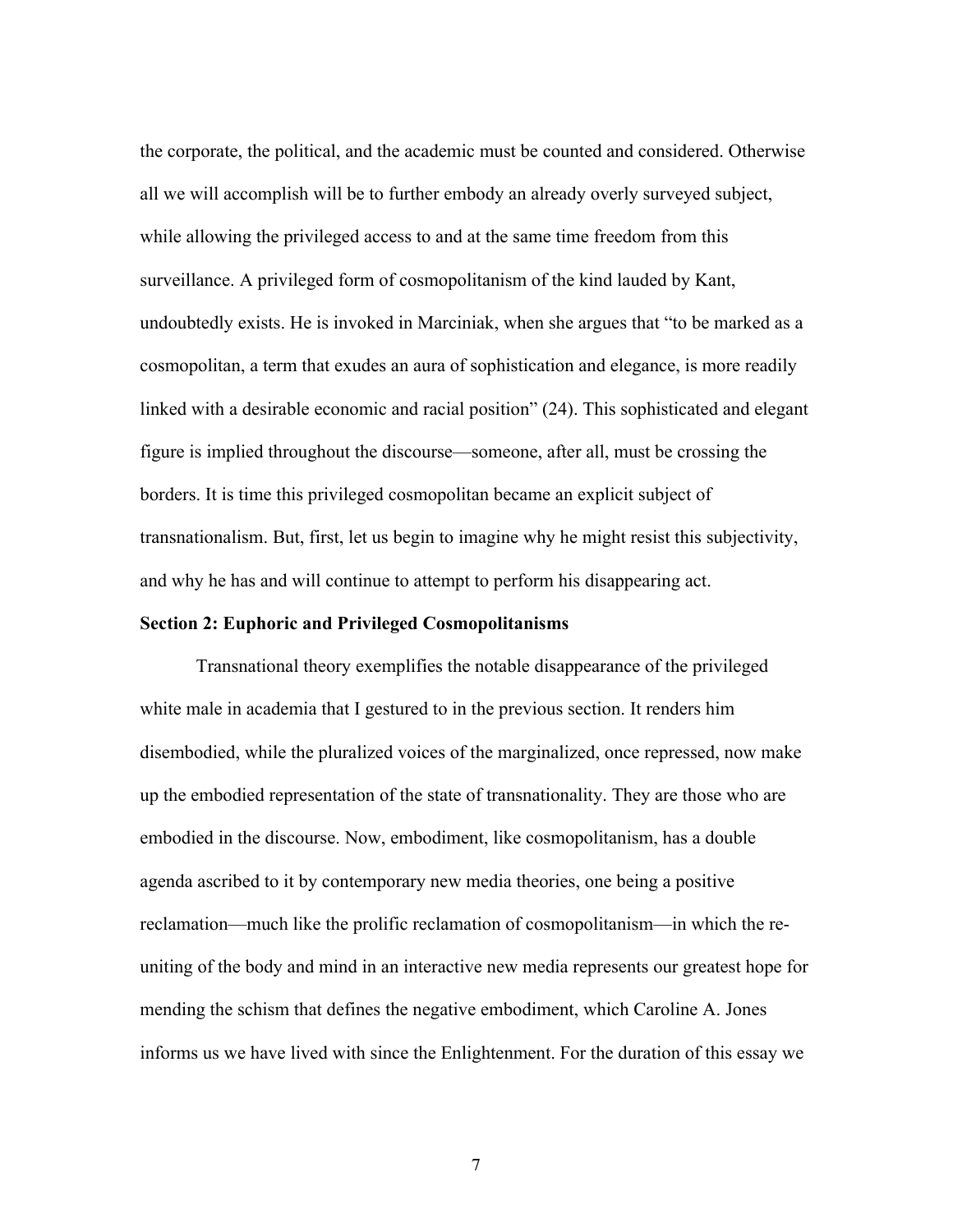must leave behind the works on positive embodiment. It is the negative effect of embodied rhetoric and the privileging of disembodiment rhetoric that will provide us with the necessary framework for understanding the forms of embodiment and disembodiment that threaten to render transnational theory a mere tool for upholding the status quo in which disembodied privilege exercises power through invisibility and camouflage. This negative embodiment is explored in Julia Kristeva, whose book *Powers of Horror* provides the cornerstone upon which embodiment is discussed in transnational theory. I will not stop at examining negative embodiment, however, but will move into discussing the neutral embodiment that needs to be enacted in transnational theory. In other words, the embodiment of both privileged and unprivileged subjects. After all, bodies and embodiment are a part of humanity. It is only the use of bodies as a means of disenfranchisement that makes embodiment a problem. Let us, then, briefly understand transnational embodiment and disembodiment through a Kristevan lens.

For transnational scholars Kristeva's discussion of the embodied maternal and the abjection that comes out of this prove to be fruitful ground for examining the negative portrayals of the immigrant subject in popular culture and media, through the coding of their bodies. However, there is a flipside to this embodiment. Kristeva sets up the familiar maternal and paternal binary -- "the father is the mainstay of the law and the mother the prototype of the object" (32) -- providing us with a second figure, the father as law rather than body. In Kristeva, the father is always seeking to be "symbolic law," meaning he seeks to be abstracted from his body. Although Kristeva observes "does Hans' father not play a bit too much the role of the mother" (35), indicating that the father is always in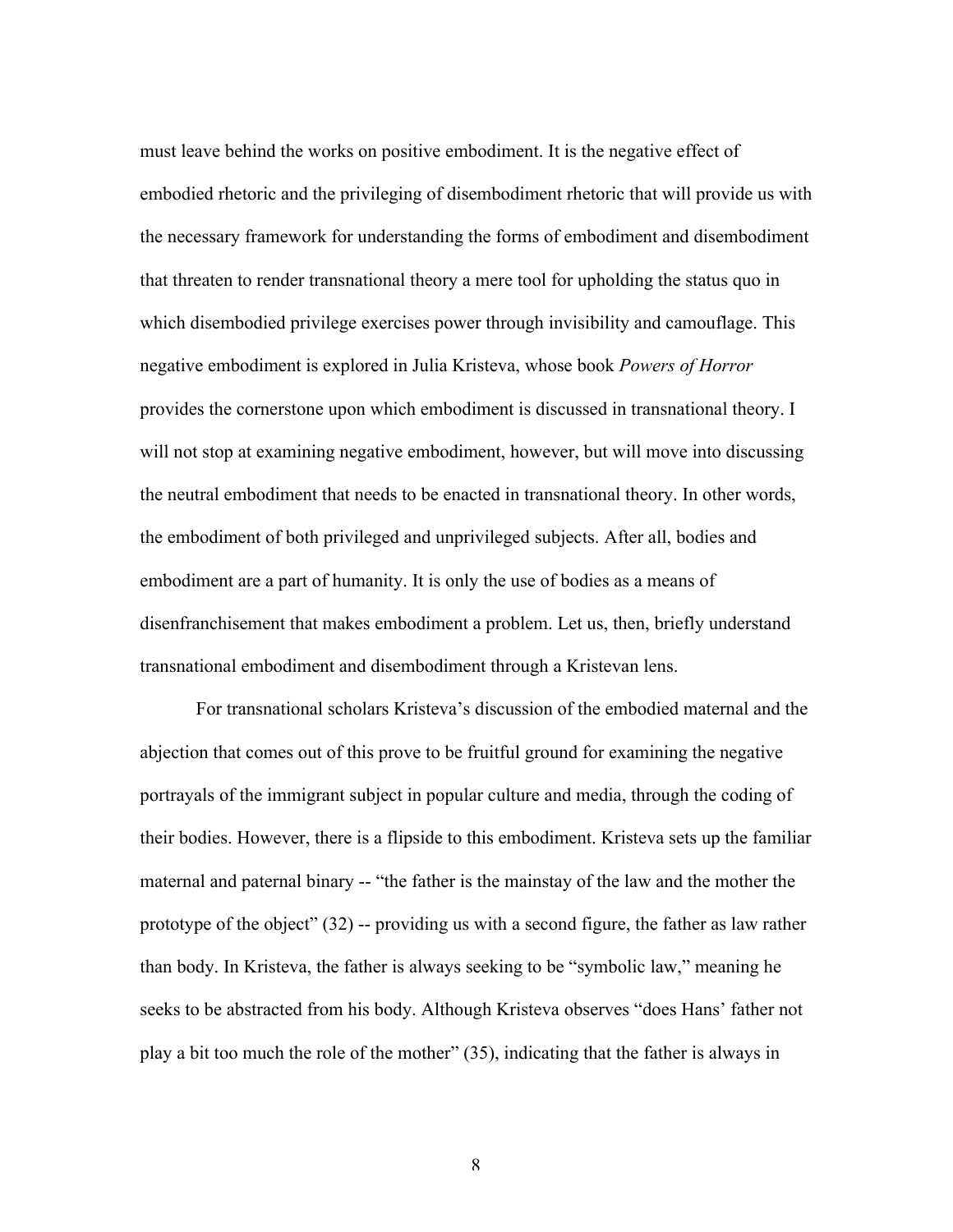danger of losing his status as law and symbol. He knows that he gains and maintains his power through absence, through inhabiting the symbolic, while the maternal provides the façade, the body behind which to masquerade. Yet, he cannot help the body that makes him one with the maternal embodiment he enacts so that he can reject its identity. Thus, Hans' father "play[s] a bit too much the role of the mother" (35), in that he cannot escape his embodiment, in spite of his attempts to conceal it. His body inevitably manifests itself.

If there is a maternally embodied subject in transnational theory, or that is analyzed within transnational theory and created by popular media rhetoric, then, somewhere, there is this disembodied paternal figure. If we choose the binary opposition of Marciniak, displaced subject and cosmopolitan, it becomes important to note that there is no discussion in popular media of successful border crossing, as such. There is no attention paid to those border crossers who move through customs without a hitch, hidden—as Marciniak's writing seems to suggest—behind "the abyss of nonbeing that is already coded as belonging to the crossers whose transnational position is not a cosmopolitan identity allowed to traverse borders freely but a location of painful quivering" (5). Note that the displaced is "positioned" (or fixed) as embodied through her "location" in "painful quivering." Pain and quivering are primarily bodily functions, on occasion invested with a metaphoric meaning when thoughts and words are described as mental anguish. The cosmopolitan, on the other hand, is invested with freedom and mobility. He is not fixed, nor is he available for examination, and this is worth noting about popular media—at least as it is understood within transnational discourse. It does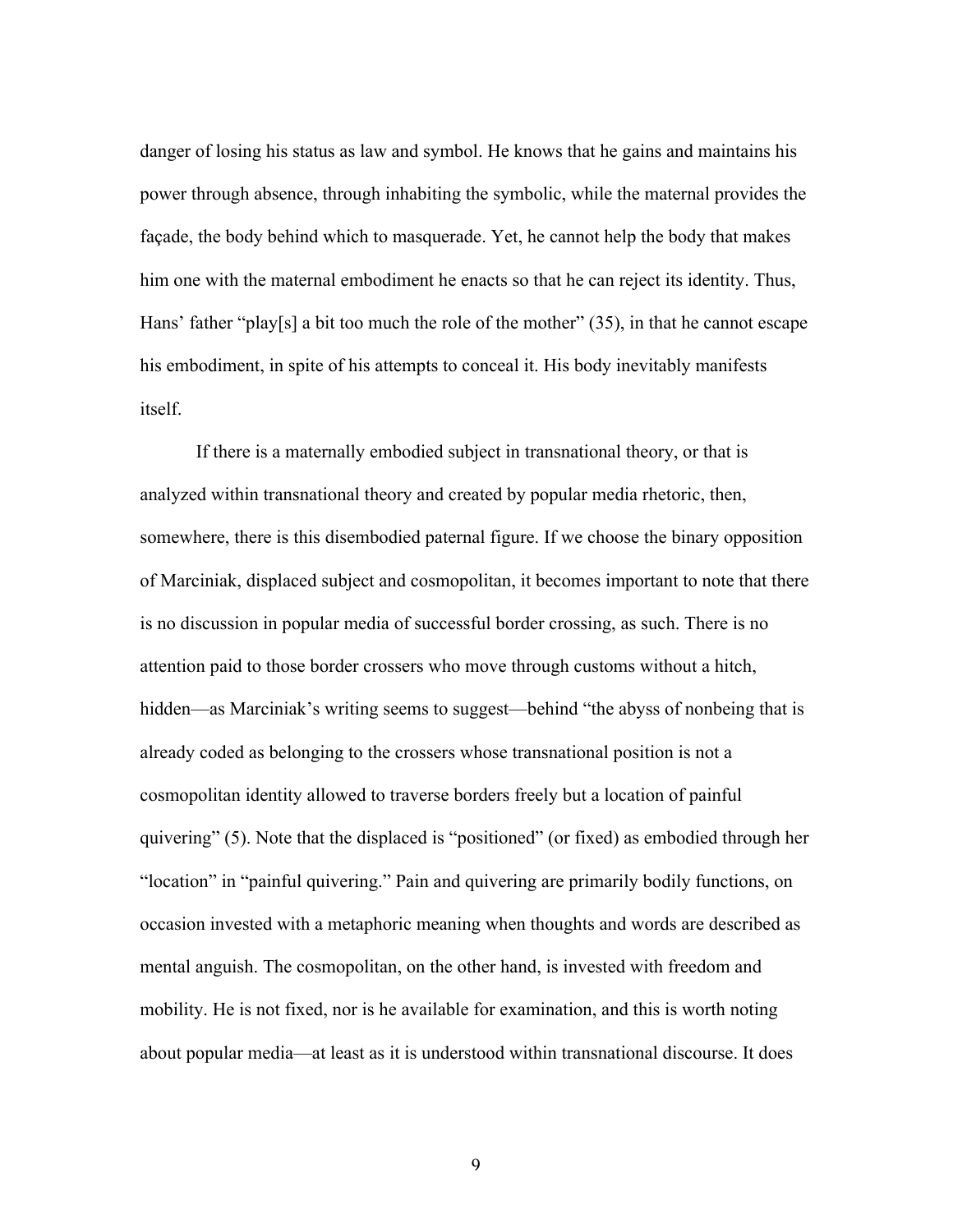not take the cosmopolitan as a subject, or even an object, of inquiry the way it does the displaced or those coded as immigrants. Yet does the cosmopolitan not share the same border crossing lifestyle as these other subjects? Sociologist Victor Roudometof observes that cosmopolitanism is understood as

"an intellectual and aesthetic stance of openness toward divergent cultural experiences. . . Ordinary folk—ranging from migrant workers to exiles or refugees—do not necessarily possess such cultural and intellectual predispositions  $(114)$ ,

indicating that there is an inherent class distinction in the definition of cosmopolitanism. The lifestyle of movement required to cultivate "openness" is present in both lifestyles, but as Roudometof indicates it would be difficult, if not impossible, for exorbitant citizens to cultivate the above cosmopolitan stance.  $\frac{1}{1}$  Ultimately, although Roudometof goes on to confirm euphoric approach to cosmopolitanism as the sociological definition of cosmopolitanism, the beginning of his article indicates the "manifestation of the mentality of the upper and middle classes" (113) that is still inseparable from the term cosmopolitan. Likewise, transnational theory struggles with this interplay of meaning. Marciniak's cosmopolitan, who Roudometof gestures to briefly, shares nothing in common with Koshy's exorbitant citizen, for all he is and all he can be is encapsulated in this glamorous label: cosmopolitan, which signals the elite travel of political delegates, the marketability of transnational white-collar employees, the glossy pages of

<sup>&</sup>lt;sup>1</sup> Roudometof references a "working class cosmopolitanism" that is the sociological answer to Koshy's "minority cosmopolitanism" confirming Roudometof's argument that transnational terminology needs to be more carefully defined and maintained.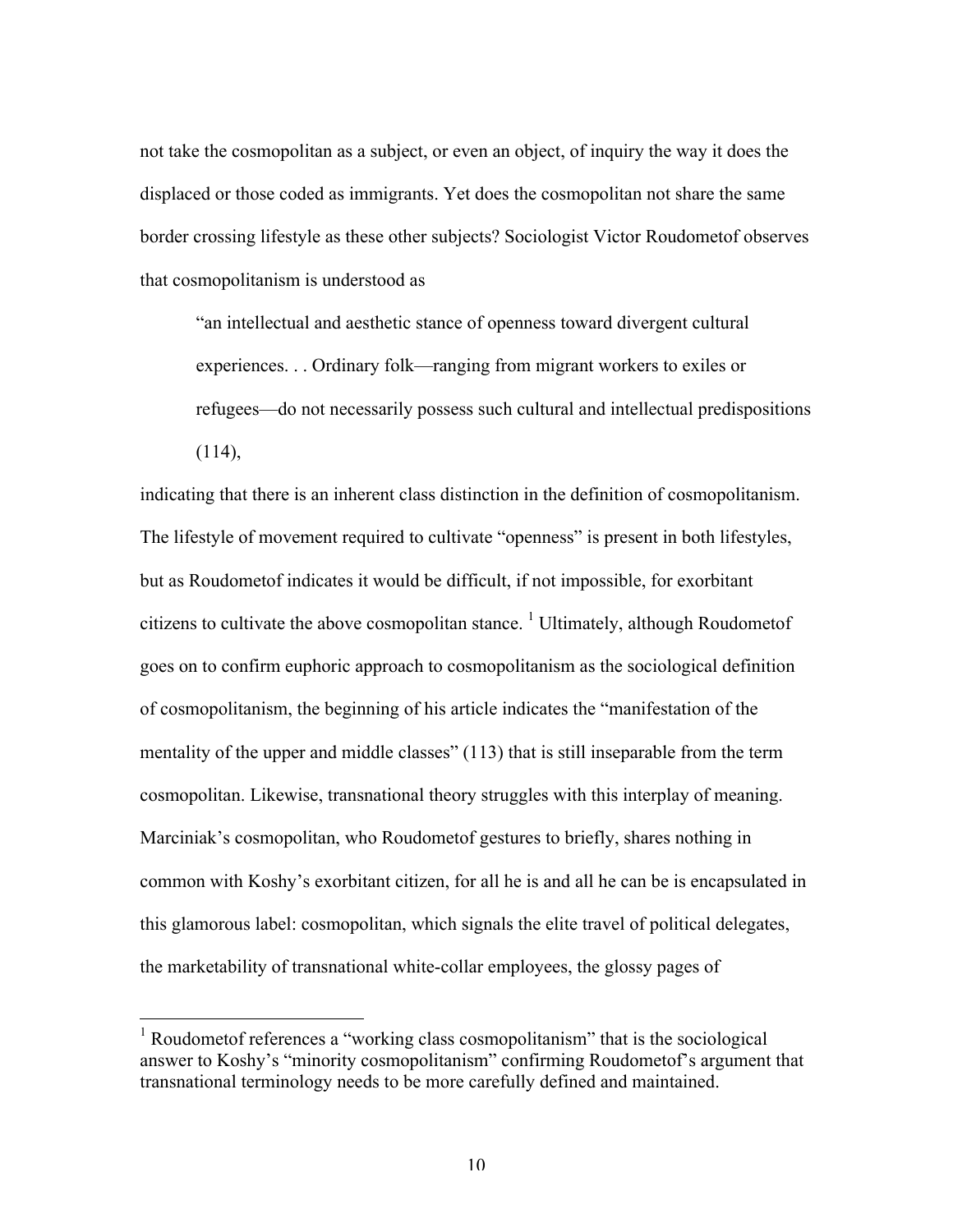*Cosmopolitan* magazine, the jet setting lifestyle of the movie celebrity who perpetually travels to movie sets and foreign film festivals in France—itself the symbol of Western sophistication.

Consider David Cronenberg's *Cosmopolis* (2011), and the movement of the cast and crew across U.S. borders into Canada, where he reconstructs New York in Toronto. The cast, then, travels to the prestigious Cannes film festival to be photographed and promoted, but these movements are not coded as displaced, immigrant, exilic—although actors and actresses in contemporary film *are* exiled from their homes for long periods of time in the name of filmic spectacle. They are displaced into hotel rooms. They do, sometimes, immigrate from their native Hollywood, to escape their unfortunate political situation, a la George Clooney and Johnny Depp. They immigrate away from the constant exposure to media attention and harassment. Yet they are not displaced, exiled, or immigrant. They are cosmopolitans, a different coding and therefore a different species. These figures are not discussed in terms of their border crossing. Their movements across borders are not scrutinized as such, in spite of the fact that they are frequently under media scrutiny. Abuse of border policy is unspeakable in reference to the cosmopolitan, which, in Brenda S. A. Yeoh's writing on Singapore's use of cosmopolitanism and the term cosmopolis, inevitably gestures toward the privileged rather than Koshy's minority or Roudometof's working class. Casting Singapore as a "cosmopolis" becomes "a key strategy to attracting and retaining foreign talent" (2436), talent from a Singaporean perspective consisting of "talent in business, academia, or in the performing arts" (2435). Note the upper-class tenor of the fields listed. Yeoh goes on to say " 'cosmopolitans'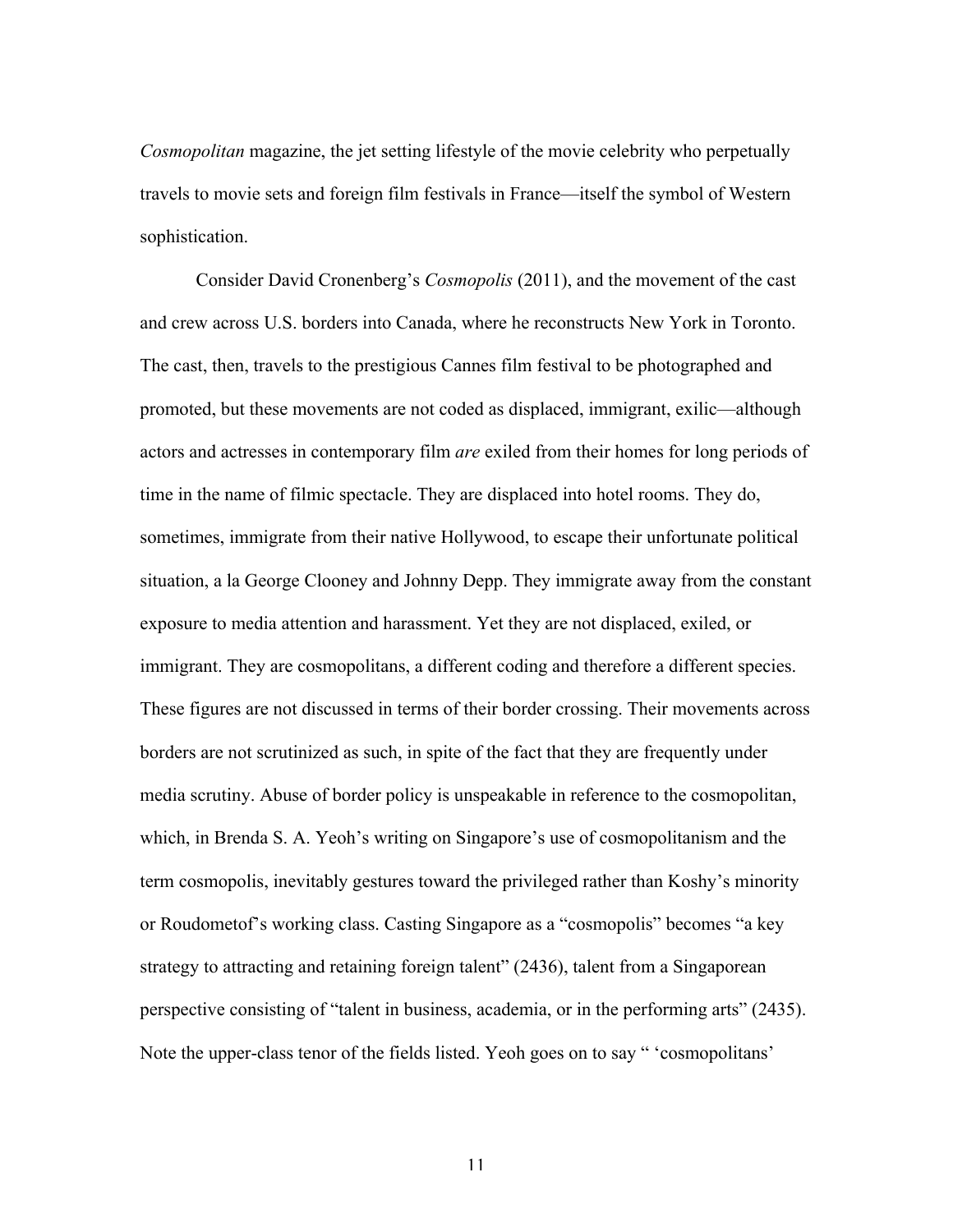speak English, are international in outlook, skilled in banking, information technology, engineering, science and technology, and able to navigate comfortably anywhere in the world" (2434-2435). For Singaporeans in Yeoh's essay the ability to speak English is indicative of an international outlook. The jobs defined as cosmopolitan require a high level of training, which takes money and social status to procure. As Yeoh later points out, lower class immigrants and transnationals prove to be exorbitant in terms of Singapore's cosmopolitan goals. Singapore, like the movements of film stars, provides yet another example of practiced cosmopolitanism and its elitism, as opposed to the theoretical euphoric cosmopolitanisms, which promise acceptance for the privileged, the minority, and the working class alike. This understanding of cosmopolitanism simply does not exist outside of the discourse itself.

Transnational theory far from exposing this paradigm actually perpetuates it. In the first instance because it treats cosmopolitanism as wholly separate from the border crossing existence of any other human subject. For example, in Kwami Appiah's writing, as well as Amanda Anderson's work in *Cosmopolitics*, cosmopolitanism is a mindset rather than an embodied existence. Anderson calls it "a term that throughout its long philosophical, aesthetic, and political history has been used to denote cultivated detachment from restrictive forms of identity" ("Cosmopolitanism, Universalism, and the Divided Legacies of Modernity" 266). Anderson's definition lays out the stance of euphoric cosmopolitanism. Note the way in which travel as an inherent attribute of cosmopolitanism disappears. Instead, cosmopolitanism becomes associated with the mind. It "denote[s] cultivated detachment," indicating that the cosmopolitan subject is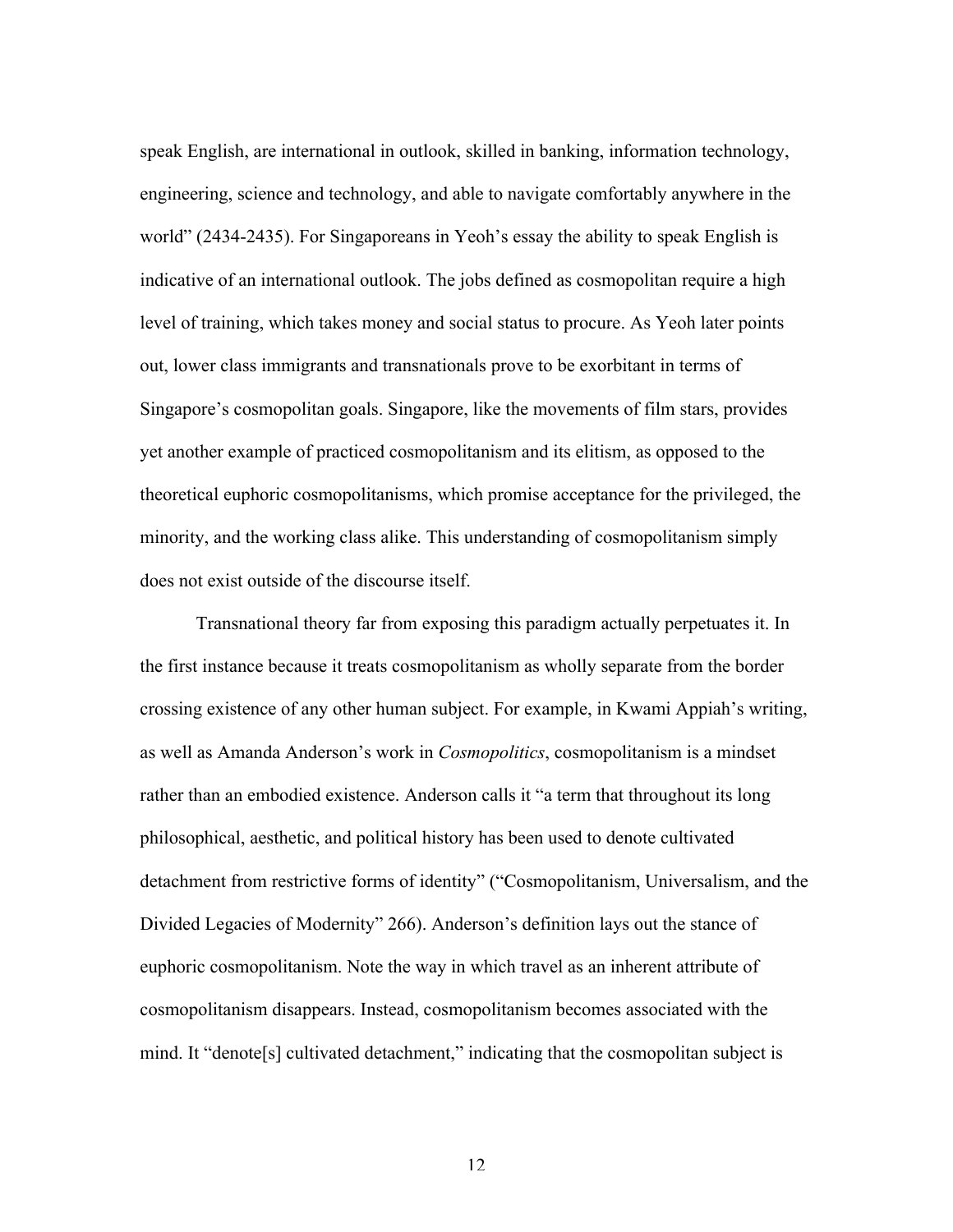one who cultivates an intellectual outlook instead of participating in embodied movement. Cosmopolitanism is identified as an "identity," an identity through "detachment," both of which could be linked to a privileged cosmopolitan. It is a privilege to choose or cultivate an identity, rather than being identified; this is the difference between classification as a subject and an object. Detachment and travel are certainly linked, in the sense that to move is to be detached from any given location. The privileged cosmopolitan is implied in Anderson, however, rather than examining the ways in which cultivated detachment is only available to a privileged class of people, Anderson theorizes the democratization of this privilege.

While Appiah, like Anderson, advocates the democratization of a cultivated cosmopolitan mindset, he cannot help but gesture to the cosmopolitan I have been discussing. However, he gestures to it as an an imagined figure rather than an embodied reality. "You imagine a Comme des Garcons—clad sophisticate with a platinum frequent-flyer card regarding, with kindly condescension. . . And you wince" (xiii). I do wince, at the way in which Appiah casts this cosmopolitan as a collective delusion. We "imagine" this seeming caricature of privilege, the debunking of which will be Appiah's goal throughout his book. Juxtapose this caricature with Appiah's presentation of himself in a later chapter, where he describes the palace in Asante. Here he admits he is related by marriage to the previous king (90), and later he describes the current king:

he was born across the street from the palace to a member of the royal Oyoko clan. But he belongs to other worlds as well: he went to Oxford University; he's a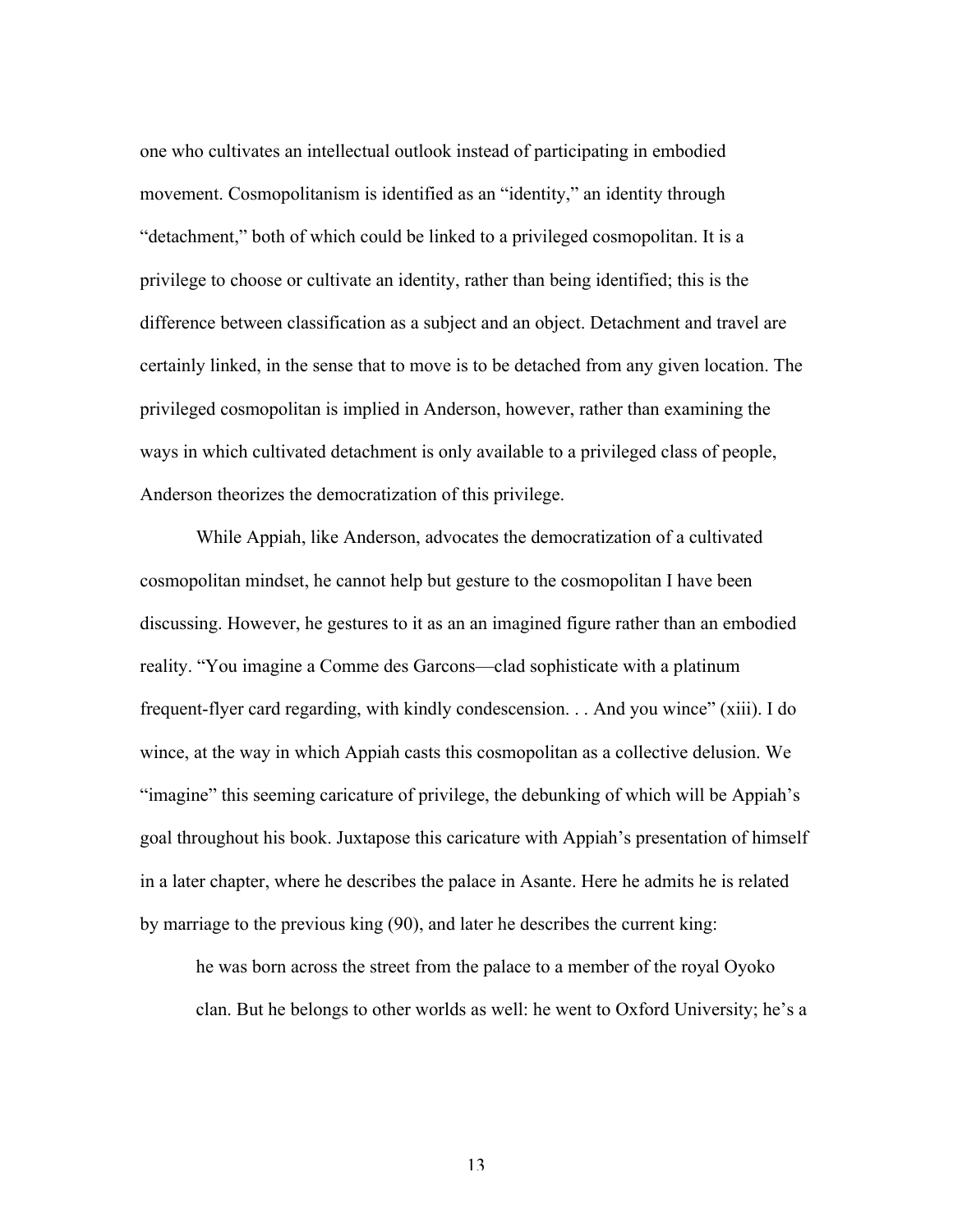member of one of the Inns of London; he's a Catholic with a picture of himself greeting the pope in his sitting room (90)

Appiah means to present the ways in which twenty-first century humans are no longer defined by their nation state, in order to render his call for a cosmopolitan ethics relevant, but he ends up demonstrating an embodied example of the figure he rejects as mere imagination in his introduction. To hearken back to the privileged cosmopolitan of the Enlightenment is not Appiah's goal. However, that he cannot avoid discussing privileged cosmopolitans in his book demonstrates that they are not a disembodied part of our collective imagination, but an embodied reality that there is a deliberate attempt in Appiah to obscure or forget.

Ultimately, Appiah, an icon in defining twenty-first century cosmopolitanism, opts for a disembodied ideal: cosmopolitan ethics, or the rooted cosmopolitan. Once again the cosmopolitan is encoded in Kristeva's paternal disembodiment, which seeks to order the rest of humanity. He exists in the mind, and the ways in which we think, rather than in our bodily movement. Most theories on cosmopolitanism seek to perform this sort of ordering. Take, for example, Jonathon Rée's piece in *Cosmopolitics*, in which he briefly invokes the idea of cosmopolitanism as an antidote to the restrictions of nationalism and internationalism. "We can perhaps imagine a world where local peculiarities are no longer subsumed under national types. . . a new cosmopolitan world, which could put the illusions of internationality behind it, for good" (88). Rée's cosmopolitan world, like Appiah's cosmopolitan viewpoint invokes cosmopolitanism as a solution, without addressing cosmopolitanism. He takes it to mean without national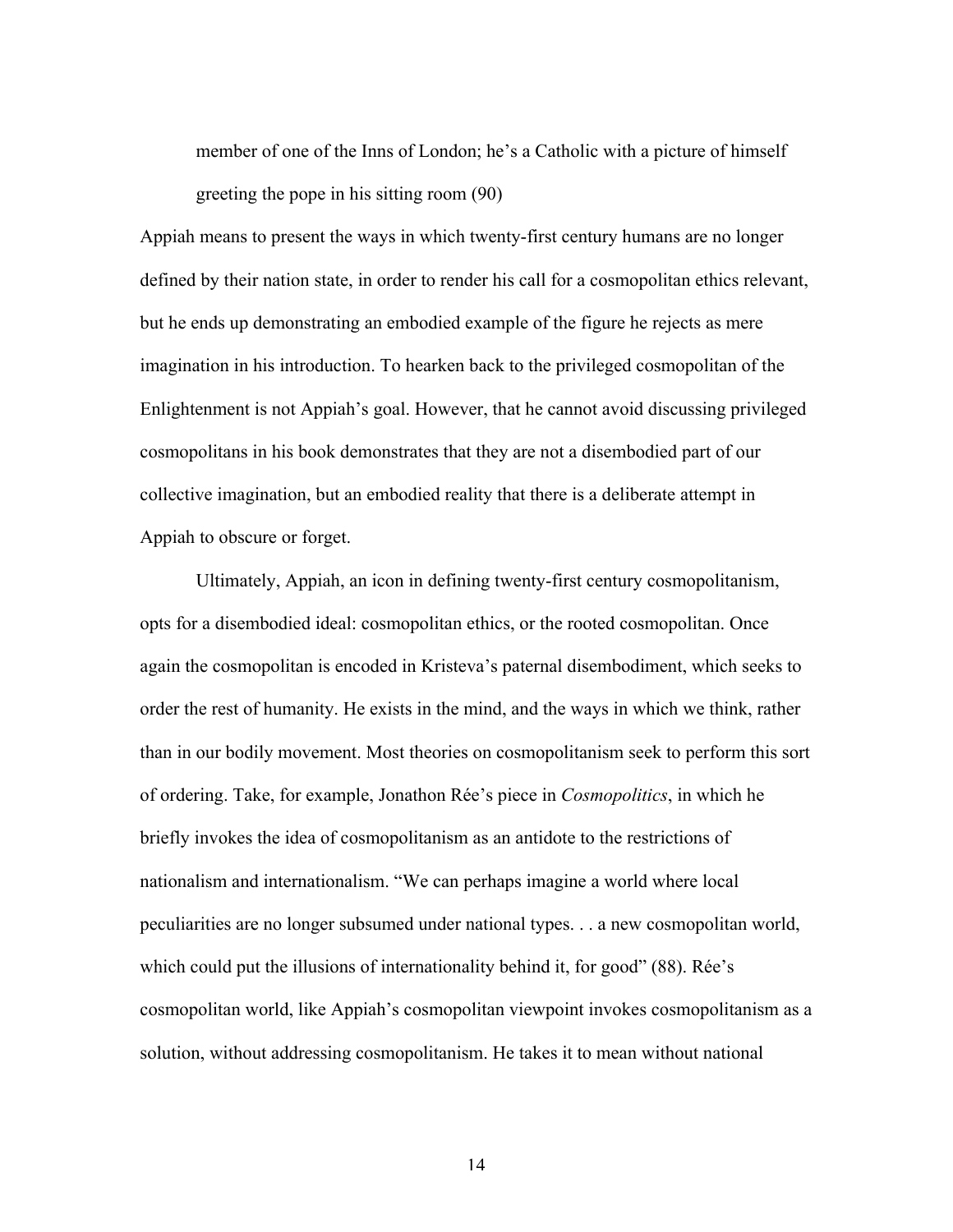affiliation, or a viewpoint that is without national or international interests, however, he also fails to include what viewpoints it does have, creating the feeling that cosmopolitanism is the antidote to nationalism and internationalism in a globalizing world. Here and in Appiah cosmopolitanism comes to stand for the citizen of the world" (xv), a term that delightfully invokes ideas of a global (although Appiah rejects global) democracy. This is further disembodied by its status as an agenda that Rée and Appiah are providing, rather than a practiced reality.

Like Appiah's and Rée's philosophical approaches, sociological approaches to cosmopolitanism outline what cosmopolitanism could be, and how this form of cosmopolitanism is necessary in a rapidly globalizing world. These theorists use currently popular network theories, rife with their promise of movement away from a top down approach. Sociologists Hiro Saito (who builds off of Appiah's work) and Gerard Delanty, also gesture to a privileged form of cosmopolitanism. Also like Appiah, Saito and Delanty are determined to reclaim the possibilities of cosmopolitanism from the limits of what Saito terms "elite cosmopolitanisms" (136). Unlike Appiah, Saito acknowledges the existence of an elite cosmopolitan class, and the validity of sociological studies on elite cosmopolitanism, which is defined in a transnational corporate context. However, he ultimately assigns these cosmopolitans the title of "imperialists" (136), and revokes their cosmopolitan status. This renders the previously transnational "elite cosmopolitans" beyond the purview of transnational theory, which disembodies them within the discourse. Likewise, Delanty indicates that cosmopolitanism "became associated with the revolt of the elites against the low culture of the masses" (26), using the phrase "became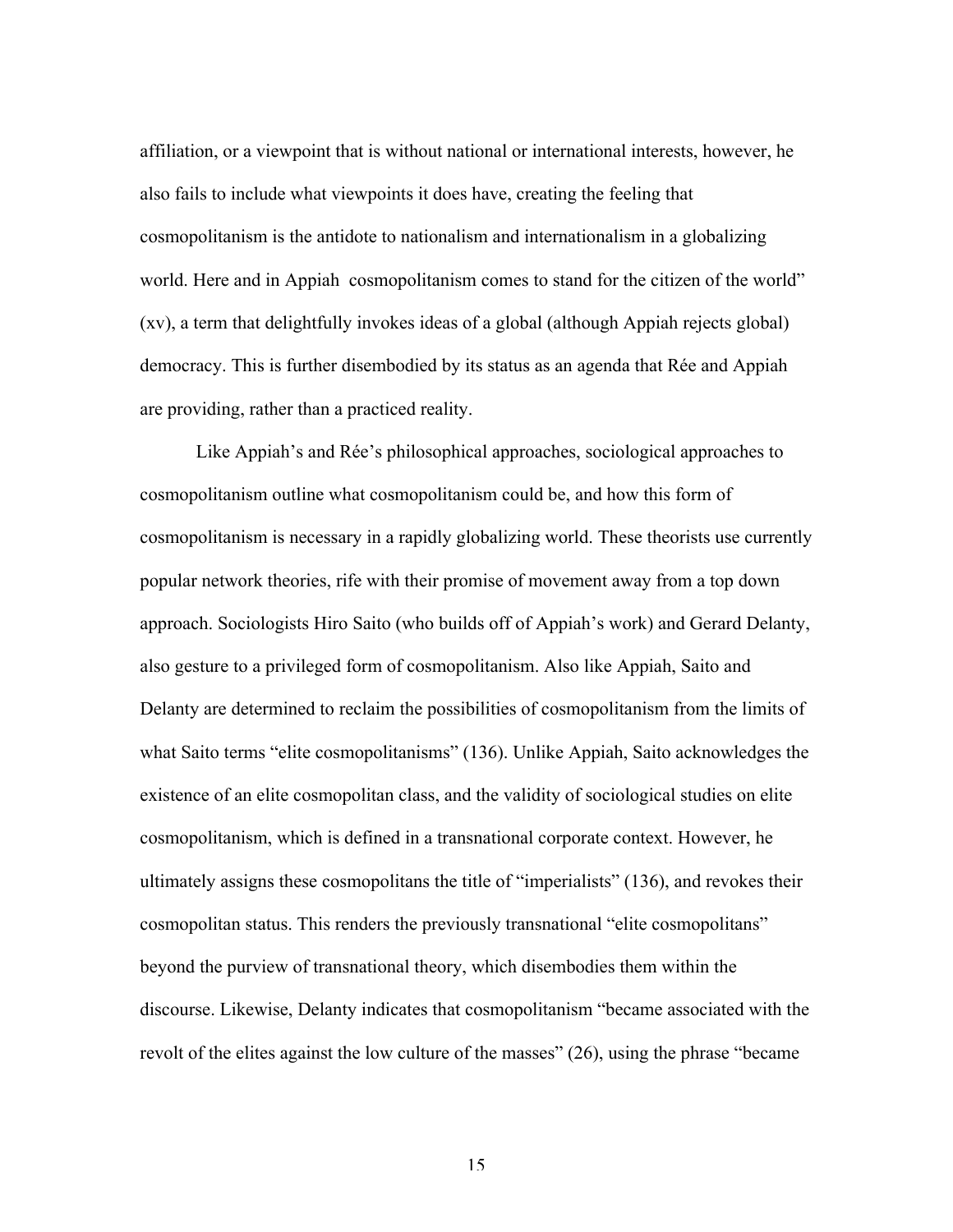associated" to suggest that there is an older form of cosmopolitanism that he is going to remind his audience of, one that is before "became" and intrinsic to the meaning of the word rather than merely "associated." Saito's and Delanty's articles, like Appiah's, demonstrate the fashionable uses of cosmopolitanism in the twentieth and twenty-first century. "[T]he cosmopolitan imagination occurs when and wherever new relations between self, other and world develop in moments of openness" (Delanty 27) language like "imagination" highlights the splitting of cosmopolitanism as associated with embodied travel. Delanty creates a new definition that associates cosmopolitanism with disembodied movements of the mind. Cosmopolitanism becomes a work of imagination, a state of mind that is born out of openness. This upholds the privileged status of the symbolic, of the law, while the bodies of elite cosmopolitans are demoted. It is a convenient demotion for them, however. If embodied cosmopolitans cannot escape their bodies, concealing those bodies behind an idealistic law of cosmopolitanism becomes a convenient way of escaping surveillance. There is no such ideal for "exorbitant citizens" (597),. It is precisely because these less attractive transnational labels are denied the liberation of a disembodied law for their existence, it is imperative to question how cosmopolitans gained such a loophole.

Far from demystifying the negative embodiment of immigrant subjects and the avoidant disembodiment of the privileged cosmopolitan, transnational theory imitates the binary opposition. It presents cosmopolitan disembodiment as an ideal, and conceals the embodied cosmopolitan behind a veneer of theoretical texts like those of Appiah, Anderson, Roudometof, Saito, and numerous others. Meanwhile, by examining negative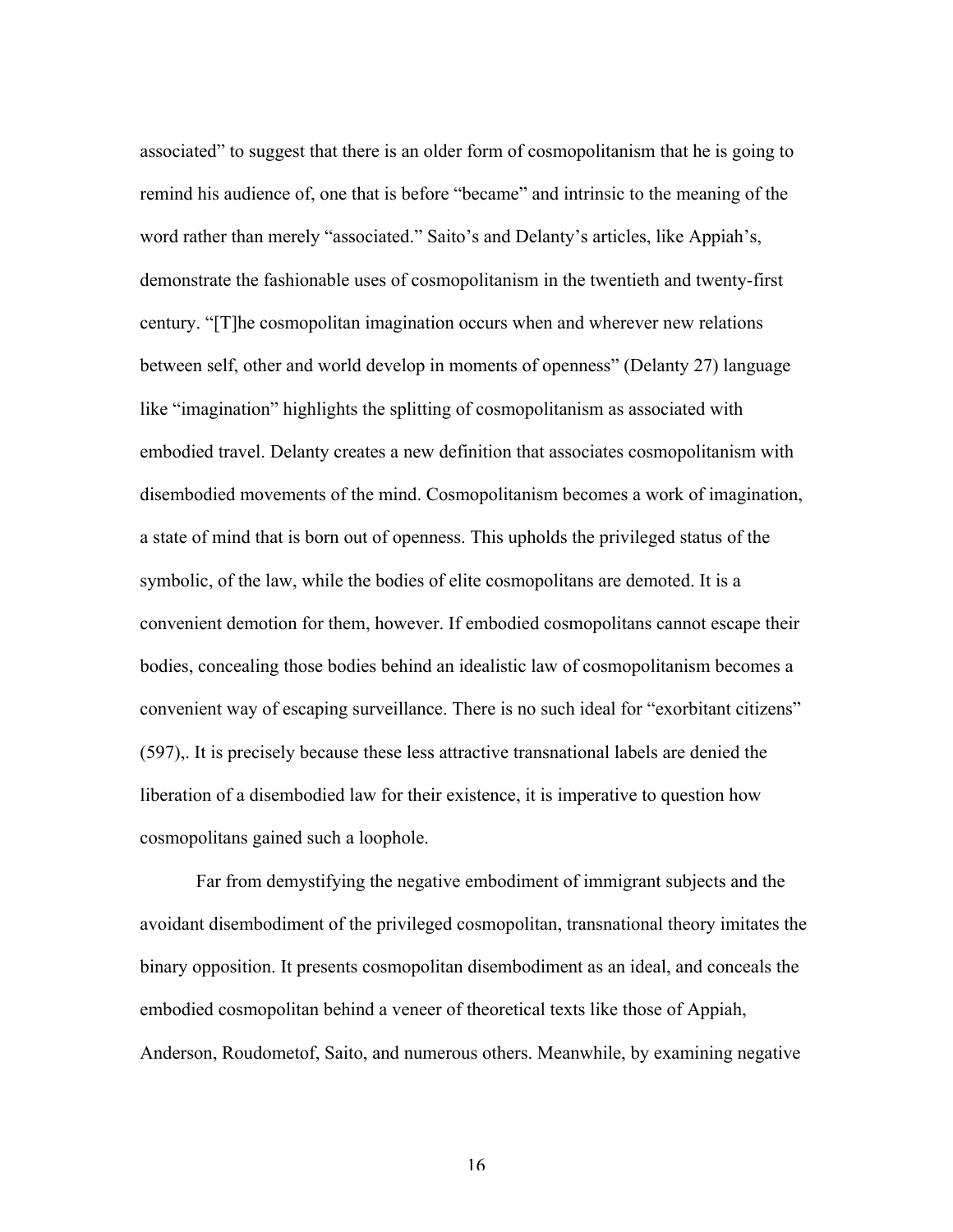portrayals of exorbitant subjects, transnational theorists repeat the act of rendering those subjects embodied. The transnational theorist focuses the gaze of the reader upon the exotic other of U.S. culture, and by doing so compels the reader to look away from the cosmopolitan. It is not that the reader ignores the cosmopolitan, but he is not given access to that privileged world. Instead, he is encouraged to gaze upon the disenfranchised. On some level, the theorist makes a spectacle of the displaced, while offering figures of privilege a position behind a screen. It seems far from a mistake that there is a parallel between the continued negative embodiment of exorbitant citizens and the continued disembodiment of cosmopolitans.

As Jones acknowledges, disembodiment has been associated with privilege and the Western World since the Enlightenment. Smell and the desire to be scentless offers one example of the privilege of disembodiment. Jones points out in her essay, "Although smells are entirely social in the way we learn to code them. . . we are trained, after centuries of olfactory denigration, to experience the individual as ideally, instrumentally odor free" (17) indicating that there is an idealization of disembodiment. Jones goes on to point out "of course, class is deeply implicated in this subjectivation, since both deodorization and education are available only to the rich" (17), in other words, smell and education are used to create an illusion of human disembodiment. This disembodiment is only available to those wealthy enough to for water, soap, perfume, and other materials used to erase human odor, which creates a hierarchy in which the wealthy disappear amidst their carefully cultivated illusion of scentlessness, while the poor become marked and classifiable through their supposedly uncontainable bodily odor. . Yet, humans,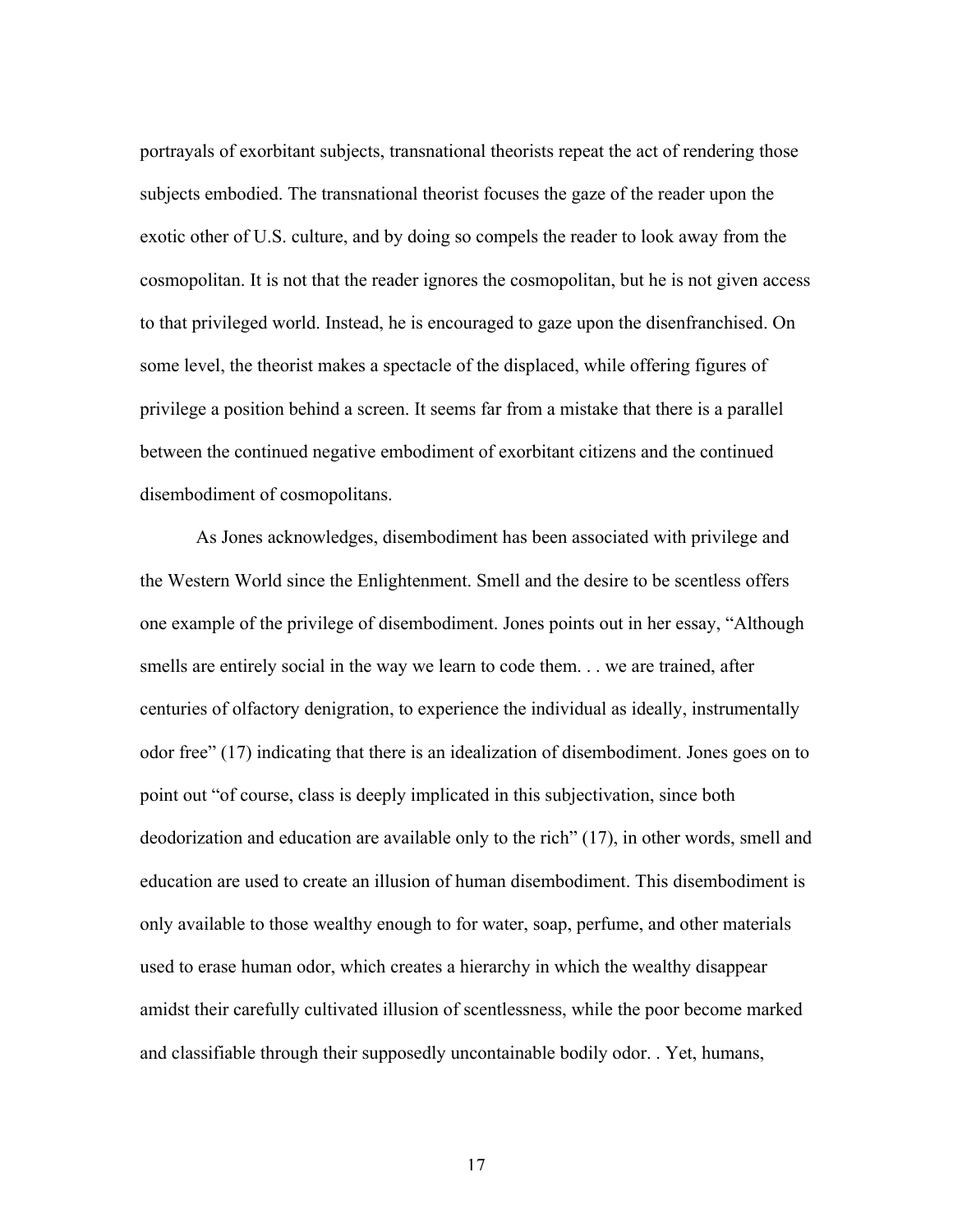whether our rhetoric indicates it or not, are embodied beings. The mind, that privileged creator of the law, cannot be separated from its dependence upon the body. Therefore, embodiment ought to be a neutral state, which is to say it ought to be understood as a part of being human, rather than subhuman. Rendering the privileged cosmopolitan embodied within transnational discourse would create both a more balanced discourse and a more balanced view of embodiment, in that it is a move toward equalizing transnational subjects. As of right now, the embodied subjects of transnational discourse, largely the overrepresented minority groups known as displaced and exilic subjects, are made available for surveillance by the very discourse that proposes to protect them from such surveillance. Meanwhile, in an odd kind of shift the cosmopolitan has become underrepresented, and through this underrepresentation has completely sidestepped the watchful eye of transnational discourse. This represents a turn in underrepresentation. Where, before, it was solely a means of repressing the unprivileged, it has become a way of disassociating from the maternal embodiment that is governed by patriarchal law. However, cosmopolitans are embodied, and cannot escape this; therefore, it is time that the studies of transnationalism acknowledge this embodiment, and force the surrender of privilege through disembodiment, lest this gap in representation continue to perpetuate the illusion of disembodiment at the expense of those coded as that other of disembodiment, the burdensomely embodied. Let us, then, in the absence of any clear cosmopolitan figure, look at literature, where the historical disappearance of the embodiment of privileged cosmopolitans takes place.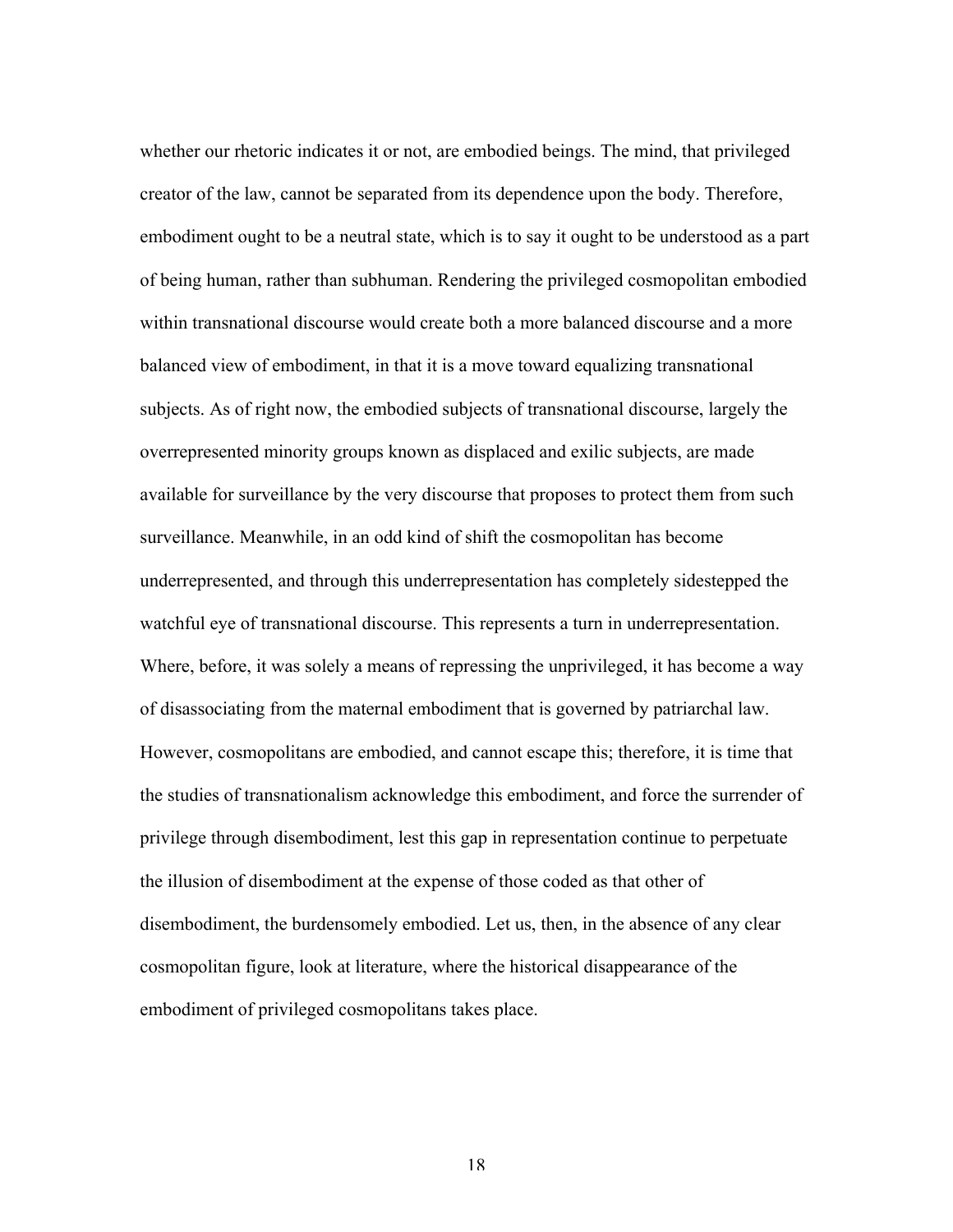#### **Section 3: Mr. Rochester, Anachronism or Hidden Cosmopolitan?**

One does not often examine the cosmopolitanism of Mr. Edward Fairfax Rochester of *Jane Eyre*. Indeed, studies of cosmopolitanism in Charlotte Bronte's writing tend to examine Bronte's Belgian novels, as do Amanda Anderson in *the Powers of Distance*, and Richard Bonfiglio in "Cosmopolitan Realism: Portable Domesticity in Bronte's Belgian Novels." This is due to what Bonfiglio points toward as the changing definition of cosmopolitanism during the Victorian period, which renders Rochester a mere "anachronistic survival of an earlier aristocratic age" (604). In other words, in Rochester one can chart the disappearance of the embodied, privileged cosmopolitan. He is the last of his kind. His disappearance is twofold, for he disappears both from Victorian literature, and, later, from scholarship on Victorian literature, demonstrating just how cleanly the slate was wiped of the embodied cosmopolitan. He is replaced by a different embodiment, one who, like the displaced, smacks of ill repute. The newly embodied cosmopolitan of the Victorian period is exactly the sort of unattractive subject that confirms the negative stereotypes of embodiment. The word becomes a signifier for "foreignness, Jewishness, effeminacy, [and] homosexuality" (605). Being Cosmopolitan, then, becomes something to be avoided, and, suddenly there is no longer a word or symbol for that embodied, privileged cosmopolitan, who begins his adult life with a grand tour; who may travel around the European continent at his leisure as Mr. Rochester does; who cannot help but travel beyond the so-called civilized Western world in the name of imperialism and the gaining and defense of fortunes. He describes himself as "provided with plenty of money and the passport of an old name, I could choose my own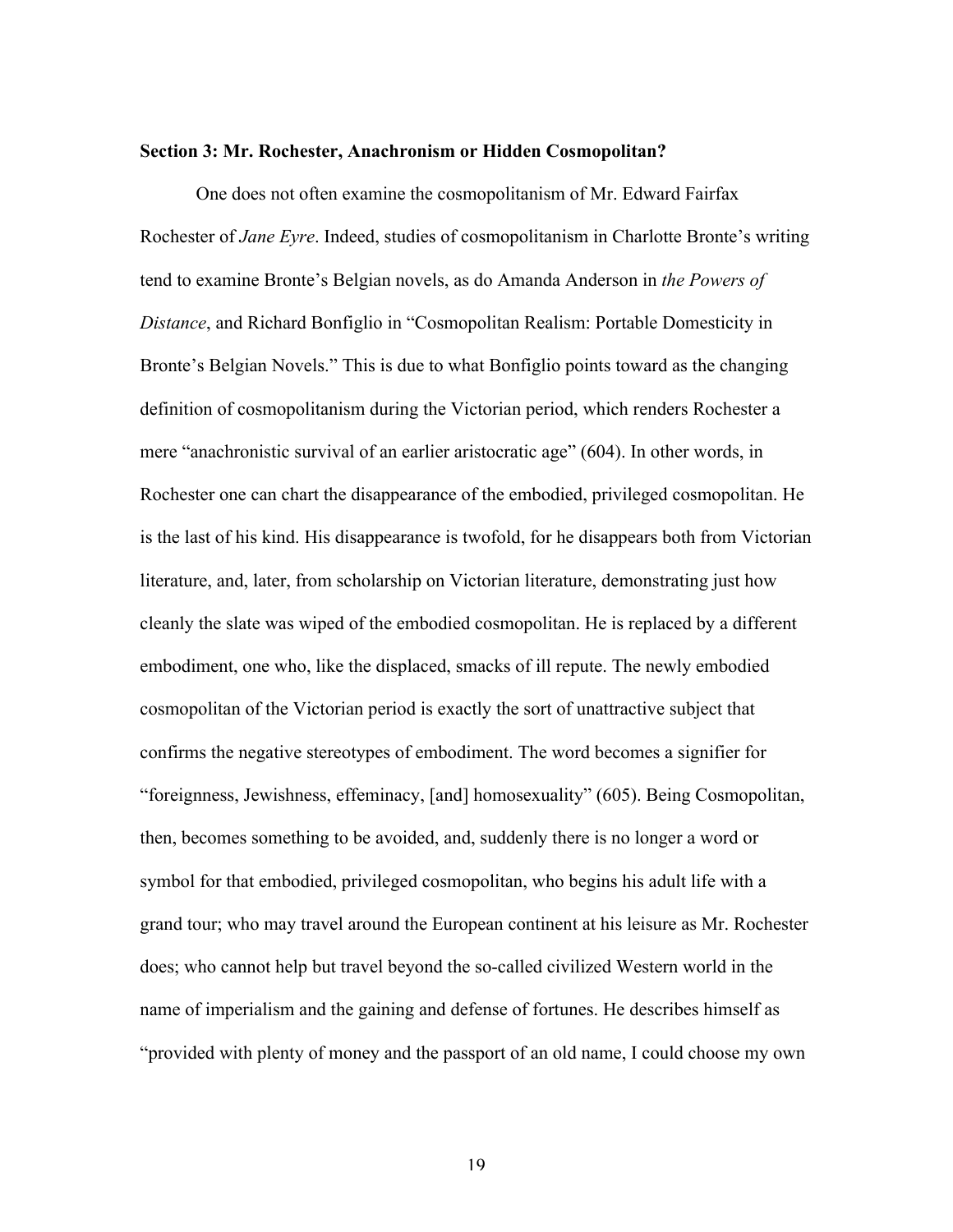society: no circles were closed against me" (Bronte 311) This description suggests that Mr. Rochester does not have, nor does he need, an official passport. Exhorbitant citizens often have no passport, or may find their passport is not enough to render them desirable. In stark contrast, Mr. Rochester states that money and name always render him welcome and at home, with or without his passport. This type of cosmopolitan, as represented by Mr. Rochester, slips into anonymity when the definition of cosmopolitanism changes. He becomes impossible to categorize as a cosmopolitan, and because no new category is created for him, he becomes impossible to discuss. It is no longer possible to associate him with cosmopolitanism, which is newly coded as undesirable.

In a similar movement, Mr. Rochester passes beyond the bounds of scholarly interest in cosmopolitanism. Scholars of Victorian literature have become so caught up in writing about the norms, and challenges to those norms, if one looks at Bonfiglio and Pallovi Rostogi, that the curious elision of Kantian cosmopolitanism fails to appear within the context of this discourse. Of course, it does not help that the privileged white male is now the dirty word of academia, while Rostogi's reclamation of Cornelia Sorabji from the position of "Anglophile do-gooder who died in obscurity somewhere in England" (742). Rastogi revival of Sorabji as an Indian woman who "presents her gendered and racialized social location as a mode of analyzing metropolitan society and thereby undermining its normative urges" (741) is the height of fashionable scholarly conversation. One is used to thinking of curse words as a means of rendering language illegitimate. Take the appropriation of Anglo-Saxon words by their Norman conquerors for use as curses. However, in an age where invisibility is quickly becoming the means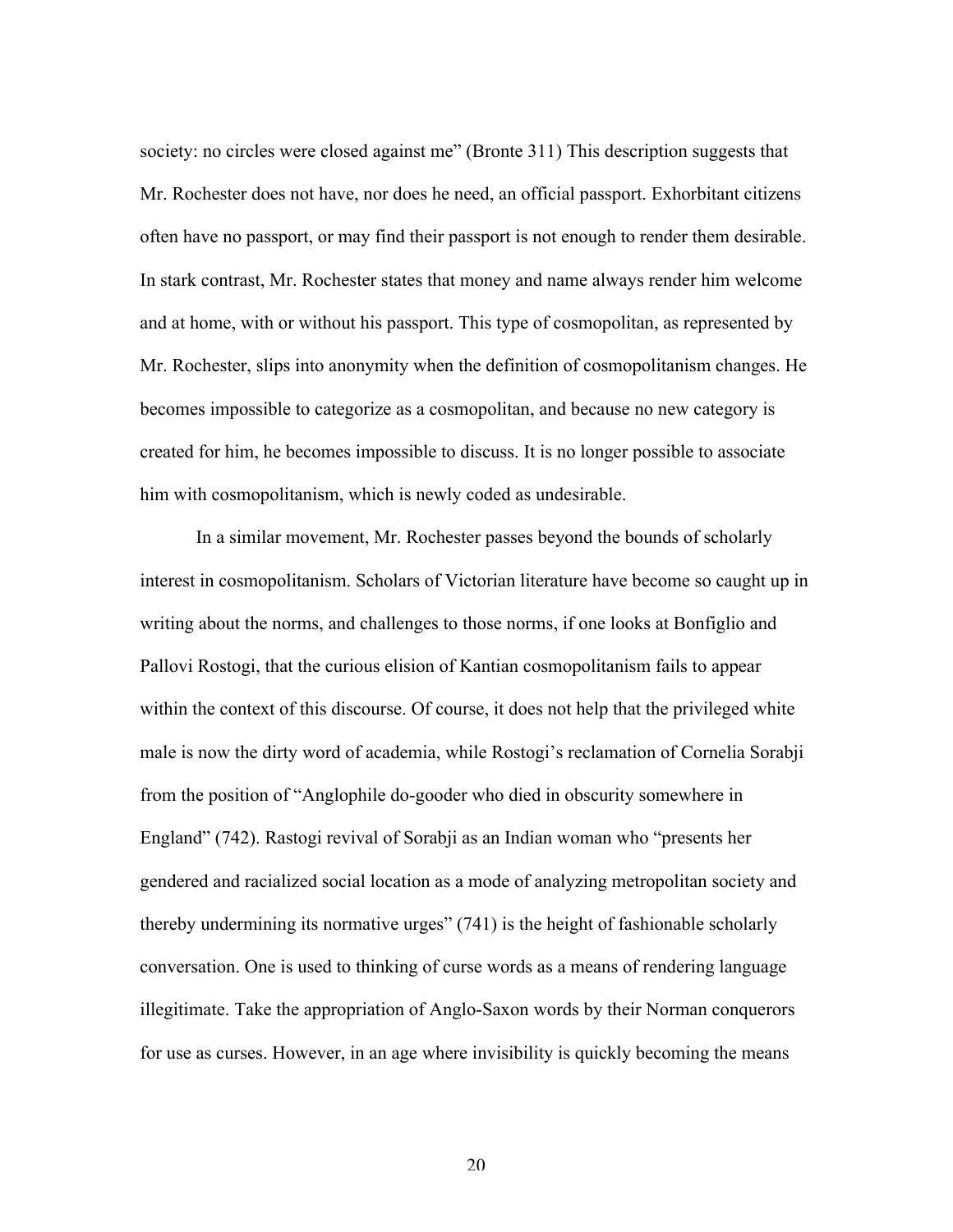through which one exercises power, making cosmopolitanism a curse word seems to have provided an excellent means through which to disappear from the conversation. Indeed, the introduction of pluralized voices, at the almost complete expense of university courses on privilege is another example of how the cosmopolitan has escaped scrutiny. How many courses called "the privileged white males of contemporary literature" are taught? As compared to the now institutionalized postcolonial literature, African American literature, literature by women, Chicano literature, all of which do the positive work of giving voice, but also render these voices embodied and present where their privileged counterparts are allowed to slip out of the conversation entirely.

As Michel Foucault darkly observes "[t]he chronicle of a man, the account of his life, his historiography, written as he lived out his life formed part of the rituals of his powr. The disciplinary methods reversed this relation, lowered the threshold of describable individuality and made of this description a means of control and a method of domination (191)

Foucault's observation indicates that bringing plural voices to the forefront of academia may be both a sign of progress and a symptom of surveillance. Consider, briefly, how much attention is paid to *Jane Eyre* as either an empowering or disempowering novel for women, or how Mr. Rochester is often seen through the lens of scholarship on Jane. He is hardly a character in his own right.

It is impossible to think of Mr. Rochester without Jane, the novel itself makes it impossible to gaze upon him directly, and it is the very structure of the novel that provides the material example of how Mr. Rochester and other privileged cosmopolitans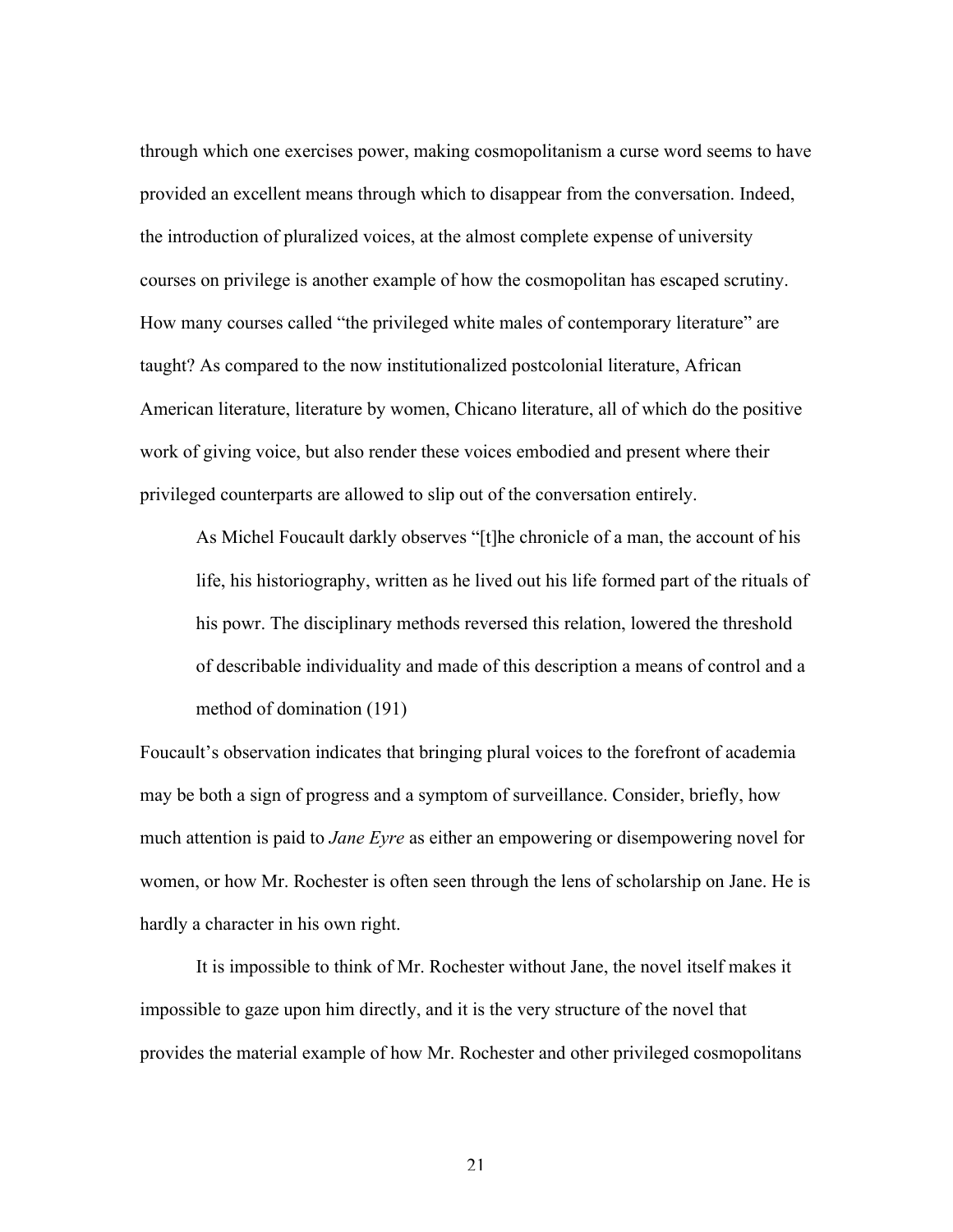began to disappear. Consider, first, that *Jane Eyre* is written by a female author, which is a departure from privileged male authorship. With the introduction of women who write under masculine pseudonyms onto the Victorian literary scene, *Jane Eyre* becomes less about the subject matter of the novel, and more about discovering the woman who wrote it. This, already, draws attention away from male authors, raising questions about the gendered identity of all Victorian authors, so that male authors are screened from visibility by the Victorian imaginary, in which the maternal body can be seen lurking behind any male pseudonym. Naturally, the Mr. Rochesters of the world do not write for money, a vulgar task implicit in the production of novels, dependent as they are upon popular consumption.

As cosmopolitans go, Mr. Rochester is a relatively visible one, as we will see when we discuss Don DeLillo's post  $9/11$  cosmopolitan Eric Packer. He is open, with Jane, about his ability to travel, stating "provided with plenty of money, and the passport of an old name, I could choose my own society, no circles were closed against me" (310). The mention of a passport indicates that he is crossing borders, although he indicates he is also crossing social borders. Because he is wealthy and in possession of "an old name" he may enter into the highest circles as an equal, but his travel is unrestrained, as indicated by his affair with the French singer Celine Varens. If Mr. Rochester were a woman he would not be allowed such unrestrained movement, even if he possessed a fortune and an old name, he would be subject to the surveillance of society. However, because he is male, Mr. Rochester's movement is unrestricted, and he exercises the true mobility of a transnational cosmopolitan. However, the Eurocentric leanings of the pre-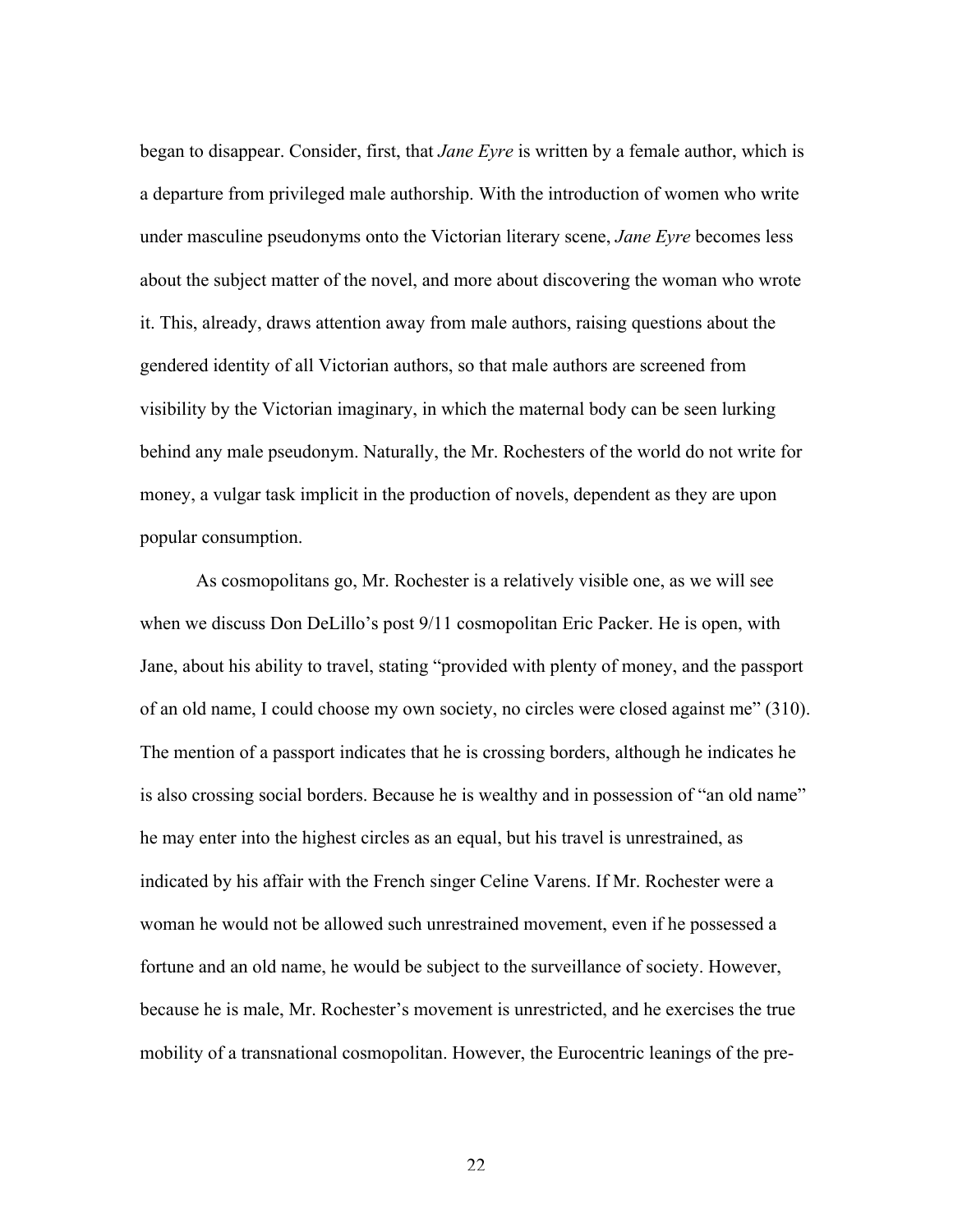Victorian cosmopolitan, who is associated with the Grand Tour, is made clear through Mr. Rochester's love affairs.

Mr. Rochester's hunt for a replacement wife, and later affairs stand in for the specifics of a grand tour, suggesting where he has travelled. They also indicate the ways in which travel through the western world, specifically the European continent, is privileged over other forms of cosmopolitan movement. Indeed, if we think of Mr. Rochester as not truly cosmopolitan until he indicates the free range mobility discussed above, then he does not become a cosmopolitan until he has crossed the channel into Franch. While there we are given to understand that he travels through France, Italy, and Germany, although he does not state that he crosses the borders of countries, instead "I sought my ideal of a woman amongst English ladies, French countesses, Italian signoras, and German Grafinnen" (311), and later "[t]he first I chose was Celine Varens. . . She had two successors: an Italian, Giancinta, and a German, Clara" (311). The use of women to denote countries implies a sense of "motherland," or the femininization of nations. It also points to the materiality of women, as Kristevan embodied subjects, available as wives and mistresses. The wife inherently becomes a maternal role, but the mistresses are also maternal, as indicated by the presence of Adele. Thus, through their inherent link to motherhood, these women become the motherland. The materiality of women is also linked to the materiality of movement and mobility, which is a bodily action. It is important to note that Mr. Rochester's cosmopolitanism is not the popular cosmopolitanism of the mind, the cultivation of detachment and identity that Anderson and Appiah offer. Instead, it is physical movement of the body, the materiality of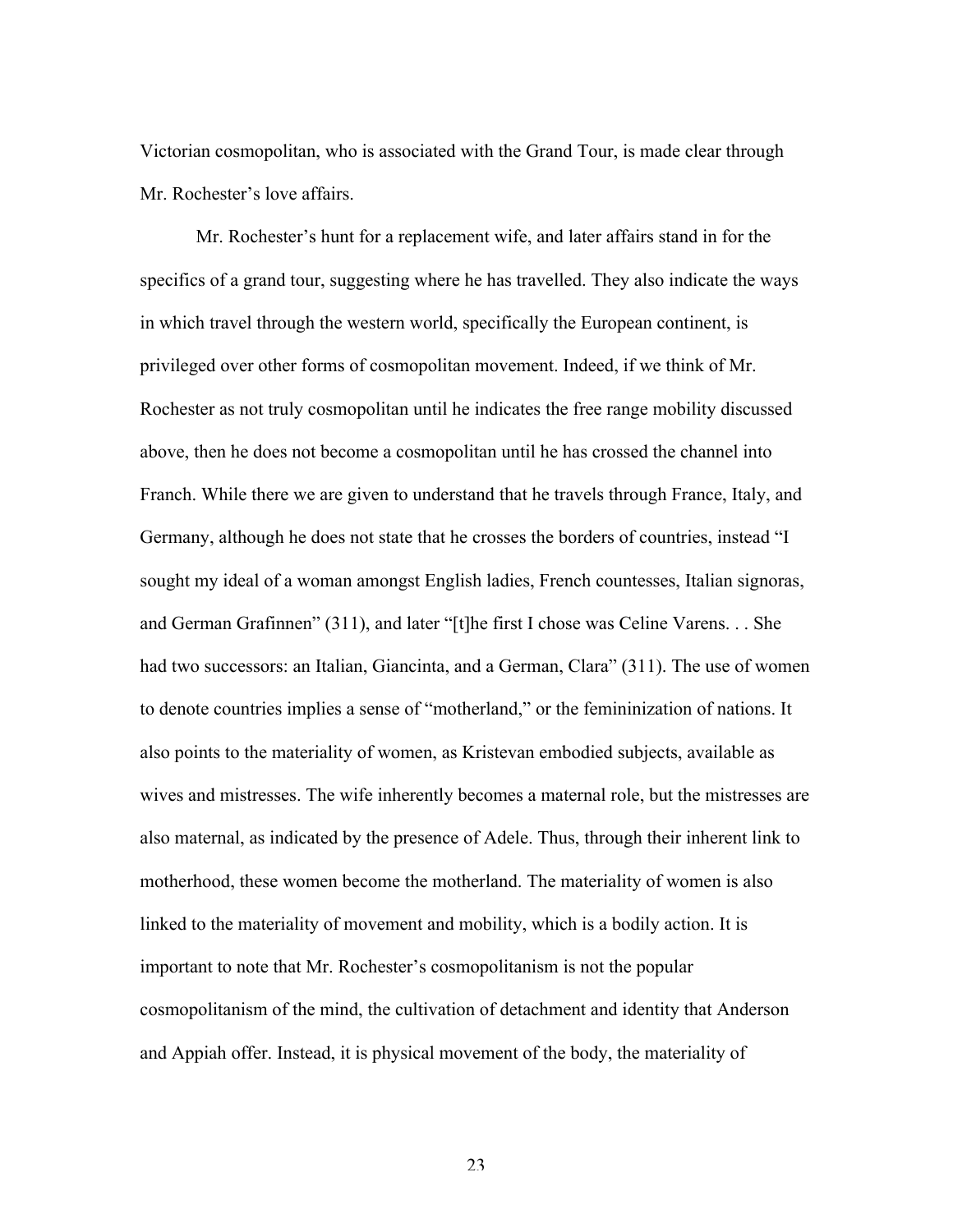sexuality, of penetrated countries, the leakage of bodily fluids and national identity, the mess of the physical. Mr. Rochester cannot escape his body, even if his body can be concealed behind the bodies of others.

Like male authors, Mr. Rochester is always screened by Jane's role as narrator. This is to say, while Mr. Rochester continues to function as the visible anachronism, he is, already, disappearing behind the story of Jane. While Bronte presents us with this privileged cosmopolitan figure, he is a side character. Notably, while Mr. Rochester serves as Jane's romantic lead, he is absent for over half of the novel. He does not exist during volume one, which consists of Jane's childhood, where we are presented with a visceral account of the life of an orphan. Comparatively, details about Mr. Rochester's childhood are nonexistent, and all stories of his life prior to meeting Jane are narratives embedded in her narrative. Consequently, we are always twice removed from his travels. Jane's immobility serves as another way to create an illusion of disembodiment for Mr. Rochester. In a scene that seems designed to be contrasted with Mr. Rochester's confession of his careless and easy movement, Jane "desire[s] liberty; for liberty [she] gasp[s]; for liberty [she] utter[s] a prayer; it seem[s] scatter[s] on the wind then faintly blowing. [she] abandon[s] it." (85). As "abandon[ment]" of this prayer indicates, Jane has no hope of "liberty," which she links with travel in the moments preceding her prayer. Jane's abandonment of her hope for freedom demonstrates her inability to survey Mr. Rochester, and the necessity of his cosmopolitan movements remaining imaginary. This is reiterated through Jane's inability to follow Mr. Rochester when he leaves Thornfield unexpectedly, prior to the house party that leads to his proposal. She can cultivate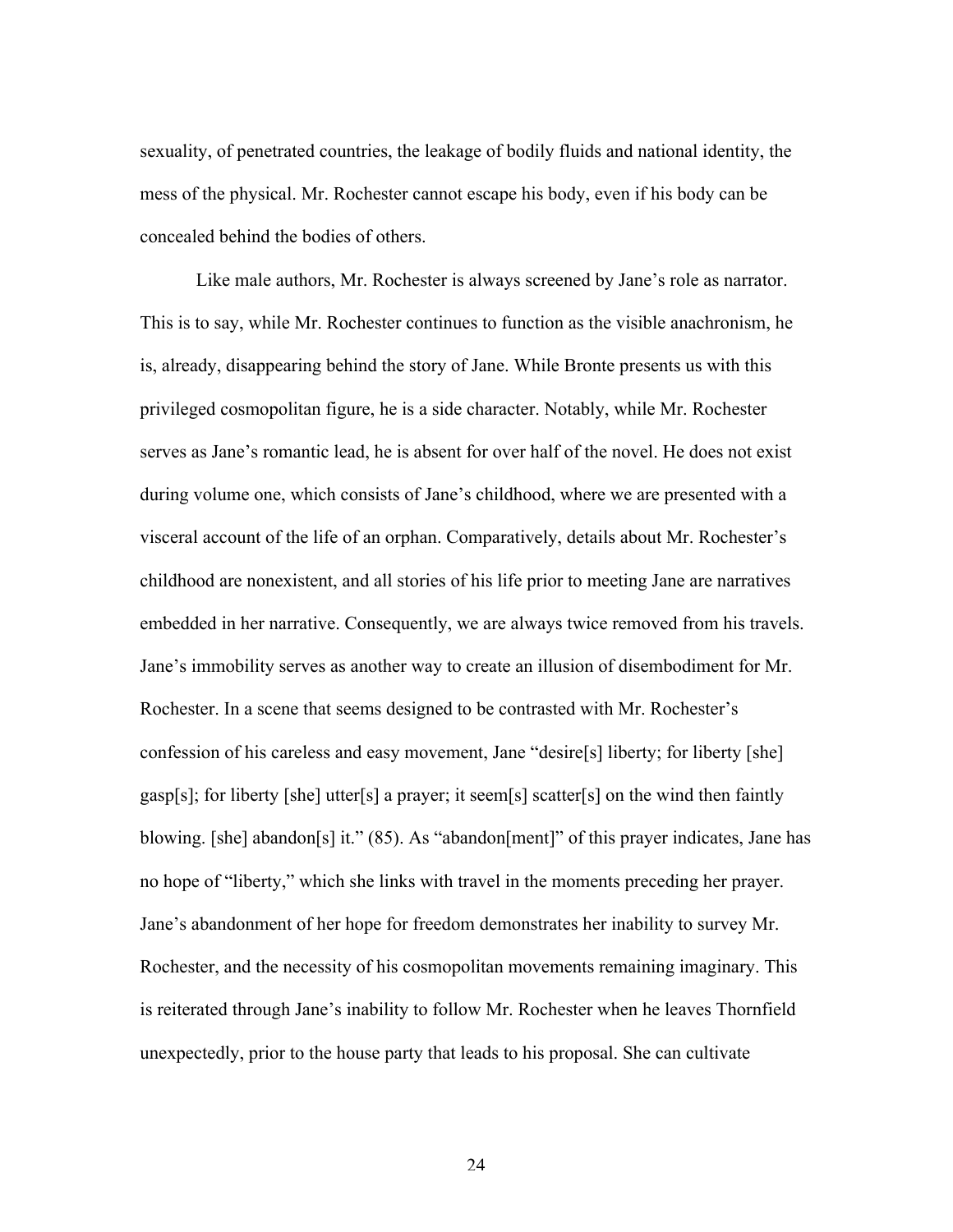Appiah's rooted cosmopolitanism—designed to be available to those who cannot afford to travel—but she cannot gain access to the elite cosmopolitanism of Mr. Rochester. Therefore, her narrative of his movements only succeeds in concealing the embodied reality of privileged cosmopolitanism. The lack of direct access to transnational movement in *Jane Eyre*, versus Bronte's Belgian novels goes some ways in explaining why Mr. Rochester's cosmopolitanism has been ignored in favor of imagining him as a relatively immobile character in a story about womanhood.

When Jane leaves Thornfield, Mr. Rochester disappears from the narrative again, and by the time we return to him at the close of the novel, he is coded as an invalid and no longer capable of playing the role of the cosmopolitan "he's in England; he can't get out of England, I fancy—he's a fixture now" (429). Note that he "can't" get out, all choice of movement has been taken away from him, that he is referred to as a fixture reiterates Mr. Rochester's fixed position in the country. He is incapable of leaving his manor house, Ferndean, for another part of the country, and, therefore, incapable of transnational movement. As a consequence, Mr. Rochester the privileged cosmopolitan has ceased to exist. Our last memory of him has been stripped of its cosmopolitan coding, and we are led to believe that the time has arrived for the empowered female Jane to take the reigns of running the Rochester estate. In this way, Rochester's narrative follows the trajectory of the disappearing cosmopolitan, confirming rather than denying its narrative.

Yet, for the moment that we are given to see Mr. Rochester as a cosmopolitan figure, he is exemplary of the cosmopolitan that scholars like Marciniak gesture to. Examine the similarities between Marciniak's cosmopolitan: "a cosmopolitan identity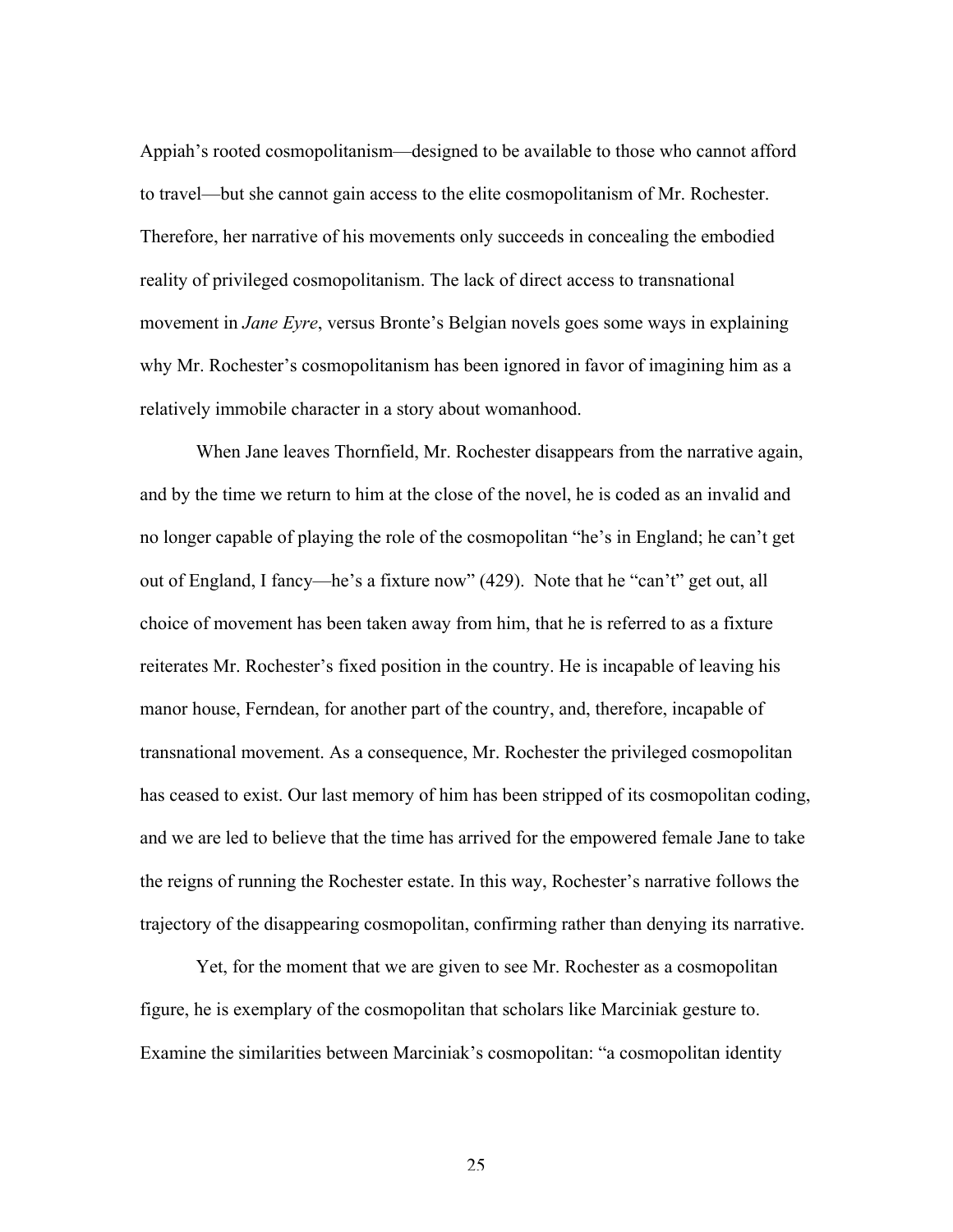allowed to traverse national borders freely" (5) and Bronte's: "provided with plenty of money and the passport of an old name, I could choose my own society: no circles were closed against me" (311). They are the same figure. Each "traverse[s] national borders freely," although Mr. Rochester works to complicate Marciniak's definition further by suggesting that, like the displaced subject she examines, Mr. Rochester has no official identification in the form of a passport. Unlike those subjects detained at the border, Mr. Rochester is exempt from having to identify himself. He is always rendered desirable through his position in society—based on the reputation of his family, a decidedly Victorian sign of status, and his money, a still relevant way of defining status, insofar as transnational corporate interests are governing factors in who is allowed to move where, as Yeoh's article explores through the example of Cosmopolitan Singapore.

## **Section 4: Eric Packer "A World Citizen with a New York Pair of Balls" (DeLillo 313-327)**

If Mr. Rochester represents the last glimpse of the privileged cosmopolitan prior to being replaced by the unattractively embodied cosmopolitan of the Victorian period, and recent attempts by transnational scholars to reclaim the term cosmopolitan in the name of theorizing the ideal world citizen have continued to ignore the privileged cosmopolitan, then Don DeLillo's antihero Eric Packer is a strange resurfacing of the embodied, privileged cosmopolitan. Where Bronte's *Jane Eyre* provides a pathology of the disappearance of the cosmopolitan figure, DeLillo's novel offers a theorizing of the embodiment of the privileged cosmopolitan as he might look in today's increasingly globalized world. He is wealthy and mysterious. He is cloistered from the rest of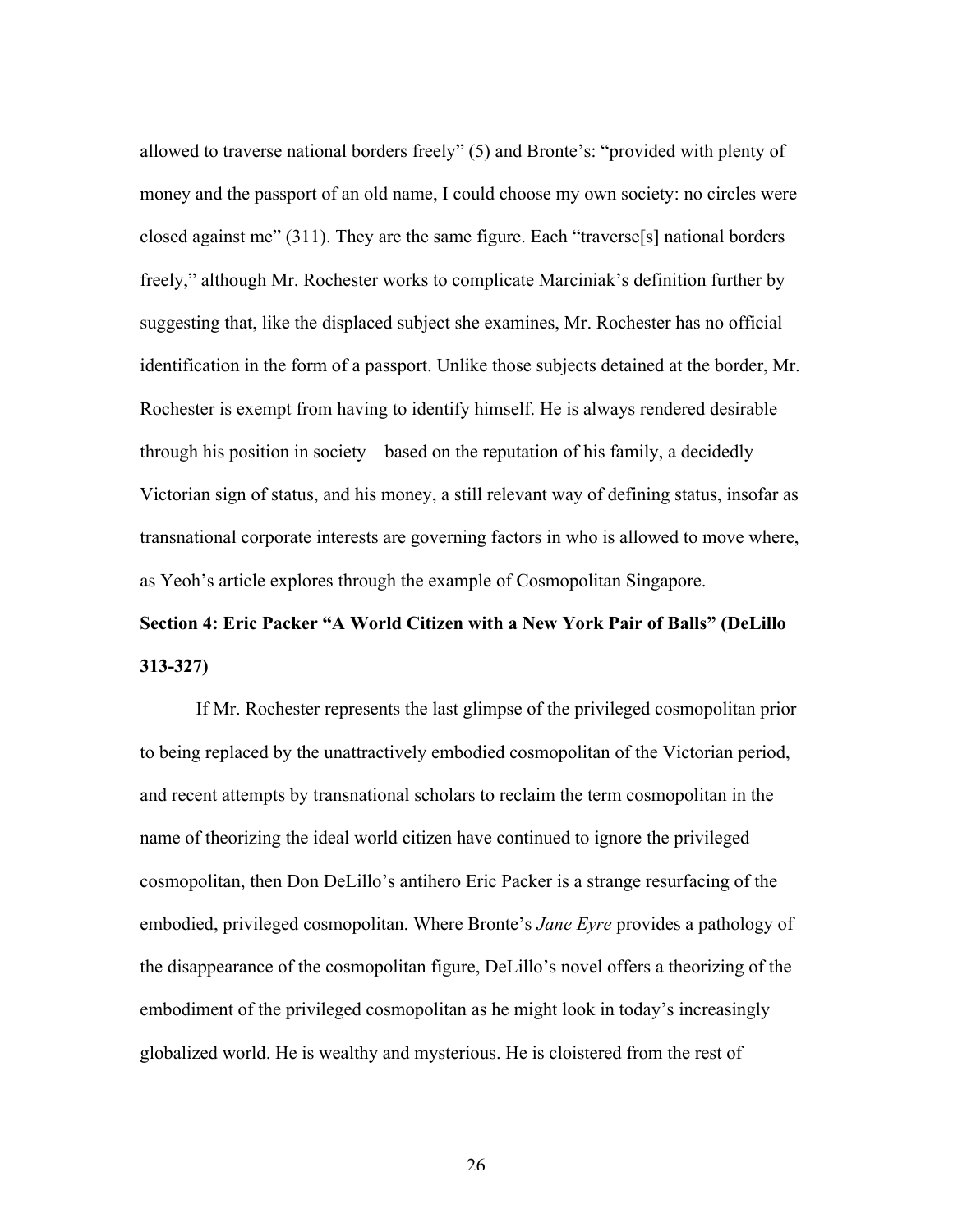humanity by his means of transport, but at the same time constantly in motion. He is located in a cosmopolis. He is also distinctly embodied.

DeLillo sets his novel in New York in 2000, although this New York seems to be an alternate reality. Subsuming the city's name is the novel's title *Cosmopolis.* Through this title DeLillo strips the city of its national affiliation, a move that is in keeping with his characterization of the city as a center of global commerce. DeLillo is not the only one to characterize the city in this way. Theorist Saskia Sassen names New York as one of three global cities where flows of capital are centered. The other two Sassen offers are London and Tokyo. Sassen states that these cities are set adrift from their nations, and positioned as the key cities in a global economy, functioning "first as highly concentrated command points in the organization of the world economy; second, as key locations for finance and for specialized serve firms" (Sassen 4). DeLillo's novel puts into words the realization of this shift in economic centrality, and he positions the novel's main character, Eric Packer, as a key investor, and, therefore, player in New York as the economic capital of the world. Although exactly how Eric Packer has achieved this position and the work he does remains vague. "'[Y]ou know things. I think this is what you do. . . I think you acquire information and turn it into something stupendous'" (Location 221), Packer's wife Elise Shifrin speculates. This shadowy existence of Packer's role in New York economics is one way DeLillo theorizes twenty-first century cosmopolitanism. The uncertainty of how cosmopolitans occupy themselves is reflected in the ambiguity of the occupation Elise ascribes to her husband. " $[Y]$  ou know things" could mean anything, as could "acquire information." Furthermore, it hearkens back to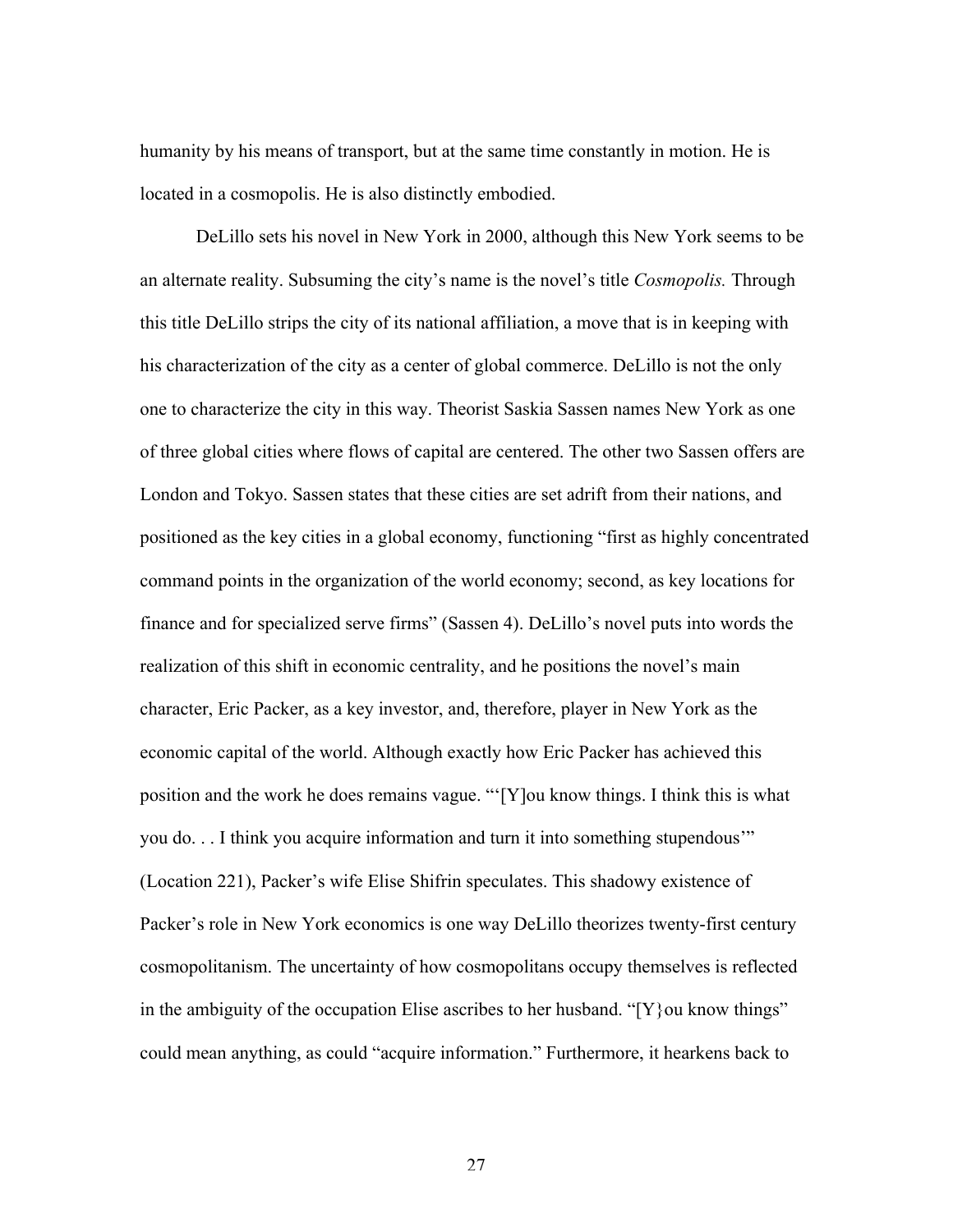that disembodied lifestyle that belongs to privilege. As Jones points out, education is a privilege of the rich. That Eric Packer's occupation may be to "know things" indicates he is a part of this privileged, disembodied elite. His work is relegated to tasks of the mind rather than bodily labor, and his body is rendered entirely useless to his occupation, confirming Packer's status as separated from his body, which does not appear in public the way the results of his work do. He is a virtual subject to the world.

Where Bronte's Rochester appears to be an open book concerning his financial situation and free-ranging lifestyle, as he enacts his disappearing act, Packer's life and history are as opaque as privileged cosmopolitanism. Yet, in spite of Packer's concealed history, he exists within the novel in a viscerally embodied way that bears a lot in common with those displaced subjects whose bodies have been negatively coded. Examine, for example, the scene in which Dr. Ingram performs Packer's prostate exam, for Packer has a full medical checkup every day, indicating the importance of his body., "He felt the pain. It traveled the pathways. It informed the ganglion and spinal cord. He was here in his body, the structure he wanted to dismiss in theory even when he was shaping it under the measured effect of the barbells and weights" (Location 601). Here, as I have theorized earlier, Packer cannot escape his body, he is "here in his body" and his only possible "dismissal" is the kind of mediation of disembodiment that Jones points to as, again, the privilege of the wealthy. For her it is scentlessness, and for Packer it is the "shaping" of it through "barbells and weights." This narrative indicates that Eric wishes to escape his body, to become completely disembodied, but he cannot. In this way *Cosmopolis* enacts the opposite narrative arch from Mr. Rochester's narrative in *Jane*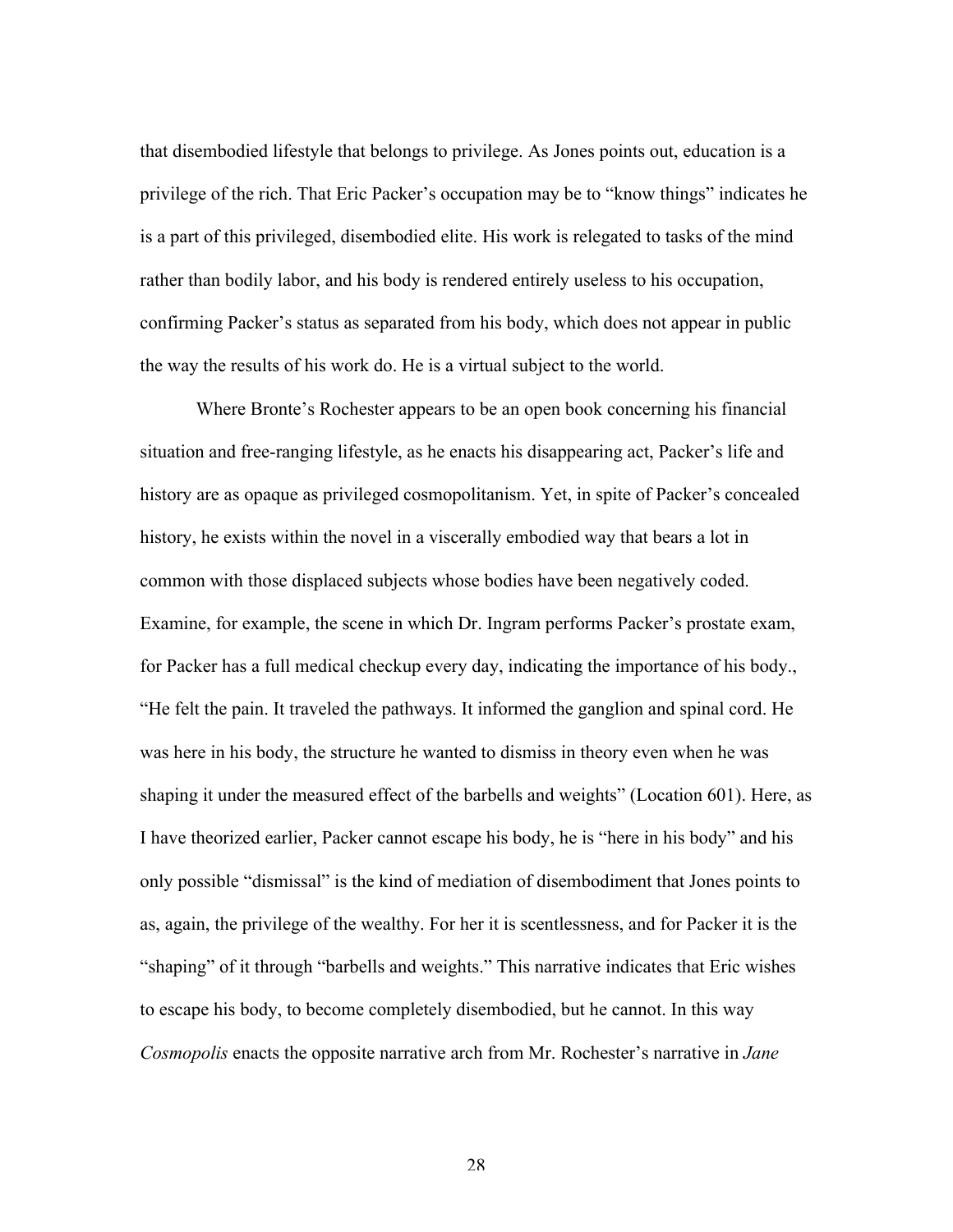*Eyre*. Packer goes from an anonymous man on an anonymous night in New York city, to a fully embodied representation of a day in the life of the wealthiest, most powerful man in New York. Mr. Rochester begins as a man willing to reveal his history as a cosmopolitan, although he is always concealed behind the maternal bodies of the narrator and author, and ends an obscure man who can no longer represent the privileged cosmopolitan.

Because Packer never leaves the New York setting of *Cosmopolis*, some might question whether Packer is a cosmopolitan, or if it is only the city that is coded as a cosmopolis. In this respect, as well, he is an incredibly different cosmopolitan from Mr. Rochester. Rochester represents a cosmopolitan in a time of nations, which causes him to stand in sharp contrast to the characters who do have a national affiliation. In order to be cosmopolitan he must travel, and he must clearly express his disassociation from the nation, especially because some of his travel takes place within the bounds of the Empire. Packer, on the other hand, lives in a global city, and is, therefore, affiliated with cosmopolitanism through his global positioning. He identifies himself as "a world citizen with a New York pair of balls" (DeLillo Location 313-327), exactly the citizenship that Appiah and other cosmopolitanism theorists code as cosmopolitan. In many ways this status as cosmopolitan without movement is exactly the utopian cosmopolitanism that is theorized by contemporary transnational scholars. Both Appiah and Saito advocate rooted cosmopolitanism, a cosmopolitanism that does not require mobility. For these scholars, this form of cosmopolitanism enables the democratization of cosmopolitan ideals. It requires only an open mindset, willing to accept difference. For Saito it is about products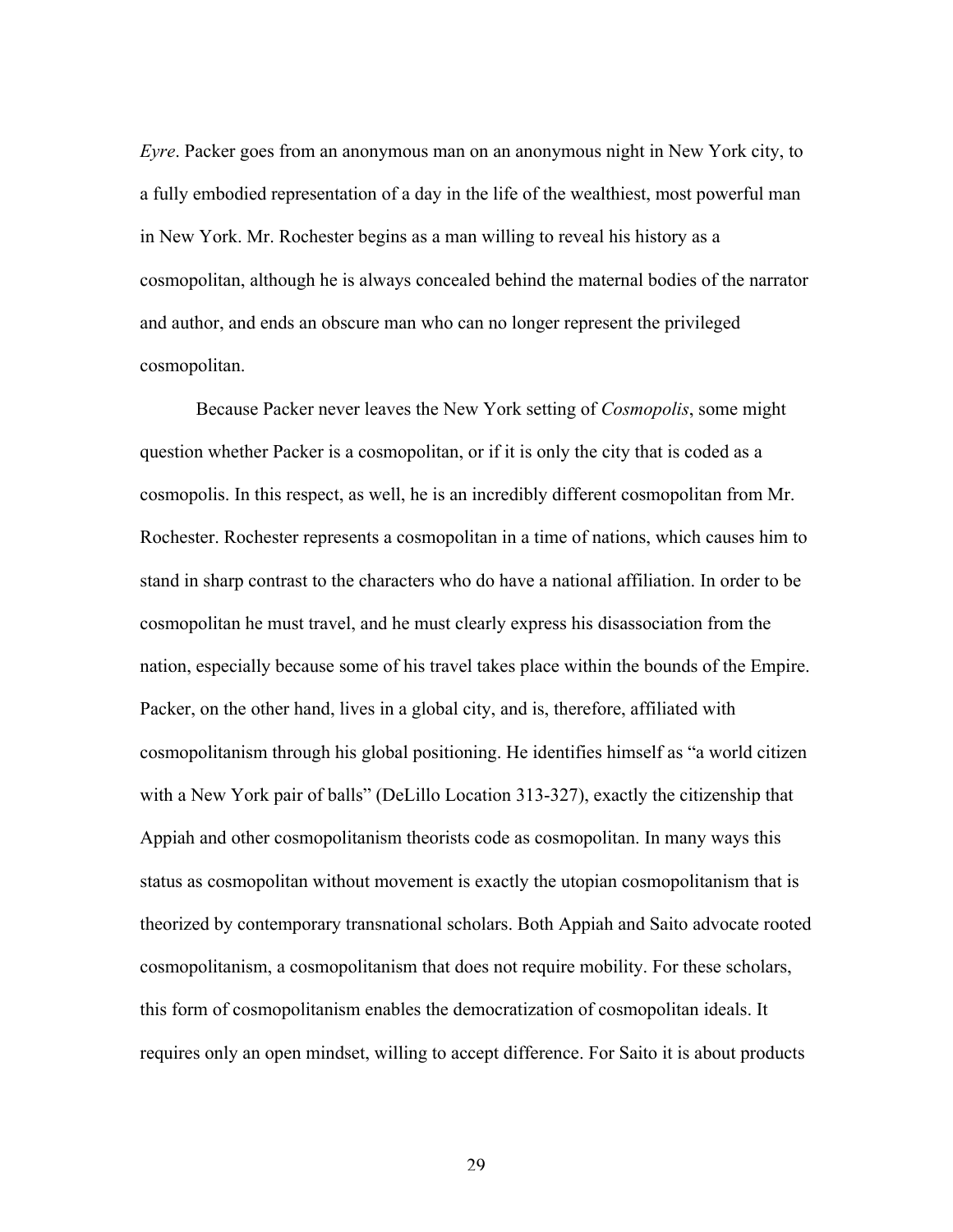coming to us, performing the cosmopolitan travel so that we may consume them and broaden our understanding of the world. Packer is DeLillo's embodiment of these ideals in a capitalist system. Indeed, we learn at the end of the novel that Packer was not born a wealthy man. He has no family name, and in this way he is the embodiment of the selfmade man that free-market capitalism idealizes. His cosmopolitanism does not require travel. Capital travels to him. As the story progresses Packer's discussion of currency conversions, of speculating in currency exchange, transnational flows of capital become a key source of his cosmopolitanism. The Chinese currency especially. Capital, then, divorced from products, divorced from the necessity of exchange value beyond the incestuous changes between currencies, is the only real travel in the novel, but it is enough. Packer both legitimizes his position and establishes his presence on a global scale through this conversion of capital.

While Packer's money is tied up in disembodied currency conversion, his body is viscerally present in the novel in taboo ways. The vicious murder of a rival, as seen on television, serves as the first reminder of the permeability of bodies that theories of disembodiment seem eager to avoid. Or, perhaps it is the catalyst for Packer's movement within the novel: his inability to fall asleep, that is the first reminder of his body. Indeed, bodily needs drive Packer's narrative. Security threats and system breeches come up repeatedly, and like his computer networks, Packer's body is breeched. During a routine examination Packer is probed by his doctor "the whole physiology of neural maneuver, of heartbeat and secretion, some vast sexus of arousal drawing him toward her, complicatedly, with Ingram's finger up his ass" (601). All of this denies the myth of the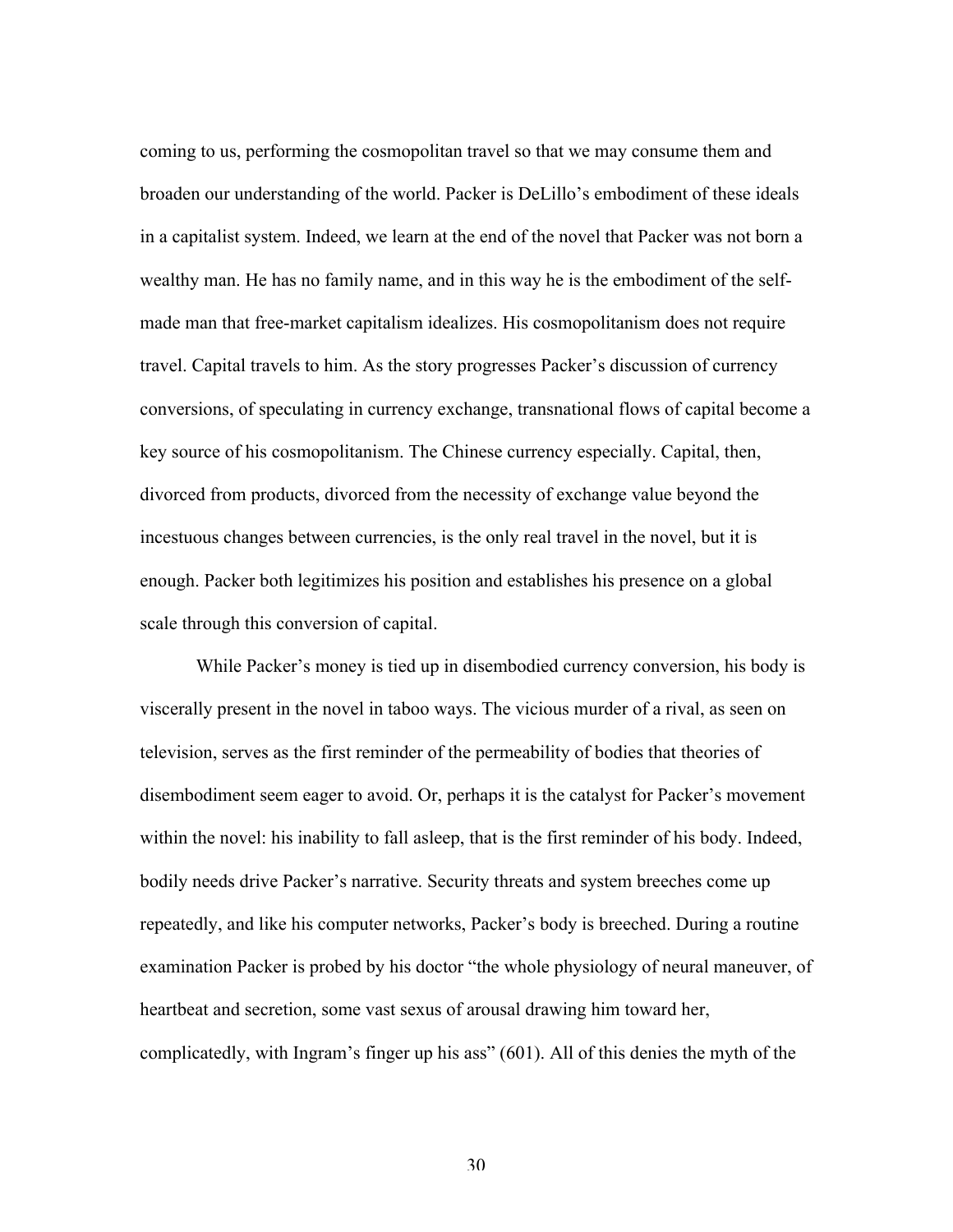clean and contained body that has come to symbolize wealth in the Western world. DeLillo characterizes Packer as permeable, in much the same way exorbitant citizens are rendered as permeable and at the same time infectious. Through this DeLillo demystifies the disembodied power of the privileged cosmopolitan, and creates an equality through embodiment that transnational theory must imitate.

It is the novel's climax, however, that fully demonstrates Packer's embodied vulnerability. I am referring to the moment when Packer shoots himself in the hand, having tracked down Benno Levin—a man whose only power to threaten seems to be in the form of disembodied threats.

It seemed separate from the rest of him, pervertedly alive in its own little subplot. The fingers curled, middle finger twitching. He thought he could feel his pressure drop to shock level. Blood ran down both sides of the hand and a dark discoloration, a scorch mark, began to spread across the palm. (DeLillo Location 2518)

Packer demonstrates his own bodily permeability to the reader through this act of selfmutilation. He permanently loses his status as clean and whole. Examine his separation from his body, his loss of his sense of self in "pervertedly alive." The blood is like menstrual blood, coming from a hole, "dark and discolor[ed]" and consider the menstrual blood of Kristeva, representing maternal abjection and infection from within. "A scorch mark" carries the feminine characteristics of the stained woman, the stained bodies of immigrants. Packer has stained himself, committing the cardinal sin of privilege by admitting his embodiment. In these ways DeLillo offers us an embodied cosmopolitan.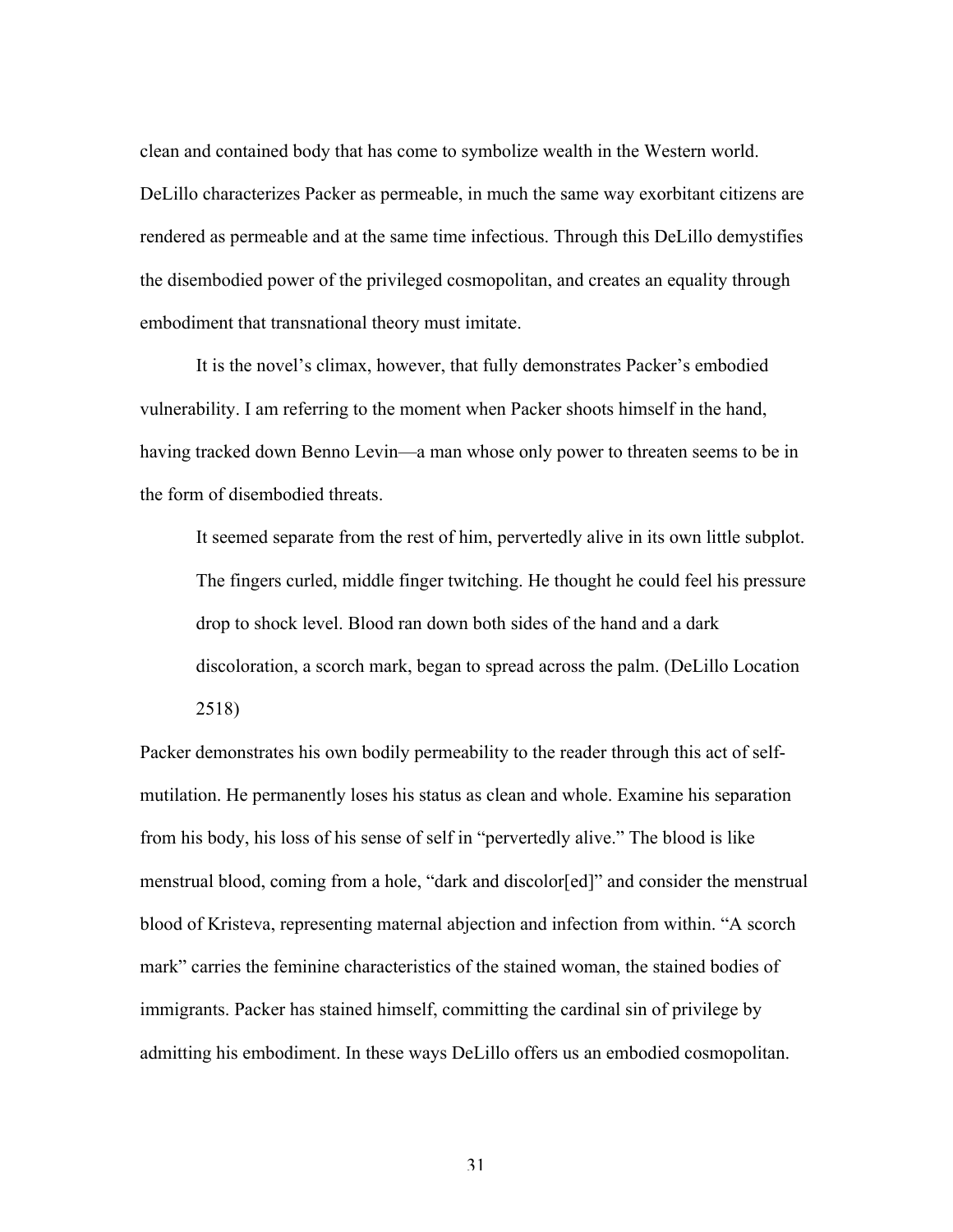He takes the cultural archetypes of the immigrant body, with its fictionalized infectiousness and permeability, and he invests the body of a privileged cosmopolitan with the same vulnerability, the same permeability, and the same mortality as other human subjects. He reminds us that no man, not even the privileged one, can escape his body to become the law.

However, the narrative continues to mimic the concealment from which embodied cosmopolitans draw their power. As readers it is easy to forget that Eric Packer is not visible to the public eye in *Cosmopolis*. The entire novel takes place with Packer concealed in his limo, a location that is concealed within a sea of white limos: "his chief of security liked the car for its anonymity. Long white limousines had become the most unnoticed vehicles in the city" (location 106). Packer rarely leaves his limo, and when he does he moves with a purpose that does not invite approach. He spots his wife on the street and joins her, but she is powerless to recognize him, concealed as he is, surveying her but not surveyed in return. Indeed, the only thing that threatens Packer's anonymity is himself. Unlike Rochester, whose attempts at concealment are thwarted by another, his brother-in-law through his hidden wife, Richard Mason, it is Packer who gives himself away. He tracks down his stalker, Levin, and reveals himself, demonstrating that Eric Packer is so well concealed he does not need to be disembodied to remain safe and powerful, he only needs the appearance of disembodiment. This appearance of disembodiment is exactly what the privileged cosmopolitan is accorded in transnational theory. Don DeLillo's novel of globalization, transnational flows of capital, a cosmopolis, and a cosmopolitan are, sadly, the closest study we have of the privileged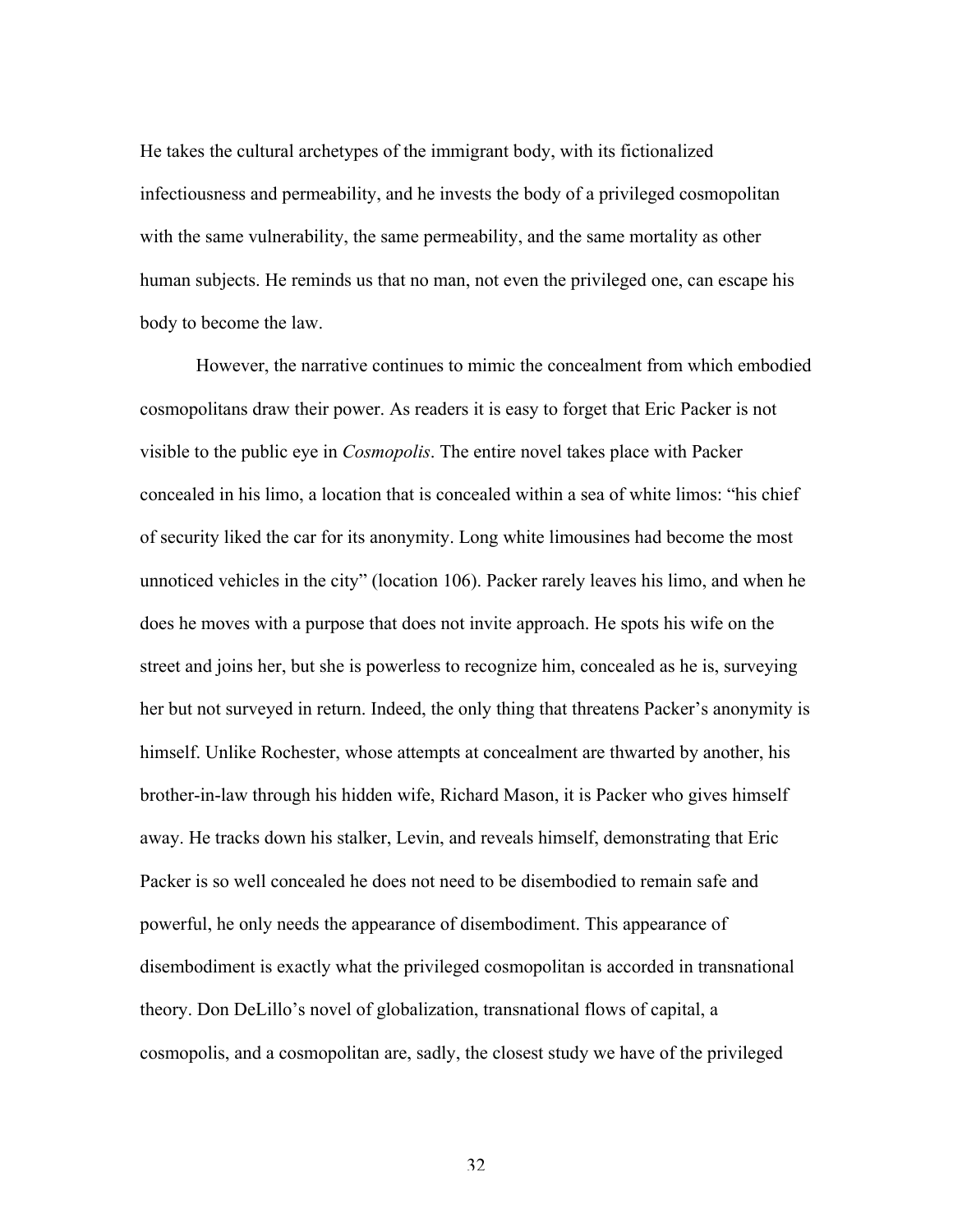cosmopolitan that transnational theorists sometimes gesture to but ultimately give into the pressure to elide.

#### **Section 5: Absence is Power and Presence is Plebian**

Having examined the absence of the cosmopolitan in transnational theory, and the ways this absence falls in line with empowered disembodiment, as well as the vanishing act of the privileged cosmopolitan in the Victorian period, and his tentative reemergence in the twenty-first century, I will conclude with the linking of this now established absence with the exercise of power, and its implications for transnational theory. As we have seen in the case of Mr. Rochester and Eric Packer, as well as elusive references to the privileged cosmopolitan, exercising power through absence (and therefore beyond the reach of surveillance) has become an efficient method of maintaining their privileged positions. We see it in Kristeva, and her implicit argument that the father rules by establishing himself as a symbol and as law, while the mother fails to rule because she has been cast as the physical body present and available for abjection through that presence. To be embodied is to be available for abjection, which is to say, available not for exile from the abjector, but assimilated into that person's identity as an other against which he can begin to define himself by rejection. Any embodied person is available to perform this othered role, as can be seen in Foucault's work on the prison system. As Foucault examines, the lower classes began to resent the elite because the punishments for certain crimes were lighter for those privileged subjects. "This was why these disadvantages became a political danger—the people never felt closer to those who paid the penalty than in those rituals intended to show the horror of the crime and the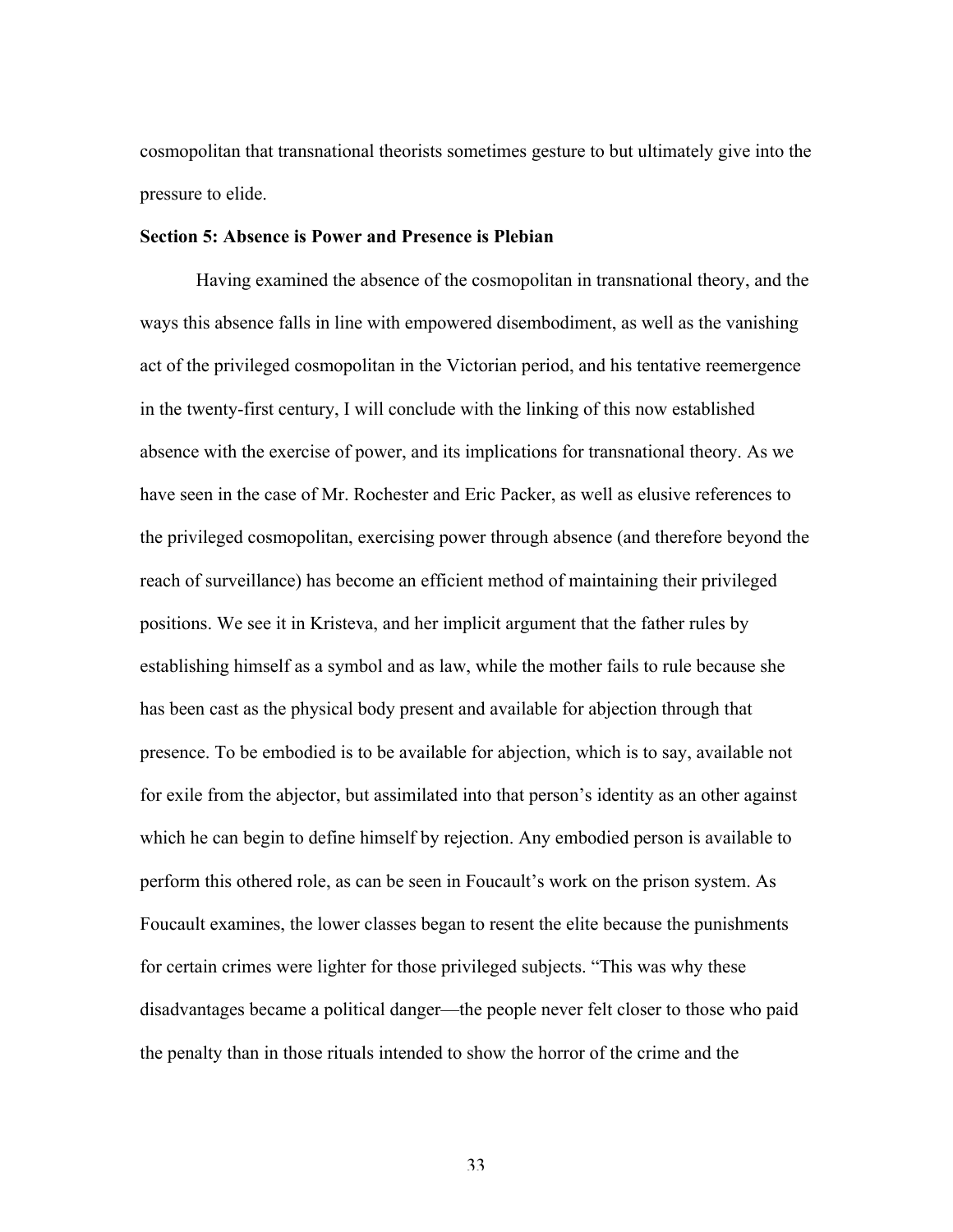invincibility of power" (63). This realization of visible social inequality led to unrest that had to be accounted for. "For the people who are there and observe, there Is always, even in the most extreme vengeance of the sovereign a pretext for revenge" (61). On the other hand, if these inequalities were to pass unnoticed, through intentional obscuring, that unrest would no longer arise, in spite of continued inequality. Power exercised invisibly, then, is the easiest power to maintain in the sense that attention and surveillance are perpetually deflected away from those exercising power. If uprisings occur they can never be directed at an absent power, they must always direct themselves toward that which screens the absent rulers. Because of this misdirection uprisings must always fail. Similarly, because privileged figures like the cosmopolitan maintain their status through absence, analysts of border policies must always fail because they can only access half of the situation. To examine mass detainment at the borders without examining the exceptions that pass through is to fail to properly assess the borders.

In *Liquid Modernity* Zygmunt Bauman examines the transition from the visible powers of modernity, to the seemingly absent power structure that he attributes to post/liquid modernity. "Domination exists in one's own capacity to escape, to disengage, to 'be elsewhere', and the right to decide the speed with which all that is done" (120). There is a careful interplay of movement and absence in this passage that speaks to the position of the privileged cosmopolitan. This cosmopolitan escapes, as do both Mr. Rochester through his trips to the continent and Eric through his jaunts into the city. Both exercise their right to disengage through this escape from social and personal responsibility. And does the privileged cosmopolitan not, in general, exercise a right to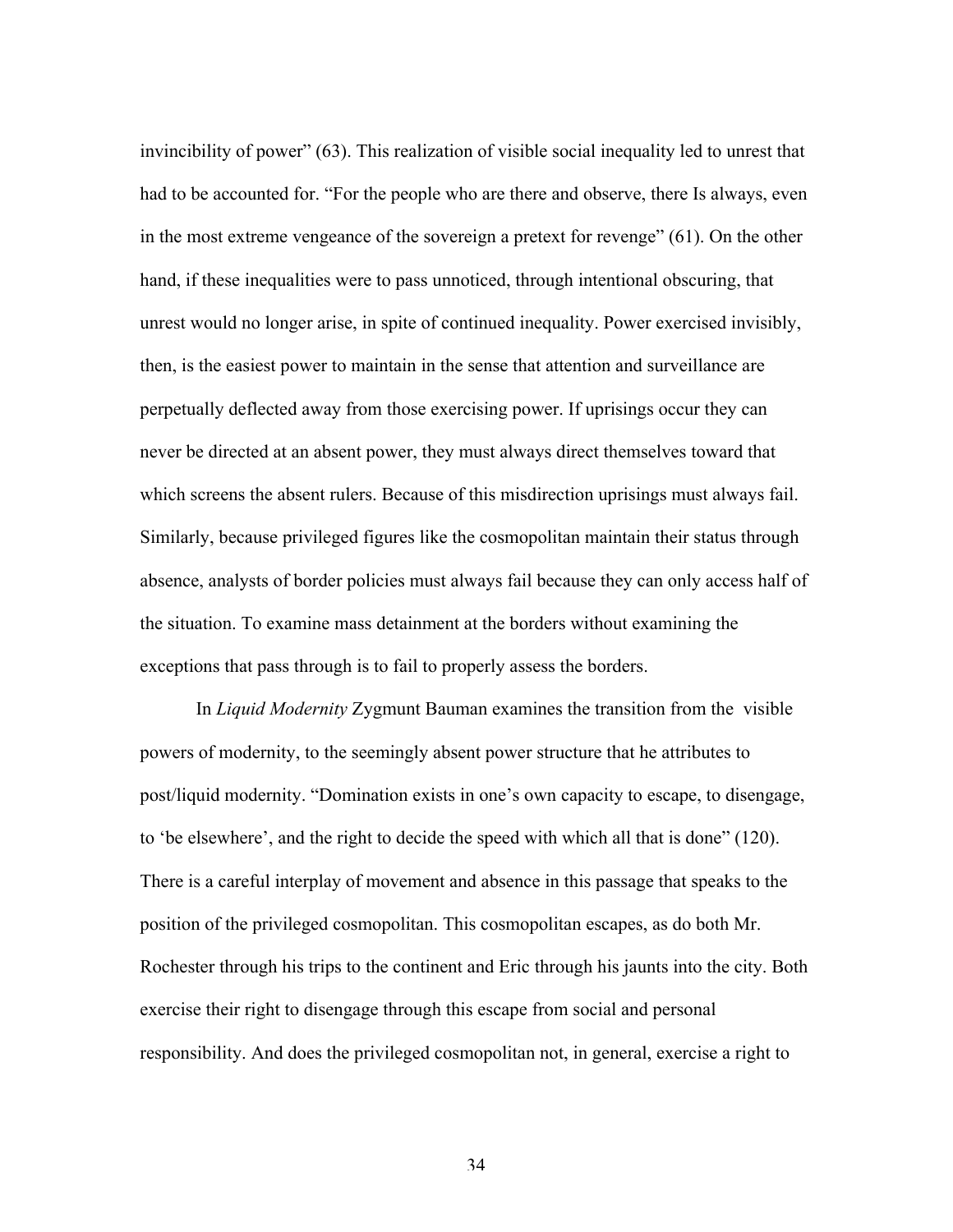escape engagement? He escapes stringent border policies as well as the surveillance those policies invite, and through this escape he disengages from the system, escapes beyond its ability to survey. "To 'be elsewhere'" is the very definition of the cosmopolitan, who is always on the move, perpetually somewhere else. Packer is persistently elsewhere, to the point that most of his interactions with other people are a matter of chance. He runs into his wife, his employees, he approaches them, but these interactions are always his decision. He is perpetually in the position of revealing himself, and because of this beyond their reach. Likewise, the cosmopolitan commands the speed of his border crossing process, by Marciniak's description. He is not subject to the INS, nor any other form of border policing. He determines his movement and the speed with which he moves.

For Bauman this "substitution of escape and elision for engagement and mutual commitment" (109) is the dominant mode of exercising power in a postmodern, increasingly globalized world. The elision of the privileged cosmopolitan as an embodied subject confirms this power structure, while Bauman's theory of power and governance, alongside Kristeva's theories of paternal power through symbolism, metaphor, and law, and Foucault's discussion of the pitfalls of visible privilege offer a compelling argument for the willful disappearance of openly visible privilege in transnational theory. It also provides the reason why it is imperative that the privileged cosmopolitan become embodied within the discourse, that reason being that disappearance and elision has ceased to be a method of silencing the marginalized, and has become a way to conceal and maintain the privilege of the few.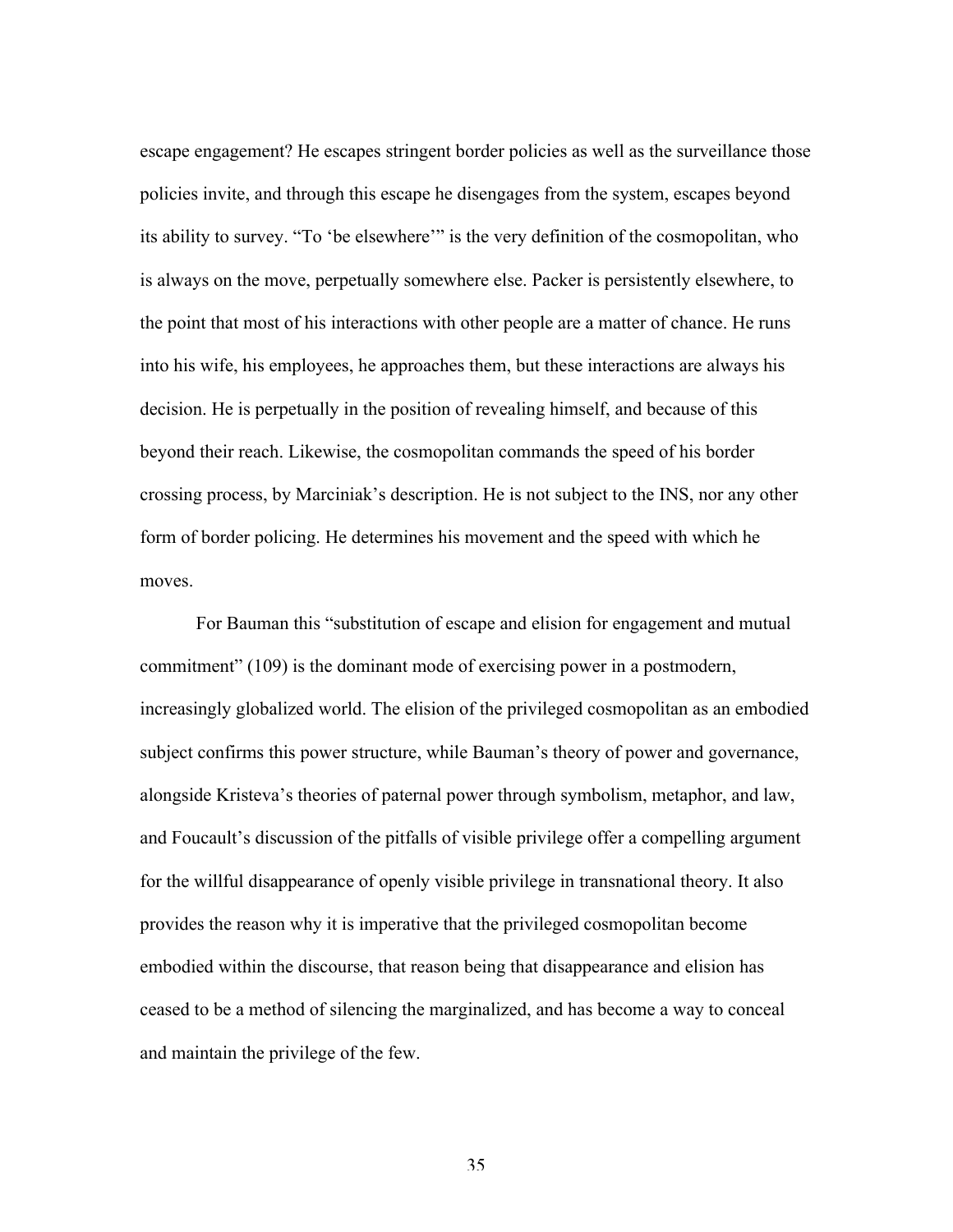#### **Section 6: Conclusion**

With the increasingly transnational makeup of the job market and human movement, it is impossible to continue ignore the disparity between privileged and unprivileged movement. To do so would be to participate in a willful ignorance of social inequality in a transnational context. One side of this inequality, that involving exorbitant citizens, is embodied through ongoing discussion within transnational thought. These subjects are viscerally present within the discourse, however, as demonstrated in this essay, their privileged counterpart has gone unseen. Not only has the privileged cosmopolitan remained unseen, but scholars approaching cosmopolitanism have willfully set him aside in favor of imagining the ideal cosmopolitan. While these euphoric versions of cosmopolitanism certainly have their place within discourse, it is important to acknowledge that many of these contemporary cosmopolitanisms are problematic both in imagining a democratization of cosmopolitanism on the horizon, and in their sometimes condescending approaches to democratizing cosmopolitanism. Further research on the disparity between the well traveled cosmopolitan and the transnational subject with a cosmopolitan outlook (as opposed to movement) is necessary in order to fully understand the ways in which democratized cosmopolitanism is still a watered-down dream compared to the free-range movement of a privileged cosmopolitanism. Meanwhile, this privileged cosmopolitanism must continued to be documented alongside the documentation of other social inequalities in transnational discourse, as must positions of privilege in general. This documentation must be enacted in order to level the playing field of embodiment, and render human subjects in general embodied and available for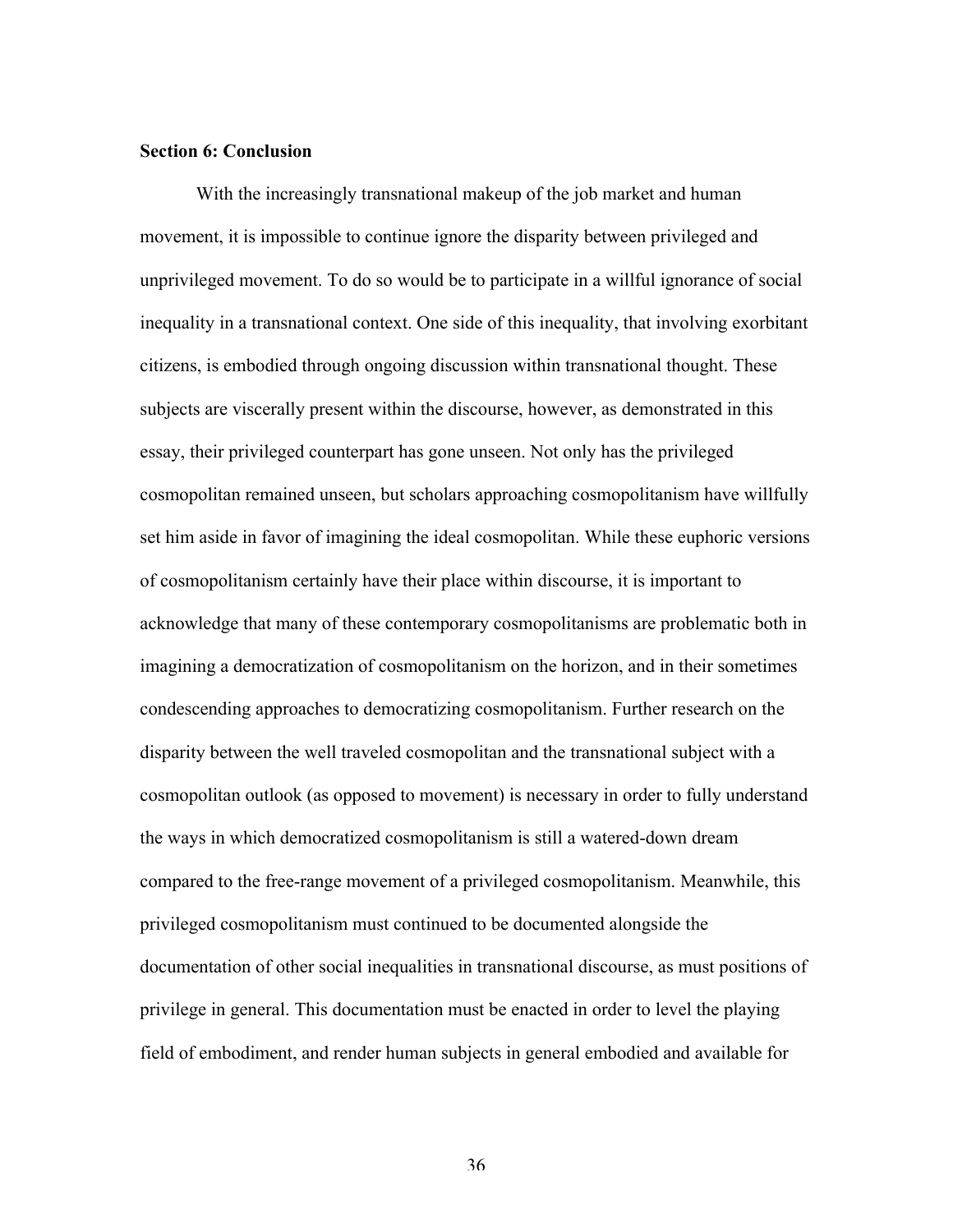criticism as they are, rather than extending the privilege of invisibility to some while others are discussed and embodied at great length. At this moment privileged cosmopolitanism exercises this right to invisibility within the discourse, and this imbalance must be rectified. In this essay I put forward the idea of privileged cosmopolitanism, its absence, power through absence, and the ways in which this absence manifests in a mid-century Victorian novel and a post-9/11 novel, but between these two works of literature is a range of other literature that undoubtedly gestures—if peripherally—to the disappearance of figures of privilege from social surveillance, although not from society. It is my belief that if I significant portion of transnational research were devoted to studying positions of privilege, and the disparity that currently exists between the privileged and the unprivileged, transnational discourse would have a greater chance of enacting the changes in outlook called for in current euphoric iterations of cosmopolitanism.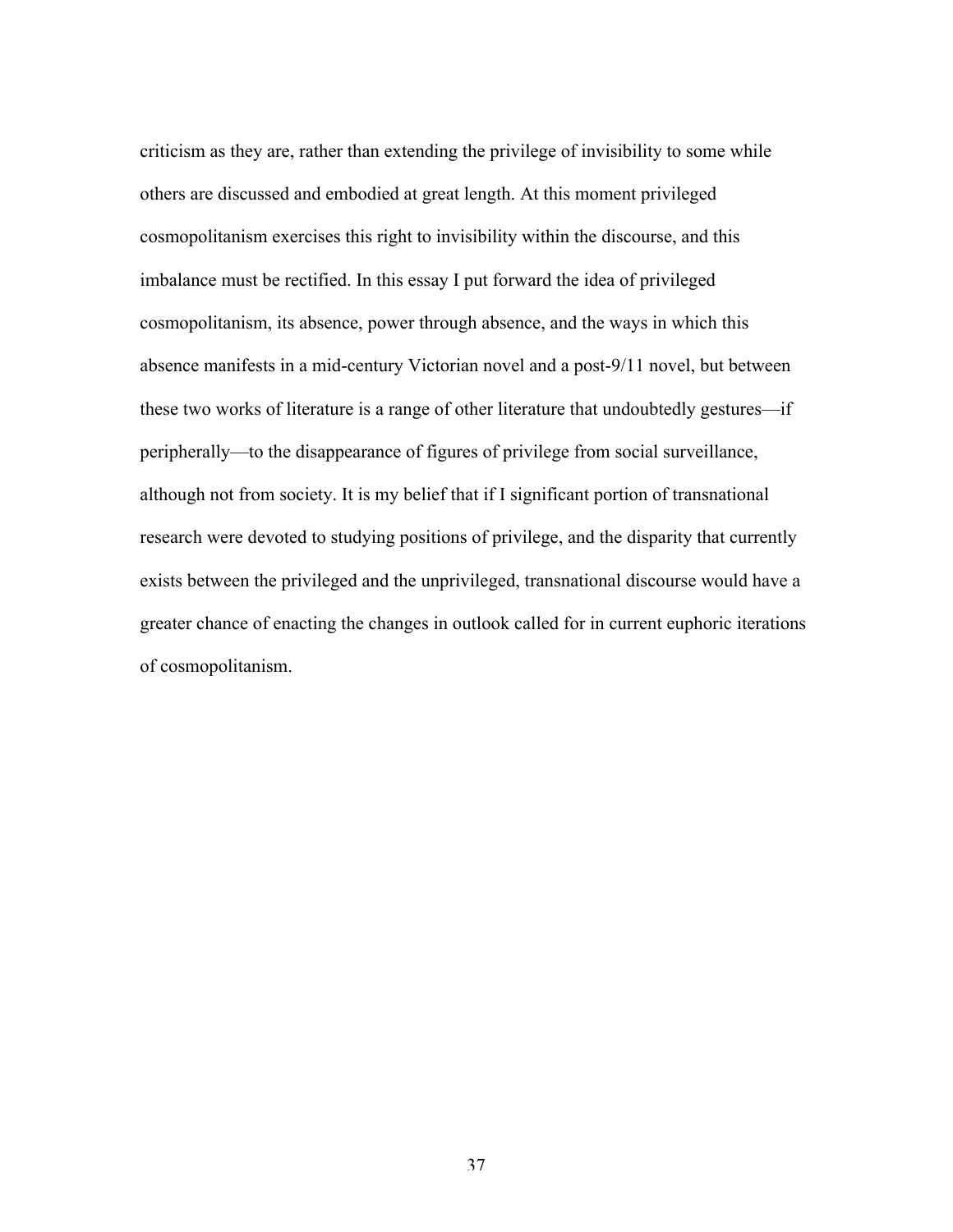#### WORKS CITED

- Anderson, Amanda. "Cosmopolitanism, Universalism, and the Divided Legacies of Modernity." *Cosmopolitics Thinking and Feeling Beyond the Nation*. Ed. Pheng Cheah and Bruce Robbins. Minneapolis: University of Minnesota Press, 1998. 265-289. Print.
- ---. *The Powers Of Distance: Cosmopolitanism And The Cultivation Of Detachment*. Princeton, NJ: Princeton UP, 2001. MLA International Bibliography. Web. 7 Dec. 2012.
- Appiah, Kwami A. *Cosmopolitanism*: *Ethics in a World of Strangers*. New York: W. W. Norton & Company, 2006. Print.
- Bauman, Zygmunt. *Liquid Modernity*. Malden: Polity Press, 2000. Print.
- Bonfiglio, Richard. "Cosmopolitan Realism: Portable Domesticity in Bronte's Belgian Novels*." Victorian Literature and Culture* 40 (2012): 599-616. Web. 6 December 2012.
- Bronte, Charlotte. *Jane Eyre*. New York: Oxford University Press, 2000. Print.
- Delanty, Gerard. "The Cosmopolitan Imagination: Critical Cosmopolitanism and Social Theory." *The British Journal of Sociology* 57.1 (2006): 25-47. Web. 13 September 2012.
- DeLillo, Don. *Cosmopolis*. New York: Scribner, 2003. Kindle eBook.
- Foucault, Michel. *Discipline and Punish*. Trans. Alan Sheridan. 2nd Ed. New York: Random House, Inc., 1975.
- Jones, Caroline A. "The Mediated Sensorium." *Sensorium embodied experience, technology, and contemporary art*. Ed. Caroline A. Jones. Massachusetts: The MIT Press, 2006. Print.
- Koshy, Susan. "Minority Cosmopolitanism." *PMLA: Publications Of The Modern Language Association Of America* 126.3 (2011): 592. MLA International Bibliography. Web. 7 Dec. 2012.
- Kristeva, Julia. *Powers of Horror: An Essay on Abjection*. New York: Columbia University Press, 1982. Print.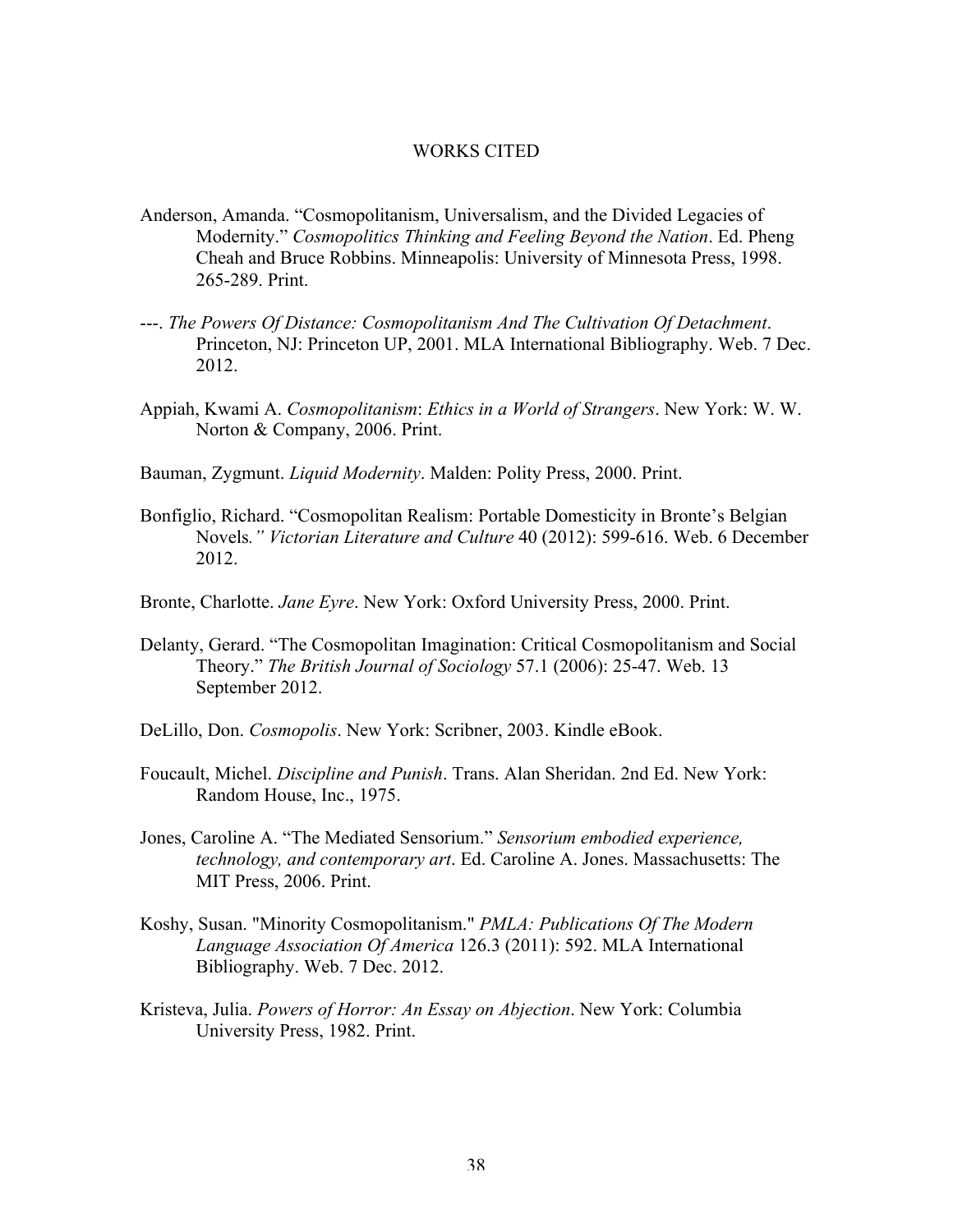- Marciniak, Katarzyna. "Introduction: Transnational Aliens." *Alienhood: Citizenship, Exile, and the Logic of Difference*. Minneapolis: University of Minnesota Press, 2006. 2-31. Print.
- Rastogi, Pallavi. "'The World Around And The World Afar All Seemed Compassed': Cosmopolitan Ethnicity In The Victorian Metropolis." *Women's Studies: An Interdisciplinary Journal* 32.6 (2003): 735-759. MLA International Bibliography. Web. 7 Dec. 2012.
- Ree, Jonathan. "Cosmopolitanism and the Experience of Nationality." *Cosmopolitics Thinking and Feeling Beyond the Nation*. Ed. Pheng Cheah and Bruce Robbins. Minneapolis: University of Minnesota Press, 1998. 77- 90. Print.
- Roudometof, Victor. "Transnationalism, Cosmopolitanism and Glocalization." *Current Sociology* 53.113 (2005): 113-135. Web. 12 January 2012.
- Saito, Hiro. "An Actor-Network Theory of Cosmopolitanism." *Sociological Theory* 29.2 (2011). Web. 12 January 2012.
- Sassen, Saskia. *The Global City. New York, London, Tokyo*. Princeton: Princeton University Press, 1991. Print.
- Yeoh, Brenda. "Cosmopolitanism and its Exclusions in Singapore." *Urban Studies* 41 (2004): 2431-2445. Web. 12 January 2012.

#### **Further Readings**

- Abbas, Ackbar. "Cosmopolitan De-scriptions: Shanghai and Hong Kong." *Cosmopolitanism*. Ed. Carol A. Breckenridge, Sheldon Pollock, Homi K. Bhaba, and Dipesh Chakrabarty. London: Duke University Press, 2002. 209-228. Print.
- Agathocleous, Tanya, and Jason R. Rudy. "Victorian Cosmopolitanisms [Special Section]." *Victorian Literature And Culture* 38.2 (2010): 389-614. MLA International Bibliography. Web. 7 Dec. 2012.
- Anderson, Benedict. "Nationalism, Identity, and the World-in-Motion: On the Logics of Seriality." *Cosmopolitics Thinking and Feeling Beyond the Nation*. Ed. Pheng Cheah and Bruce Robbins. Minneapolis: University of Minnesota Press, 1998. 117-133. Print.
- Appadurai, Arjun. "Spectral Housing and Urban Cleansing: Notes on Millennial Mumbai." *Cosmopolitanism*. Ed. Carol A. Breckenridge, Sheldon Pollock, Homi K. Bhaba, and Dipesh Chakrabarty. London: Duke University Press, 2002. 54-81. Print.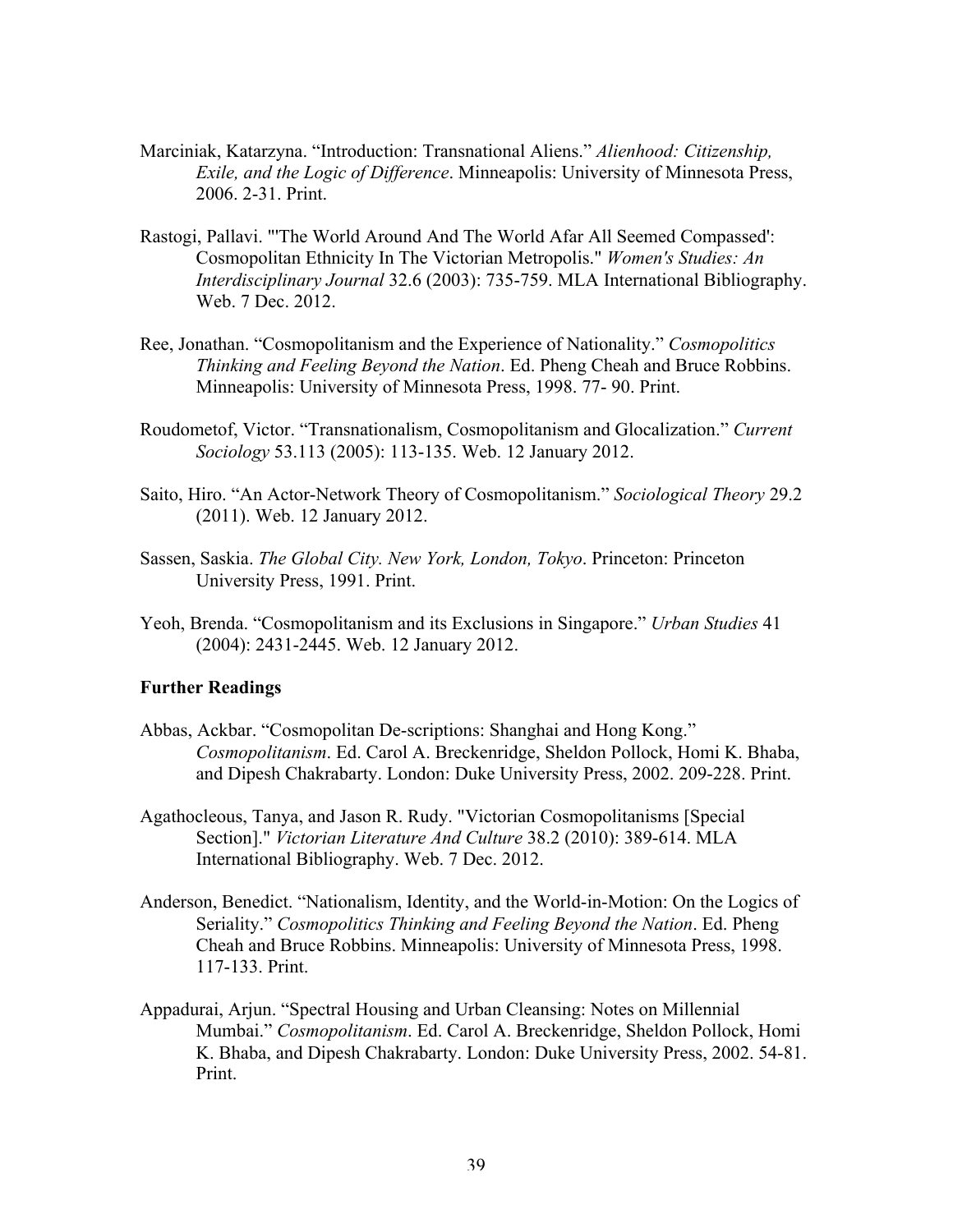- Appiah, Kwame Anthony. "Cosmopolitan Patriots." *Cosmopolitics Thinking and Feeling Beyond the Nation*. Ed. Pheng Cheah and Bruce Robbins. Minneapolis: University of Minnesota Press, 1998. 91-114. Print.
- Balibar, Etienne. "The Borders of Europe." *Cosmopolitics Thinking and Feeling Beyond the Nation*. Ed. Pheng Cheah and Bruce Robbins. Minneapolis: University of Minnesota Press, 1998. 216-229. Print.
- Batra, Kanika. "Kipps, Belsey, And Jegede: Cosmopolitanism, Transnationalism, And Black Studies In Zadie Smith's On Beauty." *Callaloo* 33.4 (2010): 1079-1092. MLA International Bibliography. Web. 7 Dec. 2012.
- Bhaba, Homi. "Unpacking My Library Again." *The Journal of the Midwest Modern Language Association* 28.1 (1995): 5-18. JSTOR. Web. 5 July 2011.
- Behdad, Ali. "Border Inspection: Reflections on Crossing the U.S. Border." *Centuries' Ends, Narrative Means*. Ed. Robert Newman. Stanford: Stanford University Press, 1996. 160-167. Print.
- ---. "INS and Outs: Producing Delinquency at the Border." *Aztlan: Journal of Chicano Studies* 23.1 (1998): 103-113. Print.
- Biaya, T.K. "'Crushing the Pistachio': Eroticism in Senegal and the Art of Ousmane Ndiaye Dago." *Cosmopolitanism*. Ed. Carol A. Breckenridge, Sheldon Pollock, Homi K. Bhaba, and Dipesh Chakrabarty. London: Duke University Press, 2002. 138-156. Print.
- Bonfiglio, Richard. "Cosmopolitan Realism: Portable Domesticity in Bronte's Belgian Novels*." Victorian Literature and Culture* 40 (2012): 599-616. Web. 6 December 2012.
- Bronte, Charlotte. *Vilette*. New York: Barnes & Nobles Books, 2005. Print.
- Burgess, Jean and Joshua Green. *Youtube Online Video and Participatory Culture*. Malden: Polity Press, 2009. Print.
- Buzard, James. "'The Country Of The Plague': Anticulture And Autoethnography In Dickens's 1850S." *Victorian Literature And Culture* 38.2 (2010): 413-419. MLA International Bibliography. Web. 7 Dec. 2012.
- Carpenter, Mary Wilson. "Medical Cosmopolitanism: Middlemarch, Cholera, And The Pathologies Of English Masculinity*." Victorian Literature And Culture* 38.2 (2010): 511-528. MLA International Bibliography. Web. 7 Dec. 2012.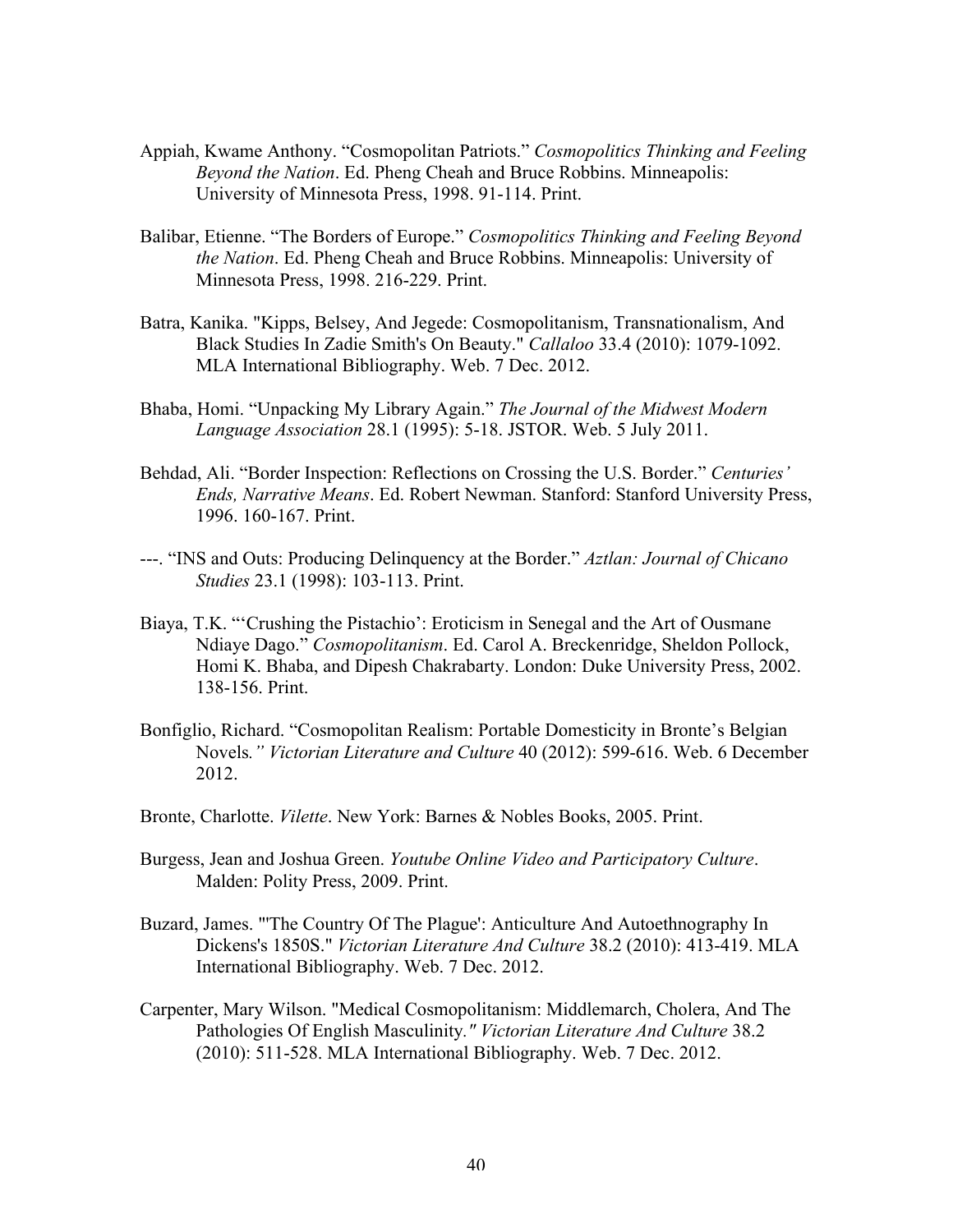- Cheah, Pheng. "Given Culture: Rethinking Cosmopolitical Feedom in Transnationalism." *Thinking and Feeling Beyond the Nation*. Ed. Pheng Cheah and Bruce Robbins. Minneapolis: University of Minnesota Press, 1998. 290-328. Print.
- ---. "Introduction Part II: The Cosmopolitical—Today." *Cosmopolitics Thinking and Feeling Beyond the Nation.* Ed. Pheng Cheah and Bruce Robbins, Minneapolis: University of Minnesota Press, 1998. 20-41. Print.
- ---. "Cosmopolitanism." *Theory, Culture & Society* 23 (2006): 486-496. Web. 12 January 2012.
- Chokrabarty, Dipesh. "Universalism and Belonging in the Logic of Capital." *Cosmopolitanism*. Ed. Carol A. Breckenridge, Sheldon Pollock, Homi K. Bhaba, and Dipesh Chakrabarty. London: Duke University Press, 2002. 82-110. Print.
- Clifford, James. "Mixed Feelings." *Cosmopolitics Thinking and Feeling Beyond the Nation.* Ed. Pheng Cheah and Bruce Robbins, Minneapolis: University of Minnesota Press, 1998. 362-370. Print.
- Derrida, Jacques. *Specters of Marx*. Trans Peggy Kamuf. New York: Routledge. Print. Do I need this?
- Dimock, Wai Chee and Lawrence Buell. *Shades of the Planet*. Princeton: Princeton University Press, 2007. Print.
- Diouf, Mamadou. "The Senegalese Murid Trade Diaspora and the Making of a Bernacular Cosmopolitanism." *Cosmopolitanism*. Ed. Carol A. Breckenridge, Sheldon Pollock, Homi K. Bhaba, and Dipesh Chakrabarty. London: Duke University Press, 2002. 111-137. Print.
- Eliot, George. *Daniel Deronda*. New York: Oxford University Press, 2009. Print.
- Gagnier, Regenia. "Good Europeans And Neo-Liberal Cosmopolitans: Ethics And Politics In Late Victorian And Contemporary Cosmopolitanism." *Victorian Literature And Culture* 38.2 (2010): 591-613. MLA International Bibliography. Web. 7 Dec. 2012.
- Goodlad, Lauren M. E. "Cosmopolitanism's Actually Existing Beyond: Towards A Victorian Geopolitical Aesthetic." *Victorian Literature And Culture* 38.2 (2010): 399-411. MLA International Bibliography. Web. 7 Dec. 2012.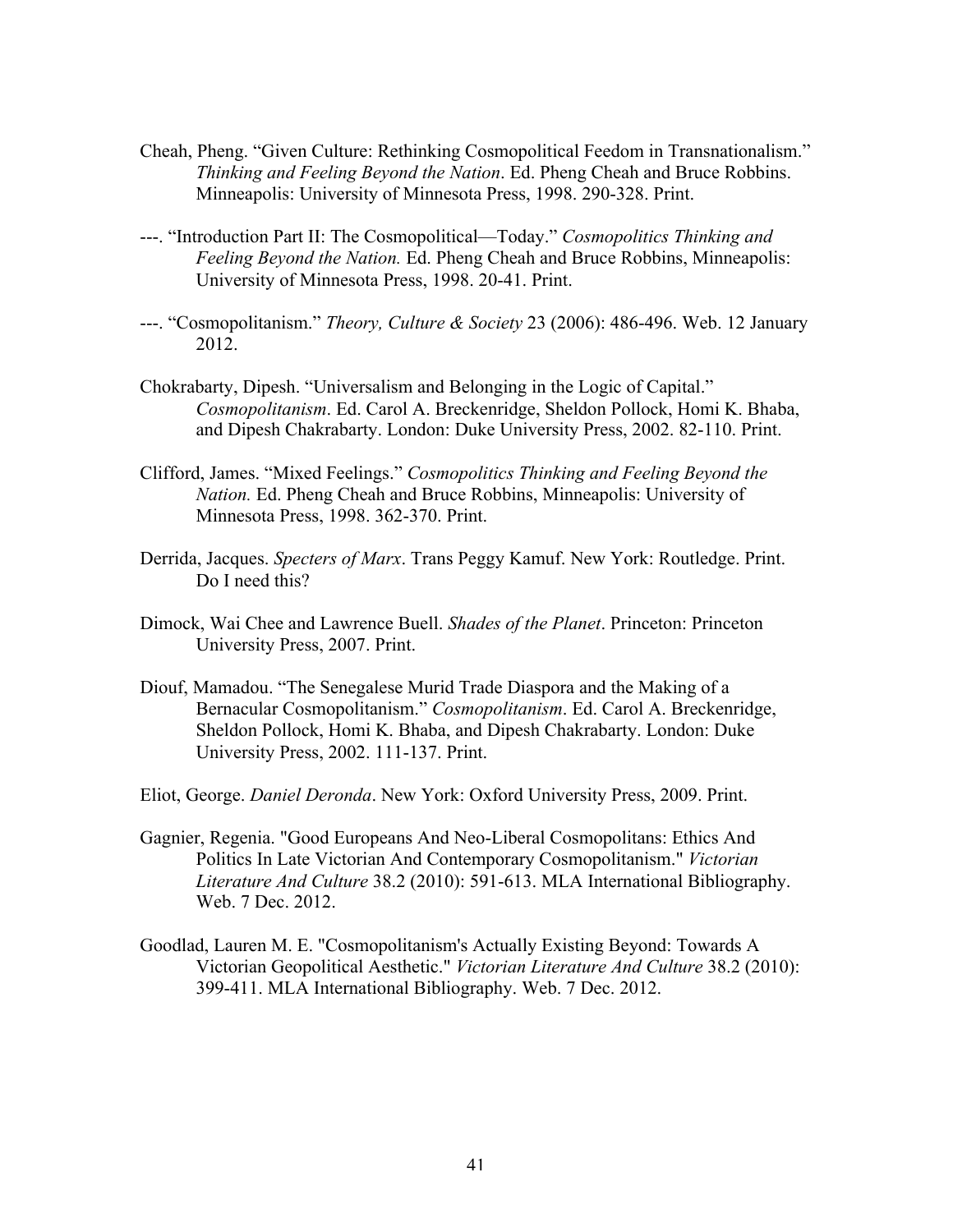- ---. "Trollopian 'Foreign Policy': Rootedness And Cosmopolitanism In The Mid-Victorian Global Imaginary." *PMLA: Publications Of The Modern Language Association Of America* 124.2 (2009): 437. MLA International Bibliography. Web. 7 Dec. 2012.
- Honig, Bonnie. "Ruth, the Model Émigré: Mourning and the Symbolic Politics of Immigration." *Cosmopolitics Thinking and Feeling Beyond the Nation*. Ed. Pheng Cheah and Bruce Robbins. Minneapolis: University of Minnesota Press, 1998. 192-215. Print.
- Hung, Wu. "Zhang Dali's *Dialogue*: Conversation with a City." *Cosmopolitanism*. Ed. Carol A. Breckenridge, Sheldon Pollock, Homi K. Bhaba, and Dipesh Chakrabarty. London:
- Koshy, Susan. "The Geography Of Female Subjectivity: Ethnicity, Gender, And Diaspora." *Diaspora: A Journal Of Transnational Studies* 3.1 (1994): 69-84. MLA International Bibliography. Web. 7 Dec. 2012.
- Malcomson, Scott L. "The Varieties of Cosmopolitan Experience." *Cosmopolitics Thinking and Feeling Beyond the Nation*. Ed. Pheng Cheah and Bruce Robbins. Minneapolis: University of Minnesota Press, 1998. 233-245. Print.
- Marx, Karl and Friederih Engels.. *The Communist Manifesto*. Kindle eBook.
- McBratney, John. "Reluctant Cosmopolitanism In Dickens's Great Expectations." *Victorian Literature And Culture* 38.2 (2010): 529-546. MLA International Bibliography. Web. 7 Dec. 2012.
- McEwan, Ian. *Amsterdam*. New York: First Anchor Books Edition, 1999. Print.
- Mignolo, Walter D. "The Many Faces of Cosmo-polis: Border Thinking and Critical Cosmopolitanism." *Cosmopolitanism*. Ed. Carol A. Breckenridge, Sheldon Pollock, Homi K. Bhaba, and Dipesh Chakrabarty. London: Duke University Press, 2002. 157-188. Print.
- Murray, Alex. "Forgetting London: Paris, Cultural Cartography, And Late Victorian Decadence." *Journeys: The International Journal Of Travel And Travel Writing*  11.2 (2010): 30-50. MLA International Bibliography. Web. 7 Dec. 2012.
- Ong, Aihwa. "Flexible Citizenship Among Chinese Cosmopolitans." *Cosmopolitics Thinking and Feeling Beyond the Nation*. Ed. Pheng Cheah and Bruce Robbins. Minneapolis: University of Minnesota Press, 1998. 134-134 Print.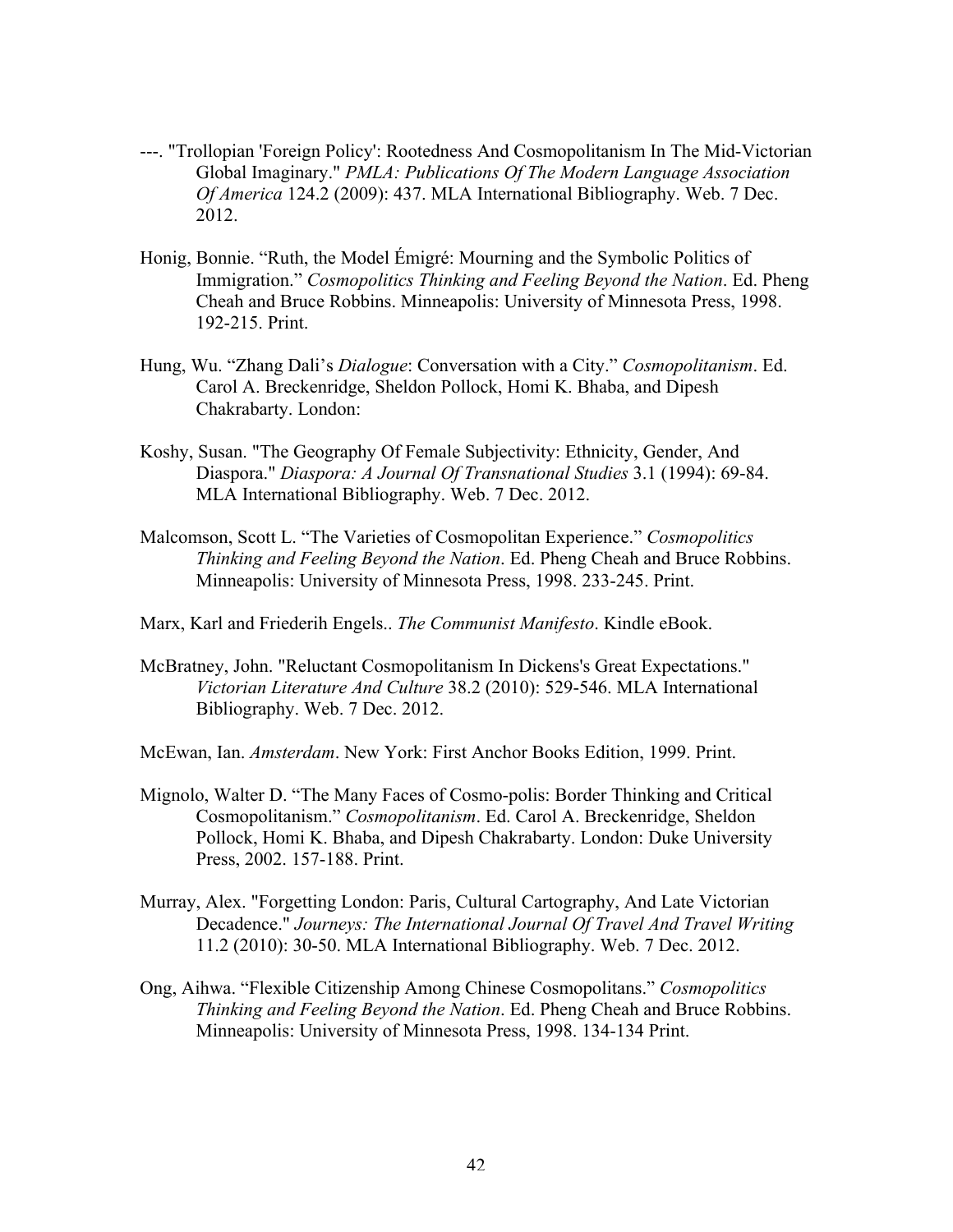- Pauk, Barbara. "'The Parisian Beaumonde': Frances Trollope's Representations Of France*." Women's Writing* 18.2 (2011): 256-272. MLA International Bibliography. Web. 7 Dec. 2012.
- Peyser, Thomas. *Globalization in the Era of American Literary Realism*. London: Duke University Press, 1998. Print.
- Pollock, Sheldon. "Cosmopolitan and Vernacular in History." *Cosmopolitanism*. Ed. Carol A. Breckenridge, Sheldon Pollock, Homi K. Bhaba, and Dipesh Chakrabarty. London: Duke University Press, 2002. 15-53. Print.
- Pynchon, Thomas. *The Crying of Lot 49*. New York: HarperCollins Books, 1999. Print.
- Robbins, Bruce. "Comparative Cosmopolitanisms." *Cosmopolitics Thinking and Feeling Beyond the Nation*. Ed. Pheng Cheah and Bruce Robbins. Minneapolis: University of Minnesota Press, 1998. 246-264. Print.
- ---. "Introduction Part I: Actually Existing Cosmopolitanism." *Cosmopolitics Thinking and Feeling Beyond the Nation.* Ed. Pheng Cheah and Bruce Robbins, Minneapolis: University of Minnesota Press, 1998. 1-19. Print.
- ---."Victorian Cosmopolitanism, Interrupted." *Victorian Literature And Culture* 38.2 (2010): 421-425. MLA International Bibliography. Web. 7 Dec. 2012.
- Rorty, Richard. "Justice as a Larger Loyalty." *Cosmopolitics Thinking and Feeling Beyond the Nation.* Ed. Pheng Cheah and Bruce Robbins. Minneapolis: University of Minnesota Press, 1998. 45-58. Print.
- Reddy, Sheshalatha. "The Cosmopolitan Nationalism Of Sarojini Naidu, Nightingale Of India." *Victorian Literature And Cultur*e 38.2 (2010): 571-589. MLA International Bibliography. Web. 7 Dec. 2012.
- Schein, Louisa. "Importing Miao Brethren to Hmong America: a Not-So-Stateless Transnationalism." *Cosmopolitics Thinking and Feeling Beyond the Nation.* Ed. Pheng Cheah and Bruce Robbins, Minneapolis: University of Minnesota Press, 1998. 163-191. Print.
- Smith, Zadie. *On Beauty*. New York: Penguin Press, 2005. Print.
- Spivak, Gayatri Chakravorty. "Cultural Talks in the Hot Peace: Revisiting the 'Global Village.'" *Cosmopolitics Thinking and Feeling Beyond the Nation.* Ed. Pheng Cheah and Bruce Robbins, Minneapolis: University of Minnesota Press, 1998. 329-348. Print.